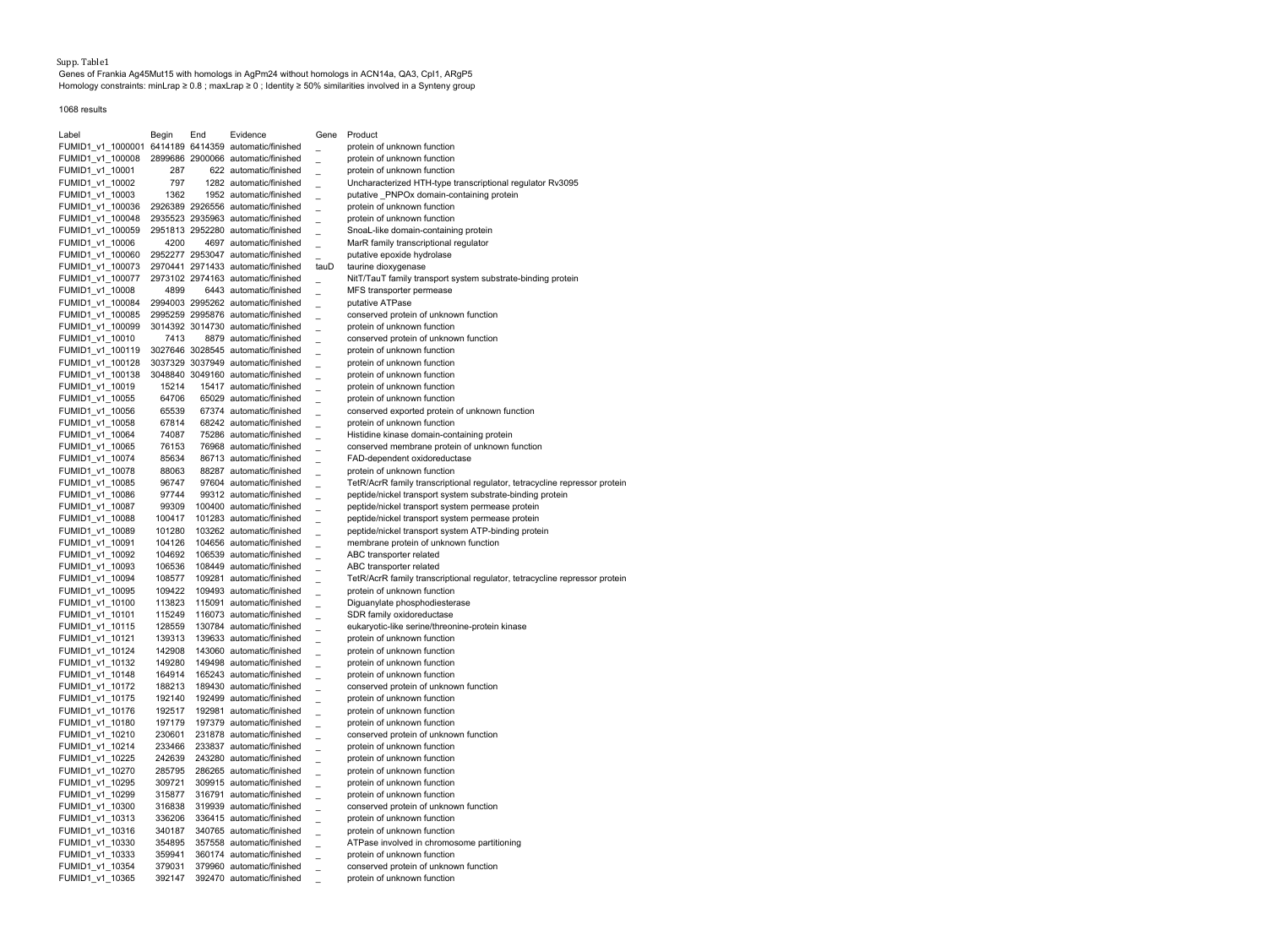| FUMID1_v1_10372  | 398329 | 398733 automatic/finished                                                |      | SEC-C motif domain protein                                          |
|------------------|--------|--------------------------------------------------------------------------|------|---------------------------------------------------------------------|
| FUMID1 v1 10373  | 399052 | 399648 automatic/finished                                                |      | protein of unknown function                                         |
| FUMID1 v1 10375  | 399760 | 399948 automatic/finished                                                |      | protein of unknown function                                         |
| FUMID1 v1 10383  | 405076 | 407925 automatic/finished                                                |      | Non-specific serine/threonine protein kinase                        |
| FUMID1_v1_10390  | 414523 | 414771 automatic/finished                                                |      | protein of unknown function                                         |
| FUMID1 v1 10393  | 416370 | 416612 automatic/finished                                                |      | protein of unknown function                                         |
| FUMID1 v1 10404  | 426135 | 426764 automatic/finished                                                | inhA | Isonitrile hydratase                                                |
| FUMID1_v1_10411  | 430108 | 430527 automatic/finished                                                |      | protein of unknown function                                         |
| FUMID1 v1 10415  | 434919 | 435140 automatic/finished                                                |      | protein of unknown function                                         |
| FUMID1 v1 10420  | 438118 | 439689 automatic/finished                                                |      | Sulfatase                                                           |
| FUMID1 v1 10422  | 440741 | 441103 automatic/finished                                                |      | YCII domain-containing protein                                      |
| FUMID1_v1_10426  | 443482 | 443850 automatic/finished                                                |      | protein of unknown function                                         |
| FUMID1_v1_10427  | 444102 | 444233 automatic/finished                                                |      | protein of unknown function                                         |
| FUMID1 v1 10428  | 444296 | 445210 automatic/finished                                                |      | protein of unknown function                                         |
| FUMID1 v1 10429  | 445687 | 446217 automatic/finished                                                |      | protein of unknown function                                         |
| FUMID1_v1_10431  | 446881 | 448488 automatic/finished                                                |      | MFS transporter, DHA2 family, multidrug resistance protein          |
| FUMID1 v1 10432  | 448767 | 449783 automatic/finished                                                |      | AraC-like DNA-binding protein                                       |
| FUMID1 v1 10433  | 449967 | 450782 automatic/finished                                                |      | Short-chain dehydrogenase/reductase                                 |
| FUMID1 v1 10434  | 451134 | 451766 automatic/finished                                                |      | DNA-binding transcriptional regulator, AcrR family                  |
| FUMID1 v1 10438  | 454104 | 455249 automatic/finished                                                |      | Ferritin-like domain-containing protein                             |
| FUMID1_v1_10439  | 455575 | 455754 automatic/finished                                                |      | protein of unknown function                                         |
| FUMID1 v1 10440  | 455747 | 456409 automatic/finished                                                |      | <b>GNAT family N-acetyltransferase</b>                              |
| FUMID1 v1 10441  | 456406 | 458166 automatic/finished                                                |      |                                                                     |
|                  |        |                                                                          |      | Histidine decarboxylase                                             |
| FUMID1_v1_10442  | 458692 | 458967 automatic/finished                                                |      | protein of unknown function                                         |
| FUMID1 v1 10443  | 458459 | 458647 automatic/finished                                                |      | protein of unknown function                                         |
| FUMID1_v1_10448  | 462057 | 463844 automatic/finished                                                |      | cellulose synthase (UDP-forming)                                    |
| FUMID1_v1_10451  | 465248 | 467041 automatic/finished                                                | yjcS | putative alkyl/aryl-sulfatase YjcS                                  |
| FUMID1_v1_10452  | 467164 | 469074 automatic/finished                                                |      | phosphoserine phosphatase RsbU/P                                    |
| FUMID1_v1_10454  | 469829 | 471364 automatic/finished                                                |      | Histidine kinase                                                    |
| FUMID1 v1 10457  | 475237 | 479217 automatic/finished                                                | purL | phosphoribosylformylglycinamide synthetase                          |
| FUMID1 v1 10458  | 479173 | 480711 automatic/finished                                                | bexJ | putative transporter                                                |
| FUMID1 v1 10460  | 481484 | 482173 automatic/finished                                                |      | TetR family transcriptional regulator                               |
| FUMID1 v1 10465  | 487577 | 487723 automatic/finished                                                |      | protein of unknown function                                         |
| FUMID1_v1_10467  | 489862 | 490581 automatic/finished                                                | def  | Peptide deformylase 1                                               |
| FUMID1_v1_10487  | 510652 | 510909 automatic/finished                                                |      | protein of unknown function                                         |
| FUMID1 v1 10493  | 516679 | 517617 automatic/finished                                                |      | Ricin-type beta-trefoil lectin domain-containing protein            |
| FUMID1_v1_10494  | 517610 | 519310 automatic/finished                                                |      | conserved protein of unknown function                               |
| FUMID1_v1_10495  | 519307 | 524043 automatic/finished                                                |      | DNA segregation ATPase FtsK/SpoIIIE, S-DNA-T family                 |
| FUMID1 v1 10496  | 524061 | 524375 automatic/finished                                                |      | WXG100 family type VII secretion target                             |
| FUMID1_v1_10497  | 524408 | 524701 automatic/finished                                                |      | conserved protein of unknown function                               |
| FUMID1 v1 10498  | 524763 | 525776 automatic/finished                                                |      | conserved protein of unknown function                               |
| FUMID1_v1_10499  | 525978 | 530306 automatic/finished                                                |      | protein of unknown function                                         |
| FUMID1_v1_10500  | 530401 | 534039 automatic/finished                                                |      | protein of unknown function                                         |
| FUMID1 v1 10503  | 537300 | 537935 automatic/finished                                                | sigL | ECF RNA polymerase sigma factor SigL                                |
| FUMID1_v1_10505  | 539303 | 539773 automatic/finished                                                |      | protein of unknown function                                         |
| FUMID1_v1_110003 |        | 3098582 3098842 automatic/finished                                       |      | protein of unknown function                                         |
| FUMID1 v1 110004 |        | 3099196 3099279 automatic/finished                                       |      | protein of unknown function                                         |
| FUMID1 v1 110005 |        | 3099569 3100981 automatic/finished                                       |      | conserved protein of unknown function                               |
| FUMID1 v1 110006 |        | 3101000 3101782 automatic/finished                                       |      | Enoyl-CoA hydratase                                                 |
| FUMID1_v1_110007 |        | 3101947 3103323 automatic/finished                                       |      | Major Facilitator Superfamily protein                               |
| FUMID1 v1 110008 |        | 3103389 3104708 automatic/finished                                       |      | ATP-grasp domain-containing protein                                 |
| FUMID1 v1 110009 |        | 3104705 3105964 automatic/finished                                       |      | ATP-grasp domain-containing protein                                 |
| FUMID1 v1 110010 |        | 3105961 3107283 automatic/finished                                       |      | ATP-grasp domain-containing protein                                 |
| FUMID1_v1_110011 |        | 3107323 3108078 automatic/finished                                       |      | conserved protein of unknown function                               |
| FUMID1 v1 110012 |        | 3108130 3108402 automatic/finished                                       |      | Ferredoxin                                                          |
| FUMID1_v1_110013 |        | 3109092 3111524 automatic/finished                                       |      | formyl-CoA transferase                                              |
| FUMID1_v1_110014 |        | 3111521 3112471 automatic/finished                                       |      | Luciferase-like monooxygenase                                       |
| FUMID1_v1_110016 |        | 3114311 3115915 automatic/finished                                       |      | aknOx Aclacinomycin-N/aclacinomycin-A oxidase                       |
| FUMID1_v1_110018 |        | 3116915 3117109 automatic/finished                                       |      | protein of unknown function                                         |
| FUMID1 v1 110019 |        | 3117259 3118581 automatic/finished                                       |      | Branched-chain amino acid ABC transporter substrate-binding protein |
|                  |        |                                                                          |      |                                                                     |
| FUMID1_v1_110020 |        | 3118780 3119091 automatic/finished<br>3120108 3121073 automatic/finished |      | Quinol monooxygenase YgiN                                           |
| FUMID1 v1 110022 |        |                                                                          |      | 3-oxoacyl-ACP reductase                                             |
| FUMID1 v1 110023 |        | 3121240 3122130 automatic/finished                                       |      | protein of unknown function                                         |
| FUMID1 v1 110025 |        | 3123085 3123951 automatic/finished                                       |      | acyl-CoA thioesterase II                                            |
| FUMID1 v1 110026 |        | 3123970 3125109 automatic/finished                                       |      | putative epoxide hydrolase                                          |
| FUMID1 v1 110033 |        | 3130492 3130575 automatic/finished                                       |      | protein of unknown function                                         |
| FUMID1 v1 110034 |        | 3130542 3131945 automatic/finished                                       | cotB | Cyclooctat-9-en-7-ol 5-monooxygenase                                |
| FUMID1 v1 110035 |        | 3131954 3133198 automatic/finished                                       |      | conserved protein of unknown function                               |
| FUMID1 v1 110036 |        | 3133164 3133562 automatic/finished                                       |      | protein of unknown function                                         |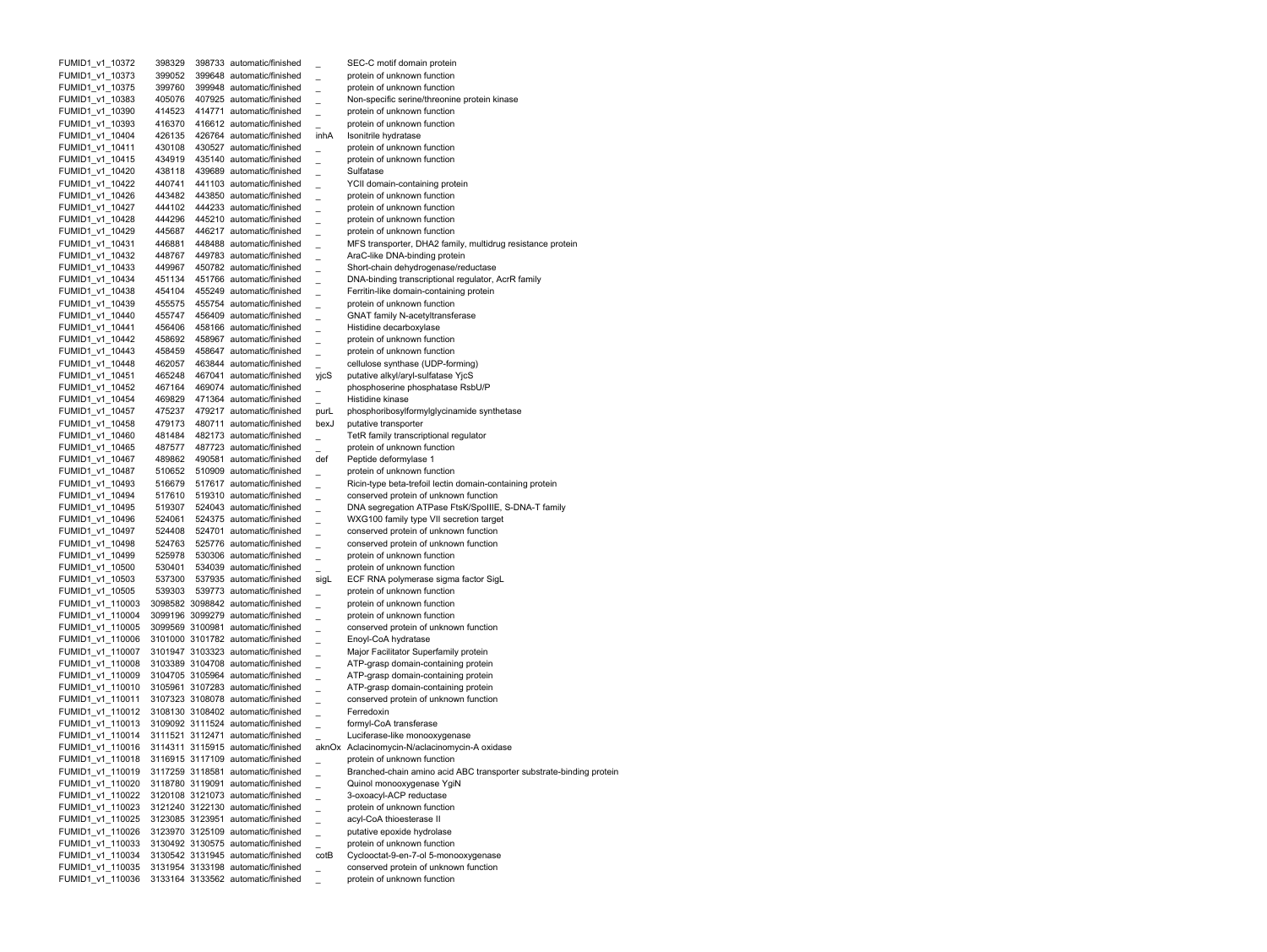FUMID1 v1 110052 3151402 3153054 automatic/finished Carboxylic ester hydrolase FUMID1 v1 110053 3153299 3153514 automatic/finished protein of unknown function FUMID1 v1 110054 3153649 3153963 automatic/finished exported protein of unknown function FUMID1 v1 110055 3153960 3154673 automatic/finished protein of unknown function FUMID1 v1 110056 3155191 3155811 automatic/finished protein of unknown function FUMID1 v1 110057 3154670 3155326 automatic/finished exported protein of unknown function FUMID1 v1 110066 3165639 3165722 automatic/finished protein of unknown function FUMID1 v1 110067 3165728 3167020 automatic/finished Branched-chain amino acid ABC transporter substrate-binding protein FUMID1 v1 110069 3168314 3169801 automatic/finished bile acid-coenzyme A ligase FUMID1 v1 110072 3171982 3172227 automatic/finished protein of unknown function FUMID1 v1 110073 3172200 3172796 automatic/finished protein of unknown function FUMID1 v1 110075 3173544 3173810 automatic/finished protein of unknown function FUMID1 v1 110093 3188422 3189228 automatic/finished **O-methyltransferase** FUMID1 v1 110094 3189256 3190743 automatic/finished Baeyer-Villiger monooxygenase FUMID1 v1 110095 3190791 3191273 automatic/finished conserved protein of unknown function FUMID1 v1 110096 3191373 3192221 automatic/finished TetR/AcrR family transcriptional regulator, tetracycline repressor protein FUMID1 v1 110103 3198981 3199307 automatic/finished conserved protein of unknown function FUMID1 v1 110106 3200220 3201011 automatic/finished protein of unknown function FUMID1 v1 110110 3208239 3208856 automatic/finished conserved protein of unknown function FUMID1 v1 110111 3208929 3211916 automatic/finished Transcriptional regulator, LuxR family FUMID1 v1 110113 3213788 3214633 automatic/finished sadH putative oxidoreductase SadH FUMID1 v1 110120 3219757 3219903 automatic/finished protein of unknown function FUMID1 v1 110122 3221232 3221351 automatic/finished protein of unknown function FUMID1 v1 110124 3222630 3222857 automatic/finished protein of unknown function FUMID1 v1 110139 3237821 3238630 automatic/finished Short-chain dehydrogenase FUMID1 v1 110142 3241031 3244198 automatic/finished DNA helicase FUMID1 v1 110144 3244195 3247371 automatic/finished protein of unknown function FUMID1 v1 110145 3248097 3248375 automatic/finished protein of unknown function FUMID1 v1 110147 3248375 3252085 automatic/finished Helicase conserved C-terminal domain-containing protein FUMID1 v1 110148 3252087 3254201 automatic/finished conserved protein of unknown function FUMID1 v1 110150 3255116 3255382 automatic/finished protein of unknown function FUMID1 v1 110154 3259299 3259892 automatic/finished protein of unknown function FUMID1 v1 110155 3259787 3260179 automatic/finished protein of unknown function FUMID1 v1 110156 3260469 3260612 automatic/finished protein of unknown function FUMID1 v1 110159 3261602 3262309 automatic/finished protein of unknown function FUMID1 v1 110165 3266320 3267639 automatic/finished diacylglycerol O-acyltransferase / wax synthase FUMID1 v1 110167 3268072 3268725 automatic/finished exported protein of unknown function FUMID1 v1 110169 3270025 3271080 automatic/finished 4HBT domain-containing protein FUMID1 v1 110170 3270548 3271237 automatic/finished protein of unknown function FUMID1 v1 110176 3276886 3277380 automatic/finished NUDIX hydrolase FUMID1 v1 110178 3277736 3278245 automatic/finished protein of unknown function FUMID1 v1 1110001 6424065 6424658 automatic/finished protein of unknown function FUMID1 v1 1120003 6425236 6425367 automatic/finished protein of unknown function FUMID1 v1 1130001 6425488 6425982 automatic/finished protein of unknown function FUMID1 v1 1140001 6426077 6426457 automatic/finished protein of unknown function FUMID1 v1 1140002 6426504 6426581 automatic/finished protein of unknown function FUMID1 v1 1170001 6428012 6428365 automatic/finished protein of unknown function FUMID1 v1 120008 3293521 3293649 automatic/finished protein of unknown function FUMID1 v1 120009 3293784 3294353 automatic/finished protein of unknown function FUMID1 v1 120010 3293966 3294730 automatic/finished lysozyme FUMID1 v1 120022 3308971 3309186 automatic/finished protein of unknown function FUMID1 v1 120031 3318173 3318370 automatic/finished conserved protein of unknown function FUMID1 v1 120070 3363627 3365147 automatic/finished Protein kinase domain-containing protein FUMID1 v1 120076 3370394 3370636 automatic/finished protein of unknown function FUMID1 v1 120077 3370728 3370997 automatic/finished protein of unknown function FUMID1 v1 120078 3370909 3371337 automatic/finished protein of unknown function FUMID1 v1 120080 3371274 3371984 automatic/finished protein of unknown function FUMID1 v1 120084 3374094 3376409 automatic/finished conserved protein of unknown function FUMID1 v1 120085 3376418 3377284 automatic/finished protein of unknown function FUMID1 v1 120086 3377247 3377753 automatic/finished protein of unknown function FUMID1\_v1\_120087 3377605 3377853 automatic/finished \_ protein of unknown function FUMID1\_v1\_120096 3384250 3385866 automatic/finished \_ MFS transporter FUMID1 v1 120104 3393661 3395544 automatic/finished conserved protein of unknown function FUMID1\_v1\_120105 3395545 3396474 automatic/finished \_ eukaryotic-like serine/threonine-protein kinase FUMID1\_v1\_120109 3399539 3399784 automatic/finished \_ conserved protein of unknown function FUMID1\_v1\_120111 3400525 3401442 automatic/finished \_ conserved protein of unknown function FUMID1\_v1\_120113 3402554 3402997 automatic/finished \_ conserved protein of unknown function FUMID1\_v1\_120115 3403015 3403215 automatic/finished \_ protein of unknown function FUMID1 v1 120124 3413395 3414138 automatic/finished protein of unknown function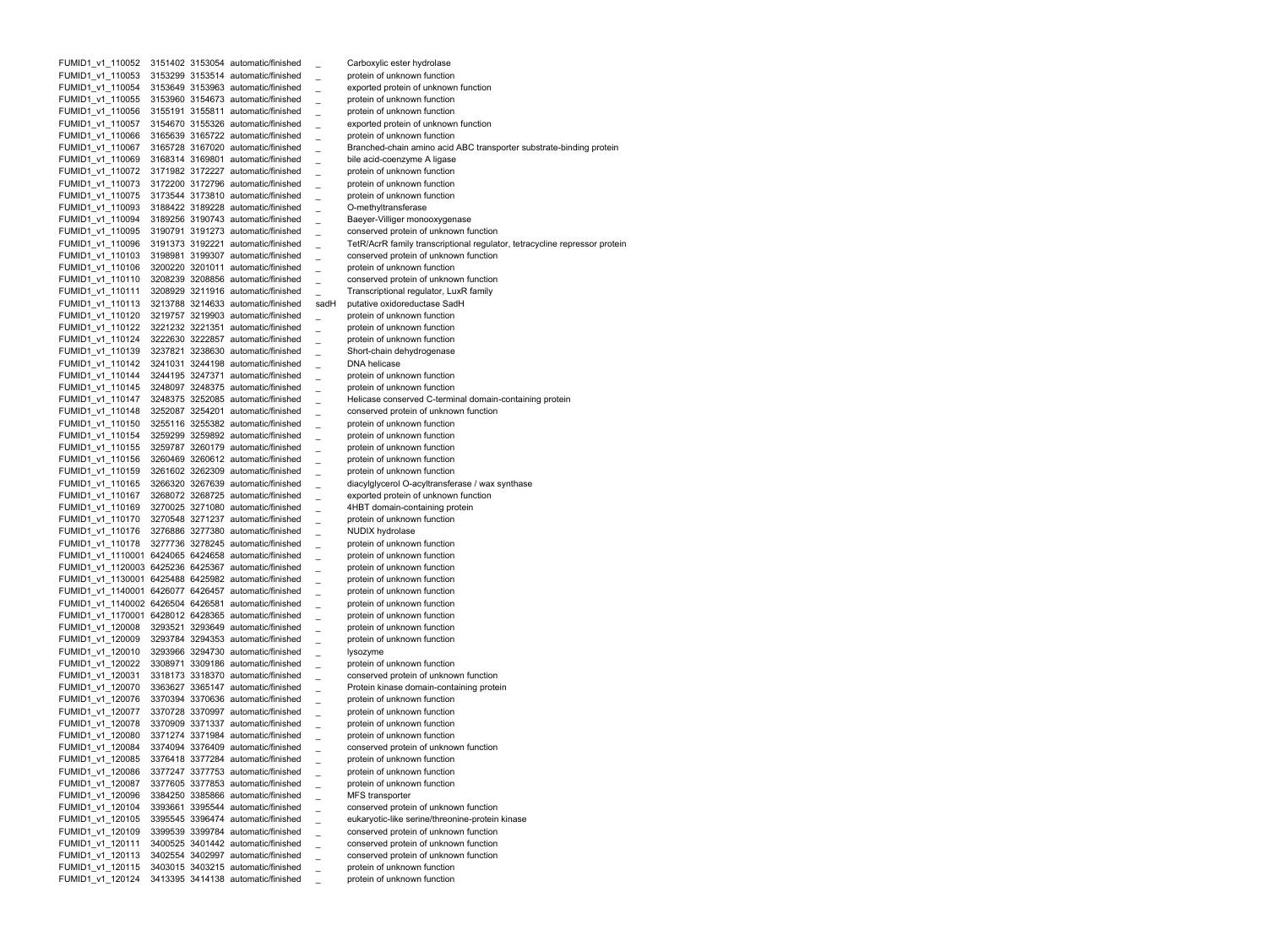FUMID1 v1 120128 3417626 3417715 automatic/finished protein of unknown function FUMID1 v1 120140 3428705 3429823 automatic/finished conserved protein of unknown function FUMID1 v1 120143 3432263 3432508 automatic/finished protein of unknown function FUMID1 v1 120158 3447931 3448452 automatic/finished protein of unknown function FUMID1 v1 130007 3457090 3457995 automatic/finished MDMPI\_N domain-containing protein FUMID1 v1 130008 3457985 3458830 automatic/finished Short-chain dehydrogenase FUMID1 v1 130010 3458945 3459646 automatic/finished periplasmic copper chaperone A FUMID1 v1 130012 3461869 3461985 automatic/finished protein of unknown function FUMID1 v1 130014 3462087 3462827 automatic/finished conserved protein of unknown function FUMID1 v1 130016 3463198 3464037 automatic/finished Acyl-CoA dehydrogenase FUMID1 v1 130017 3464041 3465129 automatic/finished Alkylation response protein AidB-like acyl-CoA dehydrogenase FUMID1 v1 130020 3466600 3466674 automatic/finished protein of unknown function FUMID1 v1 130021 3466696 3467625 automatic/finished conserved membrane protein of unknown function FUMID1 v1 130022 3467829 3468236 automatic/finished protein of unknown function FUMID1 v1 130024 3470380 3471477 automatic/finished Phosphotransferase enzyme family protein FUMID1 v1 130029 3476053 3476898 automatic/finished protein of unknown function FUMID1 v1 130033 3482023 3482955 automatic/finished putative membrane protein FUMID1 v1 130034 3483999 3485231 automatic/finished benzoate membrane transport protein FUMID1 v1 130038 3486405 3487223 automatic/finished conserved protein of unknown function FUMID1 v1 130039 3487266 3488198 automatic/finished protein of unknown function FUMID1 v1 130045 3493182 3493373 automatic/finished protein of unknown function FUMID1 v1 130053 3497189 3498445 automatic/finished Septum form domain-containing protein FUMID1 v1 130054 3498646 3498948 automatic/finished protein of unknown function FUMID1 v1 130057 3499648 3499797 automatic/finished protein of unknown function FUMID1 v1 130058 3499809 3500564 automatic/finished conserved protein of unknown function FUMID1 v1 130059 3500567 3500878 automatic/finished conserved protein of unknown function FUMID1 v1 130060 3500869 3500979 automatic/finished protein of unknown function FUMID1 v1 130061 3500957 3501796 automatic/finished protein of unknown function FUMID1 v1 130115 3551129 3551515 automatic/finished protein of unknown function FUMID1 v1 130118 3553010 3553204 automatic/finished protein of unknown function FUMID1 v1 130128 3561877 3561969 automatic/finished protein of unknown function FUMID1 v1 130139 3570715 3571218 automatic/finished Nuclear transport factor 2 family protein FUMID1 v1 130142 3572819 3573715 automatic/finished Esterase FUMID1 v1 130143 3573858 3574301 automatic/finished cynS Cyanate hydratase FUMID1 v1 130147 3577512 3577898 automatic/finished conserved exported protein of unknown function FUMID1 v1 130154 3583530 3586181 automatic/finished yppS putative PEP-dependent enzyme FUMID1 v1 130155 3586178 3586699 automatic/finished conserved protein of unknown function FUMID1 v1 130158 3588251 3589252 automatic/finished conserved exported protein of unknown function FUMID1 v1 130159 3589026 3589385 automatic/finished protein of unknown function FUMID1 v1 130160 3589410 3589847 automatic/finished DNA-binding transcriptional regulator, MarR family FUMID1 v1 130161 3589856 3591499 automatic/finished conserved protein of unknown function FUMID1 v1 130162 3591255 3591629 automatic/finished protein of unknown function FUMID1 v1 1360001 6435986 6436252 automatic/finished protein of unknown function FUMID1 v1 1390001 6437114 6437329 automatic/finished protein of unknown function FUMID1 v1 140014 3608298 3609290 automatic/finished conserved exported protein of unknown function FUMID1 v1 140019 3613046 3615457 automatic/finished putative drug exporter of the RND superfamily FUMID1 v1 140021 3616308 3617207 automatic/finished conserved membrane protein of unknown function FUMID1 v1 140027 3621825 3622619 automatic/finished Predicted DNA-binding transcriptional regulator YafY, contains an HTH and WYL domains FUMID1 v1 140029 3622816 3623196 automatic/finished VOC family protein FUMID1 v1 140043 3640708 3641091 automatic/finished protein of unknown function FUMID1 v1 140046 3642750 3643934 automatic/finished conserved protein of unknown function FUMID1 v1 140047 3643931 3645133 automatic/finished Cytochrome P450 FUMID1 v1 140048 3645141 3646301 automatic/finished Acyl-CoA dehydrogenase FUMID1 v1 140049 3646370 3647209 automatic/finished Short-chain dehydrogenase FUMID1 v1 140051 3647903 3648739 automatic/finished exported protein of unknown function FUMID1 v1 140054 3651646 3652572 automatic/finished Luciferase-like monooxygenase FUMID1 v1 140055 3652710 3653054 automatic/finished membrane protein of unknown function FUMID1 v1 140056 3653348 3653935 automatic/finished Regulatory protein TetR FUMID1 v1 140058 3654752 3654895 automatic/finished protein of unknown function FUMID1 v1 140077 3673740 3675068 automatic/finished Branched-chain amino acid ABC transporter substrate-binding protein FUMID1 v1 140078 3675150 3676508 automatic/finished Carnitine dehydratase FUMID1\_v1\_140079 3676505 3677866 automatic/finished \_ benzylsuccinate CoA-transferase BbsF subunit FUMID1\_v1\_140080 3678070 3679329 automatic/finished \_ Amidohydrolase FUMID1\_v1\_140086 3682173 3683861 automatic/finished mig Medium-chain acyl-CoA ligase Mig FUMID1\_v1\_140087 3683937 3684902 automatic/finished \_ LLM class F420-dependent oxidoreductase FUMID1\_v1\_140088 3684899 3685885 automatic/finished \_ protein of unknown function FUMID1\_v1\_140095 3690340 3691050 automatic/finished \_ Alkyl hydroperoxide reductase FUMID1\_v1\_140106 3703387 3704169 automatic/finished \_ protein-tyrosine phosphatase FUMID1\_v1\_140108 3705582 3706067 automatic/finished \_ conserved protein of unknown function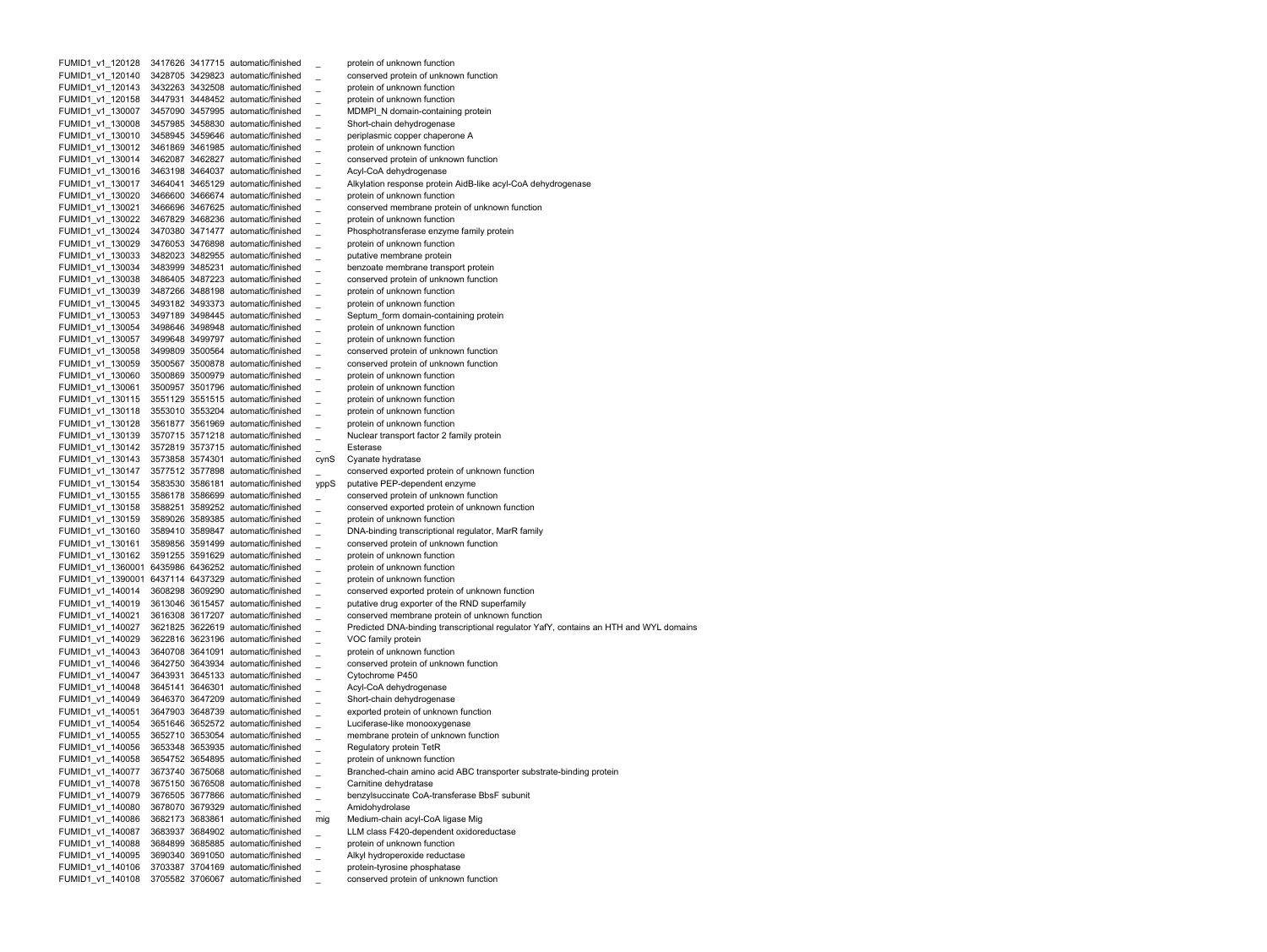FUMID1 v1 140113 3707406 3708245 automatic/finished 3-oxoacyl-ACP reductase FUMID1\_v1\_140114 3708316 3709470 automatic/finished \_ flavin-dependent trigonelline monooxygenase, oxygenase component FUMID1 v1 140115 3709474 3709725 automatic/finished protein of unknown function FUMID1 v1 140116 3709778 3710704 automatic/finished conserved protein of unknown function FUMID1 v1 140117 3711063 3711917 automatic/finished epsilon-lactone hydrolase FUMID1 v1 140118 3712226 3712489 automatic/finished protein of unknown function FUMID1 v1 140125 3718688 3719254 automatic/finished protein of unknown function FUMID1\_v1\_140126 3719797 3720927 automatic/finished adhB Alcohol dehydrogenase B FUMID1 v1 140129 3726050 3727297 automatic/finished Branched-chain amino acid ABC transporter substrate-binding protein FUMID1 v1 140130 3726390 3727310 automatic/finished protein of unknown function FUMID1 v1 140133 3727972 3729216 automatic/finished Branched-chain amino acid ABC transporter substrate-binding protein FUMID1 v1 140134 3729768 3730433 automatic/finished Transcriptional regulator, TetR family FUMID1 v1 140135 3730490 3730933 automatic/finished DUF393 domain-containing protein FUMID1 v1 140137 3732436 3734418 automatic/finished Major facilitator superfamily MFS 1 FUMID1 v1 140139 3735436 3736524 automatic/finished dihydroflavonol-4-reductase FUMID1 v1 150006 3745199 3745408 automatic/finished protein of unknown function FUMID1 v1 150011 3749699 3749971 automatic/finished conserved protein of unknown function FUMID1 v1 150012 3750215 3750364 automatic/finished protein of unknown function FUMID1 v1 150016 3751917 3752108 automatic/finished protein of unknown function FUMID1 v1 150020 3754710 3756977 automatic/finished protein of unknown function FUMID1 v1 150022 3758854 3759243 automatic/finished protein of unknown function FUMID1 v1 150028 3763968 3764303 automatic/finished protein of unknown function FUMID1 v1 150032 3765142 3766143 automatic/finished protein of unknown function FUMID1 v1 150040 3772722 3773000 automatic/finished protein of unknown function FUMID1 v1 150052 3786662 3786904 automatic/finished protein of unknown function FUMID1 v1 150076 3809544 3810722 automatic/finished protein of unknown function FUMID1 v1 150087 3822027 3822551 automatic/finished protein of unknown function FUMID1 v1 150102 3837697 3838446 automatic/finished exported protein of unknown function FUMID1 v1 150103 3838199 3838675 automatic/finished protein of unknown function FUMID1 v1 150116 3854299 3854511 automatic/finished protein of unknown function FUMID1 v1 150121 3859869 3860861 automatic/finished protein of unknown function FUMID1 v1 150139 3880738 3880950 automatic/finished protein of unknown function FUMID1 v1 150140 3881108 3881332 automatic/finished conserved protein of unknown function FUMID1 v1 150141 3881733 3882200 automatic/finished protein of unknown function FUMID1 v1 150142 3882216 3884654 automatic/finished AAA 16 domain-containing protein FUMID1 v1 160015 3897958 3898581 automatic/finished conserved protein of unknown function FUMID1 v1 160025 3909080 3909472 automatic/finished conserved membrane protein of unknown function FUMID1 v1 160028 3912045 3912971 automatic/finished conserved protein of unknown function FUMID1 v1 160029 3913292 3913792 automatic/finished protein of unknown function FUMID1 v1 160044 3928378 3929022 automatic/finished MDMPI\_N domain-containing protein FUMID1 v1 160045 3929200 3929811 automatic/finished Calcium-binding protein FUMID1 v1 160046 3929019 3929198 automatic/finished protein of unknown function FUMID1 v1 160052 3931634 3932464 automatic/finished protein of unknown function FUMID1 v1 160054 3932494 3933096 automatic/finished conserved membrane protein of unknown function FUMID1 v1 160061 3939175 3939876 automatic/finished membrane protein of unknown function FUMID1 v1 160062 3940456 3941319 automatic/finished Hydrolase, alpha/beta fold family FUMID1 v1 160068 3943920 3944492 automatic/finished conserved protein of unknown function FUMID1 v1 160069 3944627 3945481 automatic/finished Gluconolactonase FUMID1 v1 160073 3949298 3950134 automatic/finished Methyltransf 25 domain-containing protein FUMID1 v1 160074 3950131 3951036 automatic/finished vgb Virginiamycin B lyase FUMID1 v1 160087 3962622 3963428 automatic/finished Enoyl-CoA hydratase/isomerase FUMID1 v1 160091 3965999 3966454 automatic/finished Cupin 2 conserved barrel domain protein FUMID1 v1 160111 3981553 3982119 automatic/finished conserved membrane protein of unknown function FUMID1 v1 160119 3987760 3988431 automatic/finished lutC Lactate utilization protein C FUMID1 v1 160145 4015589 4015792 automatic/finished protein of unknown function FUMID1 v1 170001 4017222 4018346 automatic/finished protein of unknown function FUMID1 v1 170003 4019410 4020261 automatic/finished Alpha/beta hydrolase FUMID1 v1 170004 4020304 4020957 automatic/finished TetR/AcrR family transcriptional regulator FUMID1 v1 170016 4031567 4031989 automatic/finished protein of unknown function FUMID1 v1 170021 4034985 4035485 automatic/finished conserved membrane protein of unknown function FUMID1 v1 170026 4040517 4040699 automatic/finished protein of unknown function FUMID1\_v1\_170035 4054970 4057609 automatic/finished \_ eukaryotic-like serine/threonine-protein kinase FUMID1\_v1\_170068 4093540 4094286 automatic/finished \_ N-acetyltransferase FUMID1\_v1\_170076 4102296 4103513 automatic/finished \_ protein of unknown function FUMID1\_v1\_170086 4114272 4115414 automatic/finished \_ conserved membrane protein of unknown function FUMID1\_v1\_170088 4116643 4116870 automatic/finished \_ protein of unknown function FUMID1\_v1\_170095 4125157 4125507 automatic/finished \_ protein of unknown function FUMID1\_v1\_170105 4138047 4138127 automatic/finished \_ protein of unknown function FUMID1\_v1\_170111 4142009 4142605 automatic/finished \_ Bifunctional deaminase-reductase domain protein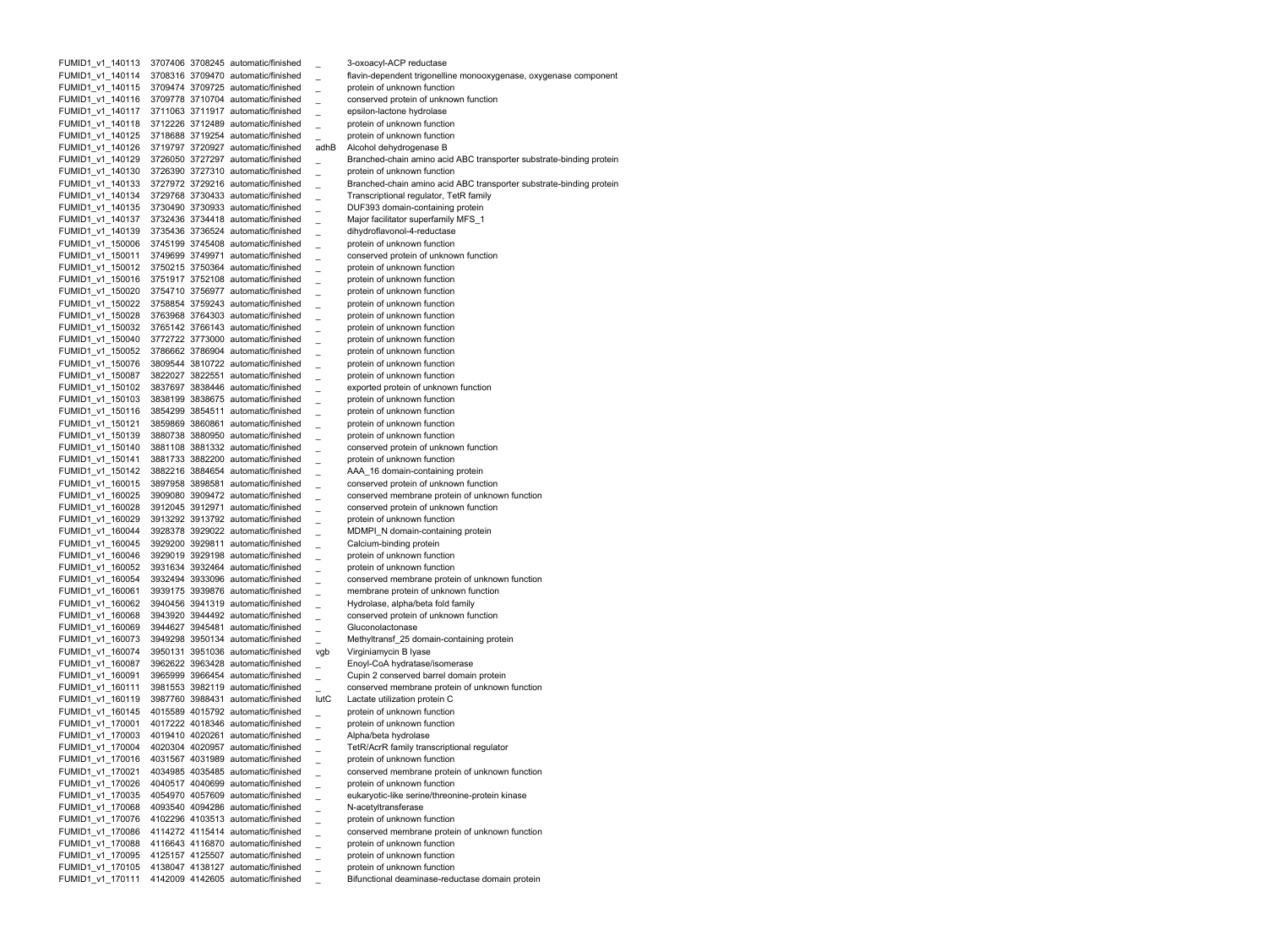FUMID1 v1 170112 4142637 4143455 automatic/finished conserved protein of unknown function FUMID1 v1 170113 4143655 4144029 automatic/finished conserved protein of unknown function FUMID1 v1 170114 4144175 4144597 automatic/finished conserved membrane protein of unknown function FUMID1 v1 170118 4145720 4145920 automatic/finished protein of unknown function FUMID1 v1 170120 4147033 4147788 automatic/finished conserved exported protein of unknown function FUMID1 v1 170121 4147806 4148015 automatic/finished protein of unknown function FUMID1 v1 180002 4150036 4151328 automatic/finished conserved protein of unknown function FUMID1 v1 180007 4155409 4155996 automatic/finished protein of unknown function FUMID1 v1 180018 4165562 4167061 automatic/finished conserved protein of unknown function FUMID1 v1 180030 4175697 4176920 automatic/finished Amidohydrolase 2 FUMID1 v1 180037 4184798 4186234 automatic/finished Repeat domain-containing protein FUMID1 v1 180070 4224535 4224858 automatic/finished exported protein of unknown function FUMID1 v1 180075 4229529 4230737 automatic/finished Predicted metal-dependent hydrolase, TIM-barrel fold FUMID1 v1 180077 4232347 4233210 automatic/finished Alpha/beta fold hydrolase FUMID1 v1 180084 4240360 4240863 automatic/finished conserved protein of unknown function FUMID1 v1 180085 4240900 4244211 automatic/finished Tetratricopeptide repeat/TIR domain-containing protein FUMID1 v1 180090 4251300 4252217 automatic/finished Short-chain dehydrogenase FUMID1 v1 180091 4252340 4253113 automatic/finished putative EthD domain-containing protein FUMID1 v1 180092 4253168 4253836 automatic/finished TetR/AcrR family transcriptional regulator FUMID1 v1 180094 4256163 4257083 automatic/finished conserved protein of unknown function FUMID1 v1 180095 4257191 4257850 automatic/finished TetR/AcrR family transcriptional regulator FUMID1 v1 180102 4266647 4266874 automatic/finished protein of unknown function FUMID1 v1 190001 4274076 4274651 automatic/finished protein of unknown function FUMID1 v1 190021 4299197 4302073 automatic/finished Signal transduction histidine kinase FUMID1 v1 190046 4345440 4345661 automatic/finished protein of unknown function FUMID1 v1 190055 4353983 4354177 automatic/finished protein of unknown function FUMID1 v1 190056 4354165 4356057 automatic/finished conserved protein of unknown function FUMID1 v1 190072 4366052 4366432 automatic/finished protein of unknown function FUMID1 v1 190073 4366770 4367009 automatic/finished protein of unknown function FUMID1 v1 190082 4373152 4373385 automatic/finished protein of unknown function FUMID1 v1 190086 4374764 4376167 automatic/finished nicotinate phosphoribosyltransferase FUMID1 v1 200007 4387786 4388022 automatic/finished protein of unknown function FUMID1 v1 200008 4387994 4388398 automatic/finished protein of unknown function FUMID1 v1 200013 4393990 4394262 automatic/finished protein of unknown function FUMID1 v1 20002 551881 552825 automatic/finished LysR family transcriptional regulator, nod-box dependent transcriptional activator FUMID1 v1 200024 4407511 4407906 automatic/finished protein of unknown function FUMID1 v1 200029 4410630 4410968 automatic/finished protein of unknown function FUMID1 v1 20003 553043 554323 automatic/finished xyoA putative xylitol oxidase FUMID1 v1 200033 4414716 4415255 automatic/finished conserved protein of unknown function FUMID1 v1 200038 4420712 4420894 automatic/finished protein of unknown function FUMID1 v1 200059 4442697 4443599 automatic/finished Helix-turn-helix domain-containing protein FUMID1 v1 200060 4443909 4445564 automatic/finished AMP-dependent synthetase FUMID1 v1 200061 4445681 4446748 automatic/finished Aminoglycoside phosphotransferase FUMID1 v1 200062 4447244 4448452 automatic/finished CoA transferase FUMID1 v1 200063 4448449 4449003 automatic/finished conserved protein of unknown function FUMID1 v1 200065 4449000 4450205 automatic/finished Thiolase family protein FUMID1 v1 200066 4450300 4451769 automatic/finished Aldehyde dehydrogenase family protein FUMID1 v1 200067 4451873 4453093 automatic/finished Amidohydrolase FUMID1 v1 200068 4453098 4453355 automatic/finished ferredoxin FUMID1 v1 200069 4453547 4454785 automatic/finished Cytochrome P450 FUMID1 v1 200070 4454822 4455265 automatic/finished ddn Deazaflavin-dependent nitroreductase FUMID1 v1 200071 4455467 4456216 automatic/finished protein of unknown function FUMID1 v1 200072 4456277 4457143 automatic/finished Flavin-dependent oxidoreductase, F420-dependent methylene-tetrahydromethanopterin reductase FUMID1 v1 200074 4458908 4459339 automatic/finished conserved protein of unknown function FUMID1 v1 200083 4473915 4474211 automatic/finished protein of unknown function FUMID1 v1 200086 4475575 4479357 automatic/finished \_ AAA\_27 domain-containing protein FUMID1\_v1\_200087 4479359 4480588 automatic/finished DNA repair protein SbcD/Mre11 FUMID1 v1 200089 4481202 4482263 automatic/finished EndoU bacteria domain-containing protein FUMID1 v1 20010 559172 560059 automatic/finished Universal stress protein UspA FUMID1 v1 20012 560756 561598 automatic/finished protein of unknown function FUMID1\_v1\_20014 561627 562526 automatic/finished \_ Zn-dependent protease with chaperone function FUMID1\_v1\_20018 567223 567606 automatic/finished \_ protein of unknown function FUMID1\_v1\_20019 567585 568223 automatic/finished \_ CBS domain-containing protein FUMID1\_v1\_20021 569538 569714 automatic/finished \_ protein of unknown function FUMID1\_v1\_20025 572496 572909 automatic/finished \_ DUF4440 domain-containing protein FUMID1\_v1\_20026 573092 573583 automatic/finished \_ DNA-binding transcriptional repressor MarR FUMID1\_v1\_20027 573666 574202 automatic/finished \_ SnoaL-like domain protein FUMID1\_v1\_20031 577067 577240 automatic/finished \_ protein of unknown function FUMID1\_v1\_20054 597307 598050 automatic/finished \_ conserved protein of unknown function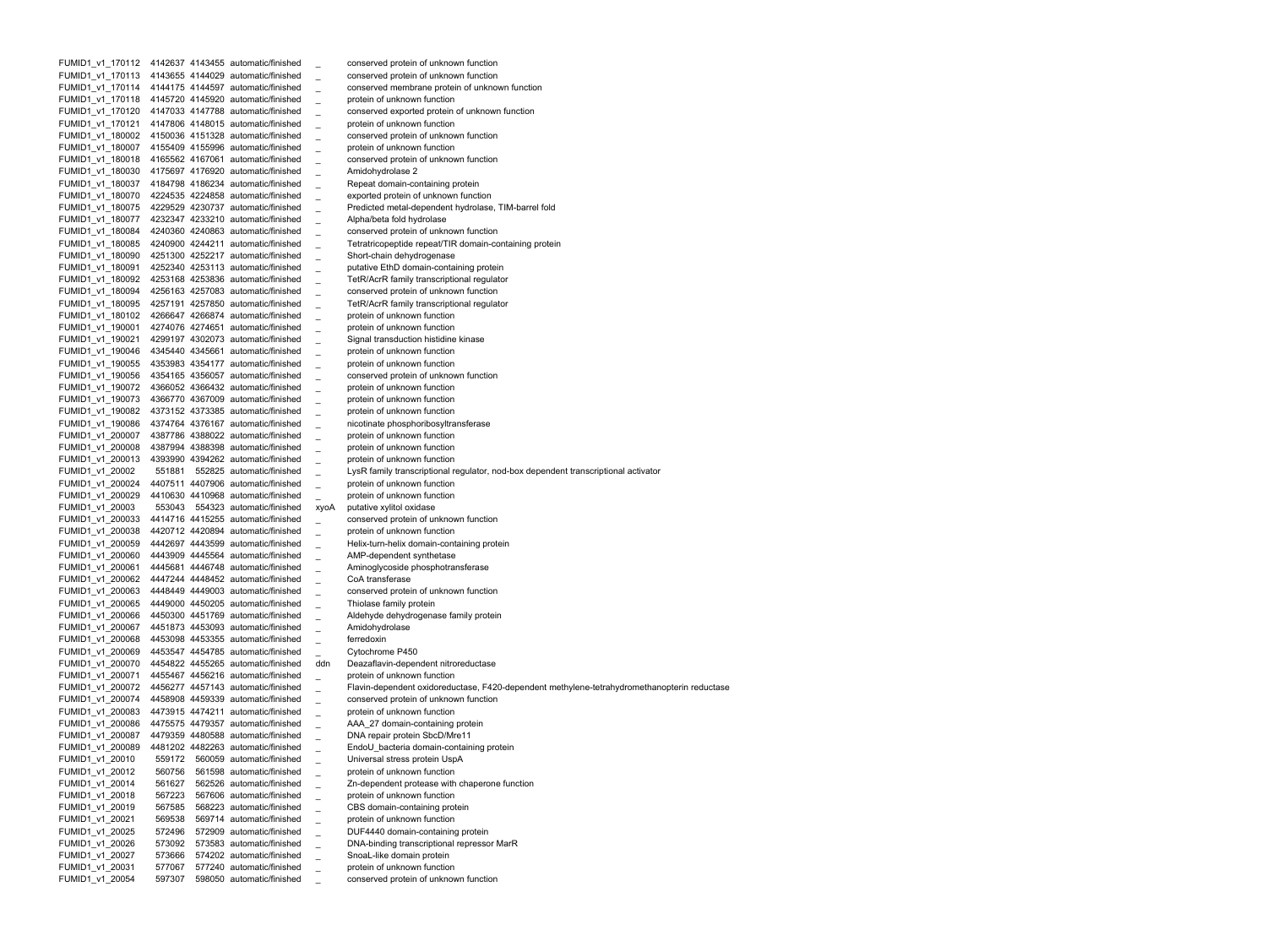| FUMID1_v1_20059                      | 601057           |        | 602604 automatic/finished                                                |      | Major facilitator superfamily MFS_1                                                                              |
|--------------------------------------|------------------|--------|--------------------------------------------------------------------------|------|------------------------------------------------------------------------------------------------------------------|
| FUMID1 v1 20066                      | 611483           |        | 612628 automatic/finished                                                |      | Clp protease                                                                                                     |
| FUMID1_v1_20068                      | 613062           |        | 614213 automatic/finished                                                |      | Winged helix DNA-binding domain-containing protein                                                               |
| FUMID1_v1_20075                      | 624717           |        | 625934 automatic/finished                                                |      | Peripla BP 6 domain-containing protein                                                                           |
| FUMID1_v1_20077                      | 626244           |        | 627149 automatic/finished                                                | ucpA | Oxidoreductase UcpA                                                                                              |
| FUMID1_v1_20079                      | 628297           |        | 628959 automatic/finished                                                |      | <b>Regulatory protein TetR</b>                                                                                   |
| FUMID1 v1 20080                      | 629093           |        | 630337 automatic/finished                                                | cyp  | Methyl-branched lipid omega-hydroxylase                                                                          |
| FUMID1 v1 20081                      | 630601           |        | 632364 automatic/finished                                                |      | Diguanylate cyclase (GGDEF) domain-containing protein                                                            |
| FUMID1 v1 20102                      | 656428           |        | 656820 automatic/finished                                                |      | serine/threonine-protein kinase RsbW                                                                             |
| FUMID1_v1_20118                      | 670019<br>706945 |        | 670213 automatic/finished<br>707859 automatic/finished                   |      | protein of unknown function<br>protein of unknown function                                                       |
| FUMID1_v1_20164<br>FUMID1_v1_20168   | 711790           |        | 711918 automatic/finished                                                |      | protein of unknown function                                                                                      |
| FUMID1 v1 20171                      | 714700           |        | 714891 automatic/finished                                                |      | protein of unknown function                                                                                      |
| FUMID1_v1_20178                      | 720991           |        | 721482 automatic/finished                                                |      | protein of unknown function                                                                                      |
| FUMID1_v1_20199                      | 744799           |        | 745203 automatic/finished                                                |      | protein of unknown function                                                                                      |
| FUMID1 v1 20253                      | 797834           |        | 799156 automatic/finished                                                |      | conserved protein of unknown function                                                                            |
| FUMID1 v1 20261                      | 807845           | 808111 | automatic/finished                                                       |      | protein of unknown function                                                                                      |
| FUMID1_v1_20317                      | 851117           |        | 852805 automatic/finished                                                |      | conserved protein of unknown function                                                                            |
| FUMID1_v1_20345                      | 877471           |        | 878883 automatic/finished                                                |      | conserved protein of unknown function                                                                            |
| FUMID1_v1_20355                      | 889052           |        | 889252 automatic/finished                                                |      | protein of unknown function                                                                                      |
| FUMID1 v1 20357                      | 891099           |        | 891386 automatic/finished                                                |      | protein of unknown function                                                                                      |
| FUMID1_v1_210003                     |                  |        | 4484181 4484834 automatic/finished                                       |      | protein of unknown function                                                                                      |
| FUMID1 v1 210013                     |                  |        | 4495856 4496743 automatic/finished                                       |      | Alpha/beta hydrolase                                                                                             |
| FUMID1_v1_210025                     |                  |        | 4509819 4510541 automatic/finished                                       |      | carboxymethylenebutenolidase                                                                                     |
| FUMID1_v1_210027                     |                  |        | 4510800 4511216 automatic/finished                                       |      | protein of unknown function                                                                                      |
| FUMID1_v1_210059                     |                  |        | 4547811 4548278 automatic/finished                                       |      | protein of unknown function                                                                                      |
| FUMID1_v1_210060                     |                  |        | 4548085 4548348 automatic/finished                                       |      | protein of unknown function                                                                                      |
| FUMID1_v1_210074                     |                  |        | 4558734 4558928 automatic/finished                                       |      | protein of unknown function                                                                                      |
| FUMID1 v1 210086                     |                  |        | 4571032 4571208 automatic/finished                                       |      | protein of unknown function                                                                                      |
| FUMID1 v1 210093                     |                  |        | 4577280 4578146 automatic/finished                                       |      | conserved protein of unknown function                                                                            |
| FUMID1 v1 220015                     |                  |        | 4593298 4594236 automatic/finished                                       |      | TauD domain-containing protein                                                                                   |
| FUMID1 v1 220017                     |                  |        | 4595547 4596524 automatic/finished                                       |      | ornithine carbamoyltransferase                                                                                   |
| FUMID1 v1 230002                     |                  |        | 4665682 4666653 automatic/finished                                       |      | LysR family transcriptional regulator, nod-box dependent transcriptional activator                               |
| FUMID1 v1 230003                     |                  |        | 4666742 4667761 automatic/finished                                       |      | aminocarboxymuconate-semialdehyde decarboxylase                                                                  |
| FUMID1 v1 230006                     |                  |        | 4669981 4671324 automatic/finished                                       |      | Branched-chain amino acid ABC transporter substrate-binding protein                                              |
|                                      |                  |        |                                                                          |      |                                                                                                                  |
| FUMID1 v1 230010                     |                  |        | 4673057 4674028 automatic/finished                                       |      | Kynurenine formamidase                                                                                           |
| FUMID1 v1 230016                     |                  |        | 4677285 4677422 automatic/finished                                       |      | protein of unknown function                                                                                      |
| FUMID1_v1_230018                     |                  |        | 4678577 4680211 automatic/finished                                       | fadD | 3-[(3aS,4S,7aS)-7a-methyl-1,5-dioxo-octahydro-1H-inden-4-yl]propanoyl:CoA ligase                                 |
| FUMID1 v1 230019                     |                  |        | 4680494 4681252 automatic/finished                                       |      | Thioesterase superfamily protein                                                                                 |
| FUMID1_v1_230020                     |                  |        | 4681302 4682018 automatic/finished                                       |      | Regulatory protein TetR                                                                                          |
| FUMID1_v1_230024                     |                  |        | 4685765 4686772 automatic/finished                                       |      | Acyl-CoA dehydrogenase                                                                                           |
| FUMID1_v1_230025                     |                  |        | 4686809 4687594 automatic/finished                                       |      | citronellol/citronellal dehydrogenase                                                                            |
| FUMID1 v1 230027                     |                  |        | 4688123 4689106 automatic/finished                                       |      | HTH 30 domain-containing protein                                                                                 |
| FUMID1_v1_230028                     |                  |        | 4689035 4689160 automatic/finished                                       |      | protein of unknown function                                                                                      |
| FUMID1_v1_230029                     |                  |        | 4689338 4690279 automatic/finished                                       |      | epsilon-lactone hydrolase                                                                                        |
| FUMID1_v1_230041                     |                  |        | 4696586 4697872 automatic/finished                                       |      | 3-hydroxyisobutyrate dehydrogenase                                                                               |
| FUMID1 v1 230042                     |                  |        | 4697921 4698775 automatic/finished                                       |      | Short-chain dehydrogenase/reductase SDR                                                                          |
| FUMID1_v1_230044                     |                  |        | 4699257 4699937 automatic/finished                                       |      | TetR/AcrR family transcriptional regulator                                                                       |
| FUMID1_v1_230045                     |                  |        | 4700035 4700691 automatic/finished<br>4700965 4701378 automatic/finished |      | TetR family transcriptional regulator                                                                            |
| FUMID1_v1_230046<br>FUMID1 v1 230047 |                  |        | 4701375 4702226 automatic/finished                                       |      | SnoaL-like domain-containing protein<br>NAD(P)-dependent dehydrogenase, short-chain alcohol dehydrogenase family |
| FUMID1_v1_230060                     |                  |        | 4713804 4714361 automatic/finished                                       |      | restriction system protein                                                                                       |
| FUMID1 v1 230061                     |                  |        | 4714316 4715083 automatic/finished                                       |      | RNA polymerase sigma-70 factor, ECF subfamily                                                                    |
| FUMID1 v1 230062                     |                  |        | 4715080 4715343 automatic/finished                                       |      | putative transmembrane anti-sigma factor                                                                         |
| FUMID1_v1_230065                     |                  |        | 4717839 4718723 automatic/finished                                       |      | conserved membrane protein of unknown function                                                                   |
| FUMID1_v1_230067                     |                  |        | 4719536 4720906 automatic/finished                                       |      | Integral membrane sensor signal transduction histidine kinase                                                    |
| FUMID1_v1_230068                     |                  |        | 4721124 4723199 automatic/finished                                       |      | Multidrug ABC transporter permease                                                                               |
| FUMID1 v1 230070                     |                  |        | 4723219 4724526 automatic/finished                                       |      | exported protein of unknown function                                                                             |
| FUMID1 v1 230080                     |                  |        | 4731568 4731765 automatic/finished                                       |      | protein of unknown function                                                                                      |
| FUMID1 v1 230084                     |                  |        | 4733412 4734833 automatic/finished                                       |      | two-component system, NarL family, sensor histidine kinase DesK                                                  |
| FUMID1 v1 230088                     |                  |        | 4738230 4738553 automatic/finished                                       |      | conserved protein of unknown function                                                                            |
| FUMID1 v1 230094                     |                  |        | 4746306 4749665 automatic/finished                                       |      | protein of unknown function                                                                                      |
| FUMID1 v1 230095                     |                  |        | 4746906 4747157 automatic/finished                                       |      | protein of unknown function                                                                                      |
| FUMID1 v1 240007                     |                  |        | 4754104 4756785 automatic/finished                                       |      | Non-specific serine/threonine protein kinase                                                                     |
| FUMID1 v1 240022                     |                  |        | 4772651 4773949 automatic/finished                                       |      | HNHc domain-containing protein                                                                                   |
| FUMID1 v1 240034                     |                  |        | 4785327 4785578 automatic/finished                                       |      | conserved protein of unknown function                                                                            |
| FUMID1 v1 240035                     |                  |        | 4785575 4785781 automatic/finished                                       |      | protein of unknown function                                                                                      |
| FUMID1 v1 240044<br>FUMID1 v1 240059 |                  |        | 4795191 4795316 automatic/finished<br>4816424 4816993 automatic/finished |      | protein of unknown function<br>protein of unknown function                                                       |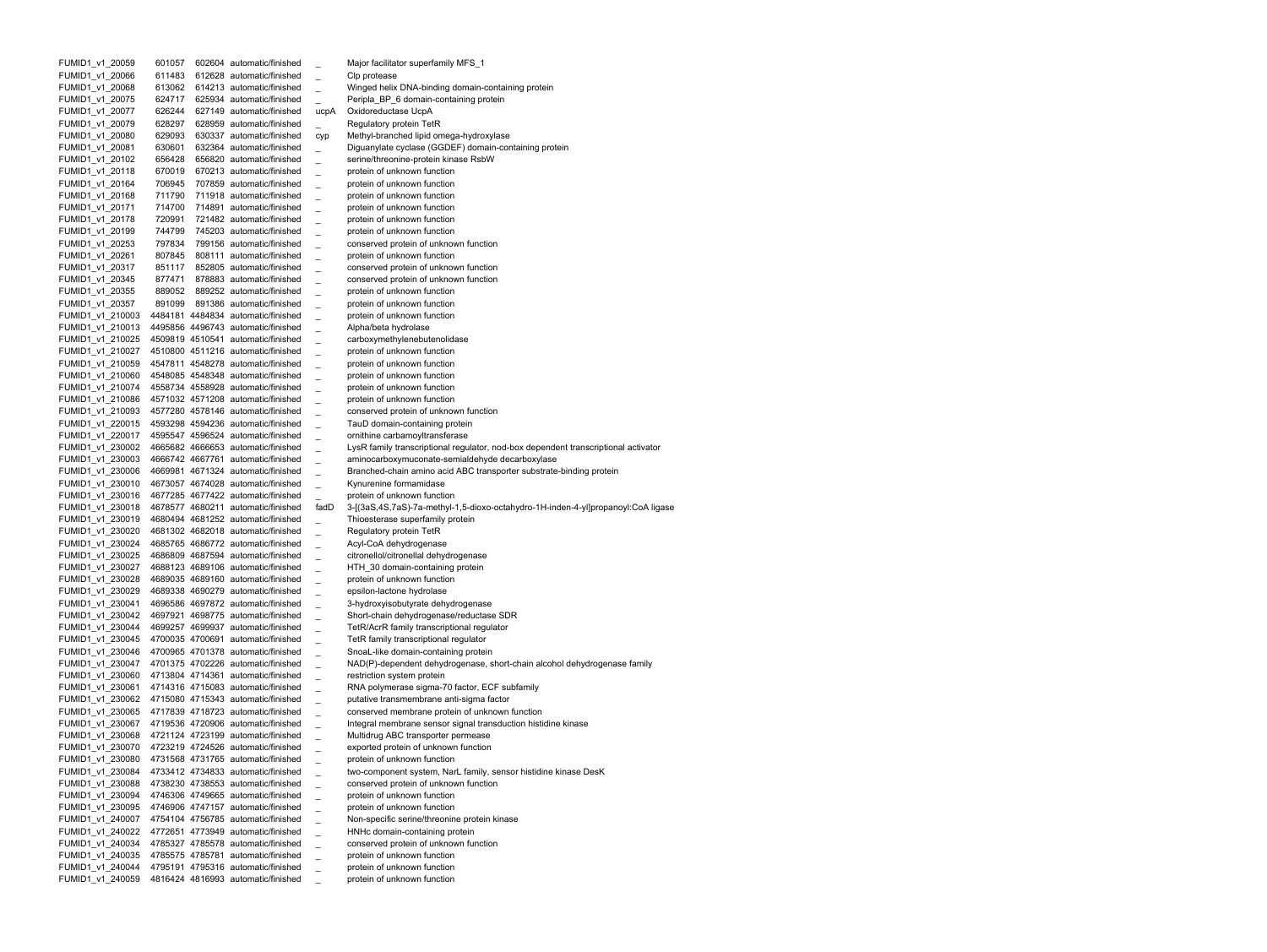FUMID1 v1 240062 4820008 4820181 automatic/finished protein of unknown function FUMID1 v1 250003 4832145 4832759 automatic/finished HTH tetR-type domain-containing protein FUMID1 v1 250005 4833566 4834075 automatic/finished protein of unknown function FUMID1 v1 250007 4834036 4835049 automatic/finished L-fuconolactonase FUMID1 v1 250008 4835162 4836367 automatic/finished cyp Cytochrome P450-terp FUMID1 v1 250016 4843093 4844031 automatic/finished Short-chain dehydrogenase FUMID1 v1 250017 4844628 4846241 automatic/finished MFS domain-containing protein FUMID1 v1 250019 4846739 4847971 automatic/finished ABC transporter substrate-binding protein FUMID1 v1 250020 4847826 4848038 automatic/finished protein of unknown function FUMID1 v1 250029 4855759 4856031 automatic/finished protein of unknown function FUMID1 v1 250037 4859703 4861838 automatic/finished Uncharacterized peptidase y4nA FUMID1 v1 250038 4861801 4862274 automatic/finished exported protein of unknown function FUMID1 v1 250041 4864995 4866317 automatic/finished GAF domain-containing protein FUMID1 v1 250046 4869380 4870372 automatic/finished protein of unknown function FUMID1 v1 250048 4870338 4870631 automatic/finished protein of unknown function FUMID1 v1 250049 4871731 4872840 automatic/finished Luciferase family protein FUMID1 v1 250055 4895789 4896871 automatic/finished esterase FrsA FUMID1 v1 250059 4899952 4900791 automatic/finished peptide/nickel transport system permease protein FUMID1 v1 250060 4900788 4901762 automatic/finished peptide/nickel transport system permease protein FUMID1 v1 250061 4901769 4903340 automatic/finished peptide/nickel transport system substrate-binding protein FUMID1\_v1\_250062 4903376 4904734 automatic/finished scmK N-acetyl-S-(2-succino)cysteine monooxygenase FUMID1 v1 250065 4907905 4908945 automatic/finished flavin-dependent trigonelline monooxygenase, oxygenase component FUMID1 v1 250066 4909028 4911022 automatic/finished protein of unknown function FUMID1 v1 260001 4911362 4911808 automatic/finished exported protein of unknown function FUMID1 v1 260021 4935181 4935375 automatic/finished protein of unknown function FUMID1 v1 260023 4935369 4935548 automatic/finished protein of unknown function FUMID1 v1 260028 4941461 4941775 automatic/finished conserved membrane protein of unknown function FUMID1 v1 260032 4946921 4947724 automatic/finished exported protein of unknown function FUMID1 v1 260042 4955043 4955432 automatic/finished protein of unknown function FUMID1 v1 260068 4984771 4984971 automatic/finished protein of unknown function FUMID1 v1 270001 4985733 4985933 automatic/finished protein of unknown function FUMID1 v1 270003 4987278 4987922 automatic/finished N-acetyltransferase FUMID1 v1 270004 4988002 4988202 automatic/finished protein of unknown function FUMID1 v1 270007 4989937 4990233 automatic/finished protein of unknown function FUMID1 v1 270008 4990003 4990224 automatic/finished exported protein of unknown function FUMID1 v1 270021 4998385 4999578 automatic/finished cytochrome P450 family 130 FUMID1 v1 270022 4999718 5000314 automatic/finished TetR family transcriptional regulator FUMID1 v1 270025 5003352 5004530 automatic/finished xylA Xylose isomerase FUMID1 v1 270026 5004544 5005986 automatic/finished xylB Xylulose kinase FUMID1 v1 270041 5018685 5020619 automatic/finished protein of unknown function FUMID1 v1 270042 5020708 5021529 automatic/finished protein of unknown function FUMID1 v1 270043 5021526 5029220 automatic/finished protein of unknown function FUMID1 v1 270044 5028113 5029678 automatic/finished protein of unknown function FUMID1 v1 270046 5029929 5030228 automatic/finished conserved protein of unknown function FUMID1 v1 270047 5030225 5031409 automatic/finished Transporter (CPA2 family) FUMID1 v1 270049 5032255 5033067 automatic/finished Enoyl-CoA hydratase/isomerase FUMID1 v1 270050 5033454 5033582 automatic/finished protein of unknown function FUMID1 v1 270056 5037857 5038753 automatic/finished xylono-1,5-lactonase FUMID1 v1 270057 5038750 5040336 automatic/finished Alpha-ketoglutaric semialdehyde dehydrogenase 2 FUMID1 v1 270058 5040381 5041433 automatic/finished Alcohol dehydrogenase GroES domain protein FUMID1 v1 270059 5041470 5042651 automatic/finished galactonate dehydratase FUMID1 v1 270060 5042648 5043634 automatic/finished Peptidase family U32 FUMID1 v1 270061 5043922 5045076 automatic/finished LacI family transcriptional regulator FUMID1 v1 270063 5046449 5047042 automatic/finished AAA family ATPase FUMID1 v1 270064 5047147 5048595 automatic/finished Exo-alpha-sialidase FUMID1 v1 270065 5048594 5048701 automatic/finished protein of unknown function FUMID1 v1 270067 5049481 5050071 automatic/finished TetR family transcriptional regulator FUMID1 v1 270068 5050148 5051464 automatic/finished Branched-chain amino acid ABC transporter substrate-binding protein FUMID1 v1 270073 5052241 5053977 automatic/finished bgxA Beta-glucosidase / Beta-xylosidase FUMID1 v1 270074 5054013 5054642 automatic/finished protein of unknown function FUMID1\_v1\_280016 5070098 5070760 automatic/finished \_ conserved exported protein of unknown function FUMID1\_v1\_280026 5083228 5083686 automatic/finished \_ protein of unknown function FUMID1\_v1\_280027 5083724 5084512 automatic/finished \_ TetR family transcriptional regulator FUMID1\_v1\_280028 5084670 5085491 automatic/finished \_ Short-chain dehydrogenase/reductase SDR FUMID1\_v1\_280029 5085544 5086350 automatic/finished fabG 3-alpha-(or 20-beta)-hydroxysteroid dehydrogenase FUMID1\_v1\_280040 5098567 5098917 automatic/finished \_ protein of unknown function FUMID1\_v1\_280051 5107920 5110661 automatic/finished \_ putative Diguanylate cyclase/phosphodiesterase FUMID1\_v1\_280055 5113995 5114621 automatic/finished \_ Thioesterase superfamily enzyme FUMID1\_v1\_290002 5120923 5121699 automatic/finished fabG 3-alpha-(or 20-beta)-hydroxysteroid dehydrogenase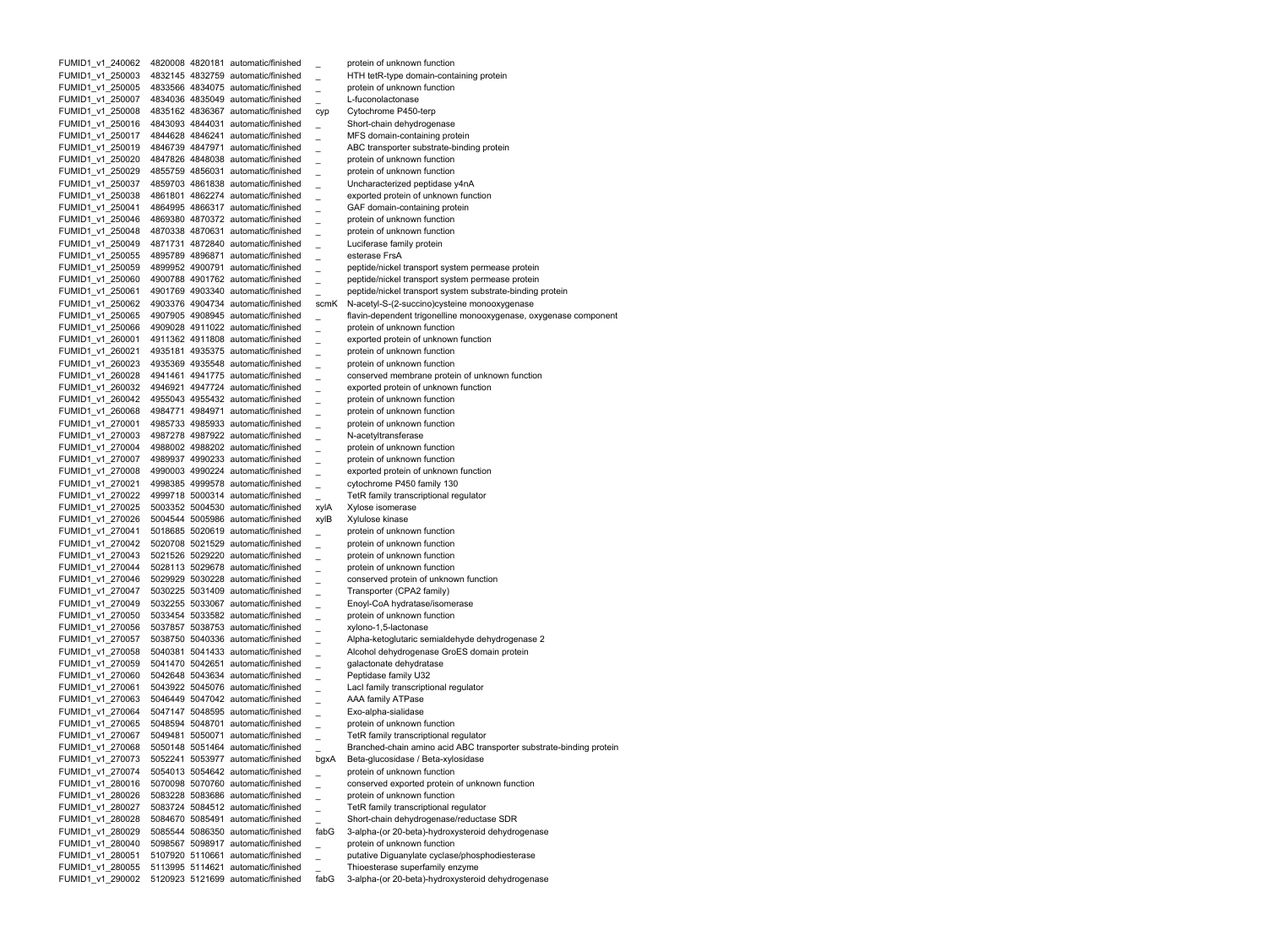FUMID1 v1 290004 5122059 5122397 automatic/finished protein of unknown function FUMID1 v1 290011 5129645 5130988 automatic/finished HNHc domain-containing protein FUMID1 v1 290015 5138838 5139947 automatic/finished conserved protein of unknown function FUMID1 v1 290021 5144197 5145069 automatic/finished exported protein of unknown function FUMID1 v1 290025 5149535 5150305 automatic/finished SARP family transcriptional regulator, regulator of embCAB operon FUMID1 v1 290026 5150555 5150872 automatic/finished protein of unknown function FUMID1 v1 290028 5151600 5151803 automatic/finished protein of unknown function FUMID1 v1 290029 5151835 5152035 automatic/finished protein of unknown function FUMID1 v1 290040 5161877 5162272 automatic/finished putative Transcriptional regulator BlaI FUMID1 v1 290041 5162845 5163966 automatic/finished Peptidase M48 domain-containing protein FUMID1 v1 290047 5171142 5172188 automatic/finished iron complex transport system substrate-binding protein FUMID1 v1 30005 919341 919553 automatic/finished exported protein of unknown function FUMID1 v1 30030 946953 948926 automatic/finished Calpain catalytic domain-containing protein FUMID1 v1 30035 955854 957002 automatic/finished protein of unknown function FUMID1 v1 30038 957872 959011 automatic/finished ElaA protein FUMID1 v1 30073 990578 991183 automatic/finished TetR family transcriptional regulator FUMID1 v1 30074 991365 991919 automatic/finished TetR/AcrR family transcriptional regulator FUMID1 v1 30075 991950 992129 automatic/finished protein of unknown function FUMID1 v1 30076 992285 994594 automatic/finished ydfJ Membrane protein YdfJ FUMID1\_v1\_30077 994650 995306 automatic/finished \_ Transcriptional regulator FUMID1 v1 30081 1001190 1001315 automatic/finished protein of unknown function FUMID1 v1 30087 1004935 1005363 automatic/finished histidine triad (HIT) family protein FUMID1 v1 30089 1005900 1006247 automatic/finished protein of unknown function FUMID1 v1 30090 1006244 1006456 automatic/finished protein of unknown function FUMID1 v1 30091 1006455 1007075 automatic/finished conserved protein of unknown function FUMID1 v1 30092 1007182 1007445 automatic/finished protein of unknown function FUMID1 v1 30093 1007583 1007933 automatic/finished protein of unknown function FUMID1 v1 30113 1026852 1027157 automatic/finished protein of unknown function FUMID1 v1 30119 1033822 1034481 automatic/finished protein of unknown function FUMID1 v1 30130 1049522 1050814 automatic/finished conserved protein of unknown function FUMID1 v1 30132 1050845 1051018 automatic/finished protein of unknown function FUMID1 v1 30152 1075373 1076902 automatic/finished exported protein of unknown function FUMID1 v1 30153 1077096 1077641 automatic/finished protein of unknown function FUMID1 v1 30154 1077696 1078757 automatic/finished DNA adenine methylase FUMID1 v1 30155 1078786 1079925 automatic/finished conserved protein of unknown function FUMID1\_v1\_30181 1105423 1105698 automatic/finished \_ protein of unknown function FUMID1 v1 30187 1114940 1115365 automatic/finished conserved exported protein of unknown function FUMID1 v1 30189 1115523 1115816 automatic/finished protein of unknown function FUMID1 v1 30195 1122884 1123648 automatic/finished conserved exported protein of unknown function FUMID1 v1 30217 1145974 1146696 automatic/finished conserved membrane protein of unknown function FUMID1 v1 30220 1149481 1150158 automatic/finished protein of unknown function FUMID1 v1 30236 1167308 1167559 automatic/finished protein of unknown function FUMID1 v1 30239 1170263 1170493 automatic/finished protein of unknown function FUMID1 v1 30245 1177444 1178346 automatic/finished conserved protein of unknown function FUMID1 v1 30246 1178365 1178676 automatic/finished protein of unknown function FUMID1 v1 30263 1191035 1191595 automatic/finished conserved protein of unknown function FUMID1 v1 30264 1191592 1193607 automatic/finished iron complex transport system ATP-binding protein FUMID1 v1 30265 1193607 1194734 automatic/finished \_ iron complex transport system permease protein FUMID1 v1 30266 1194745 1196064 automatic/finished iron complex transport system substrate-binding protein FUMID1 v1 30270 1197157 1197531 automatic/finished protein of unknown function FUMID1 v1 30280 1206120 1207706 automatic/finished fadD Medium/long-chain-fatty-acid--CoA ligase FadD8 FUMID1 v1 30282 1208690 1209232 automatic/finished conserved protein of unknown function FUMID1 v1 30283 1209430 1210455 automatic/finished conserved protein of unknown function FUMID1 v1 30284 1210655 1211986 automatic/finished conserved protein of unknown function FUMID1 v1 30285 1212127 1213623 automatic/finished lysS Lysine--tRNA ligase FUMID1 v1 30287 1214618 1215163 automatic/finished Calcium-binding protein FUMID1 v1 30290 1217357 1218136 automatic/finished protein of unknown function FUMID1 v1 30299 1227460 1229715 automatic/finished protein of unknown function FUMID1 v1 30301 1229756 1230091 automatic/finished protein of unknown function FUMID1 v1 30302 1230314 1230460 automatic/finished protein of unknown function FUMID1\_v1\_30303 1230272 1230646 automatic/finished \_ protein of unknown function FUMID1\_v1\_30304 1230698 1231558 automatic/finished \_ phytanoyl-CoA hydroxylase FUMID1\_v1\_30305 1231539 1232522 automatic/finished \_ conserved protein of unknown function FUMID1\_v1\_30306 1232539 1233807 automatic/finished \_ Methyltransf\_11 domain-containing protein FUMID1\_v1\_30307 1233804 1235552 automatic/finished \_ carbamoyltransferase FUMID1\_v1\_30308 1235549 1236625 automatic/finished \_ Aldo/keto reductase FUMID1\_v1\_30309 1236673 1237911 automatic/finished \_ cysteine-S-conjugate beta-lyase FUMID1\_v1\_30310 1237892 1239109 automatic/finished \_ Cytochrome P450 FUMID1\_v1\_30315 1243821 1244165 automatic/finished \_ protein of unknown function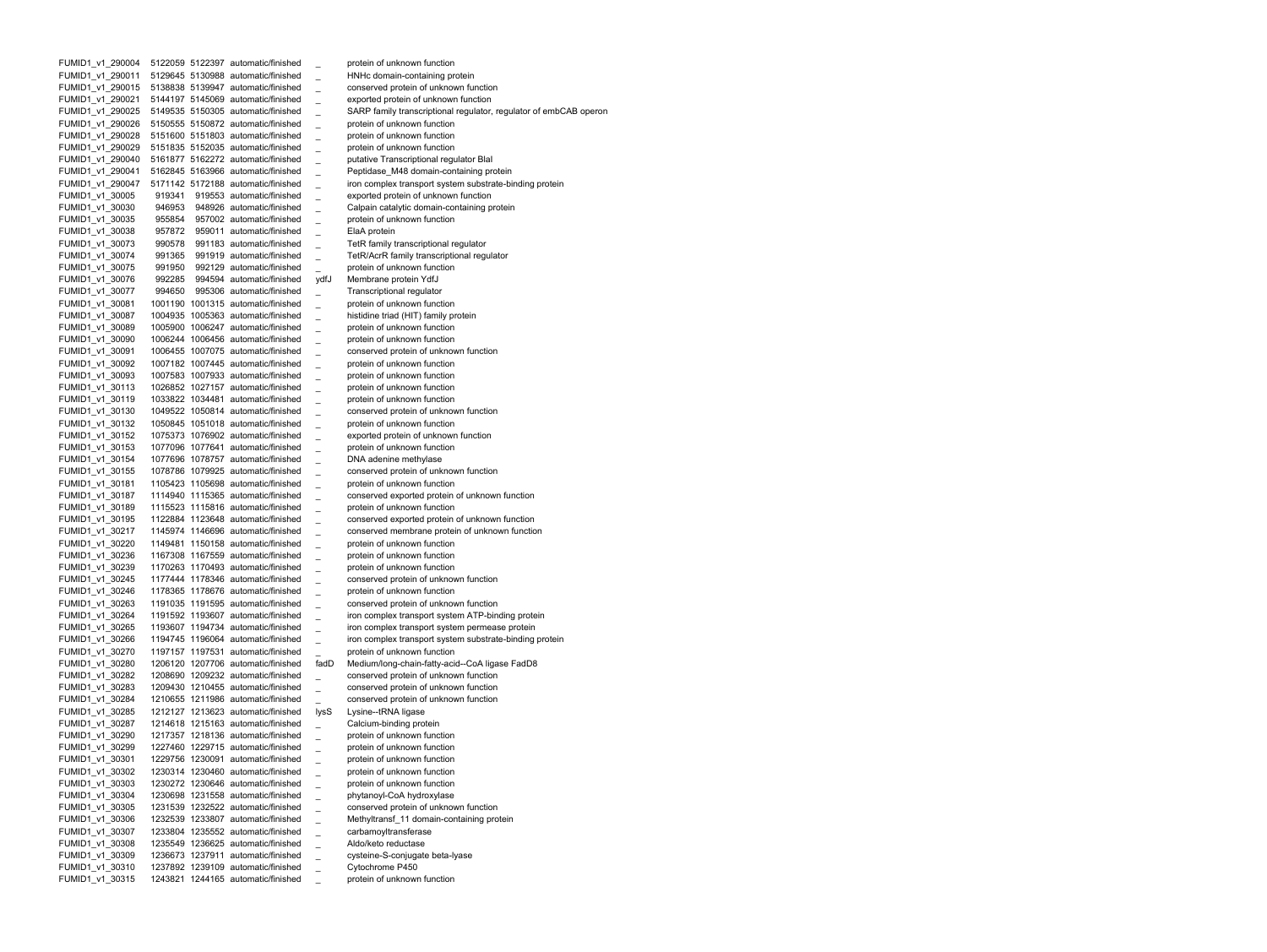FUMID1 v1 30317 1244468 1245343 automatic/finished epsilon-lactone hydrolase FUMID1 v1 30318 1245424 1245663 automatic/finished protein of unknown function FUMID1 v1 30320 1245847 1246071 automatic/finished protein of unknown function FUMID1 v1 310001 5243848 5244996 automatic/finished MBL fold metallo-hydrolase FUMID1 v1 310007 5249561 5251594 automatic/finished conserved protein of unknown function FUMID1 v1 310008 5251645 5253741 automatic/finished conserved exported protein of unknown function FUMID1 v1 310010 5254853 5254957 automatic/finished protein of unknown function FUMID1 v1 310030 5274525 5274998 automatic/finished tRNA edit domain-containing protein FUMID1 v1 310031 5274357 5275178 automatic/finished protein of unknown function FUMID1 v1 310033 5275310 5276827 automatic/finished PPM family protein phosphatase FUMID1 v1 310036 5279396 5279743 automatic/finished protein of unknown function FUMID1 v1 310037 5280314 5281723 automatic/finished conserved membrane protein of unknown function FUMID1 v1 310039 5283930 5284109 automatic/finished protein of unknown function FUMID1 v1 310052 5299617 5300114 automatic/finished protein of unknown function FUMID1 v1 310053 5300069 5300836 automatic/finished protein of unknown function FUMID1 v1 320007 5307199 5308236 automatic/finished conserved exported protein of unknown function FUMID1 v1 320008 5308450 5308995 automatic/finished conserved exported protein of unknown function FUMID1 v1 320009 5309310 5309795 automatic/finished sigL ECF RNA polymerase sigma factor SigL FUMID1 v1 320010 5309792 5310442 automatic/finished zf-HC2 domain-containing protein FUMID1 v1 320012 5311340 5311534 automatic/finished protein of unknown function FUMID1 v1 320017 5316847 5317836 automatic/finished protein of unknown function FUMID1 v1 320018 5318000 5318185 automatic/finished protein of unknown function FUMID1 v1 320047 5350793 5351977 automatic/finished protein of unknown function FUMID1 v1 320055 5354586 5356001 automatic/finished conserved protein of unknown function FUMID1 v1 320058 5356309 5356923 automatic/finished conserved membrane protein of unknown function FUMID1 v1 320059 5356925 5357251 automatic/finished protein of unknown function FUMID1\_v1\_320060 5357328 5358749 automatic/finished \_ Glycoside hydrolase family 43 (Modular protein) FUMID1 v1 330008 5370088 5370441 automatic/finished protein of unknown function FUMID1 v1 330013 5372459 5374534 automatic/finished protein of unknown function FUMID1 v1 330015 5376305 5376871 automatic/finished exported protein of unknown function FUMID1 v1 330051 5416916 5417362 automatic/finished protein of unknown function FUMID1 v1 340004 5433268 5436102 automatic/finished LuxR family transcriptional regulator, maltose regulon positive regulatory protein FUMID1 v1 340011 5438587 5439195 automatic/finished conserved protein of unknown function FUMID1 v1 340012 5439192 5439734 automatic/finished conserved protein of unknown function FUMID1 v1 340013 5439731 5441131 automatic/finished putative peroxidase FUMID1 v1 340014 5441171 5441428 automatic/finished protein of unknown function FUMID1 v1 340015 5441509 5442711 automatic/finished Cytochrome P450 FUMID1 v1 340016 5442938 5443630 automatic/finished TetR family transcriptional regulator FUMID1 v1 340020 5448106 5448750 automatic/finished protein of unknown function FUMID1 v1 340038 5463997 5464377 automatic/finished Taurine catabolism dioxygenase TauD, TfdA family FUMID1 v1 340042 5468453 5472349 automatic/finished Multidrug efflux ATP-binding/permease protein BCG 0231 FUMID1 v1 350025 5495408 5495545 automatic/finished protein of unknown function FUMID1 v1 350027 5497459 5497644 automatic/finished protein of unknown function FUMID1 v1 350031 5500468 5500713 automatic/finished protein of unknown function FUMID1 v1 350033 5501258 5501452 automatic/finished protein of unknown function FUMID1 v1 350034 5501474 5502382 automatic/finished LLM class F420-dependent oxidoreductase FUMID1 v1 350038 5506631 5507404 automatic/finished Dehydrogenase FUMID1 v1 350039 5507429 5507860 automatic/finished protein of unknown function FUMID1 v1 350040 5507857 5508741 automatic/finished conserved protein of unknown function FUMID1 v1 350041 5508392 5510944 automatic/finished protein of unknown function FUMID1 v1 350042 5508751 5509767 automatic/finished conserved protein of unknown function FUMID1 v1 350043 5511206 5513698 automatic/finished exported protein of unknown function FUMID1 v1 350045 5514291 5514620 automatic/finished protein of unknown function FUMID1 v1 350047 5515065 5515592 automatic/finished protein of unknown function FUMID1 v1 350049 5515605 5515886 automatic/finished protein of unknown function FUMID1 v1 360002 5526088 5526738 automatic/finished protein of unknown function FUMID1 v1 360003 5526839 5527969 automatic/finished FG-GAP repeat protein FUMID1 v1 360005 5530434 5531117 automatic/finished conserved protein of unknown function FUMID1 v1 360009 5531163 5535200 automatic/finished conserved protein of unknown function FUMID1 v1 360010 5535197 5537578 automatic/finished conserved protein of unknown function FUMID1 v1 360011 5537581 5541435 automatic/finished conserved protein of unknown function FUMID1\_v1\_360012 5541500 5542960 automatic/finished \_ conserved protein of unknown function FUMID1\_v1\_360018 5548275 5549192 automatic/finished \_ Alcohol dehydrogenase GroES domain protein FUMID1\_v1\_360026 5554162 5555019 automatic/finished \_ membrane protein of unknown function FUMID1\_v1\_360030 5558235 5558537 automatic/finished \_ protein of unknown function FUMID1\_v1\_360033 5560912 5562495 automatic/finished \_ peptide/nickel transport system substrate-binding protein FUMID1\_v1\_360038 5566674 5567918 automatic/finished cyp Pentalenic acid synthase FUMID1\_v1\_360039 5567918 5568475 automatic/finished \_ AOC\_like domain-containing protein FUMID1\_v1\_360040 5568535 5569113 automatic/finished \_ exported protein of unknown function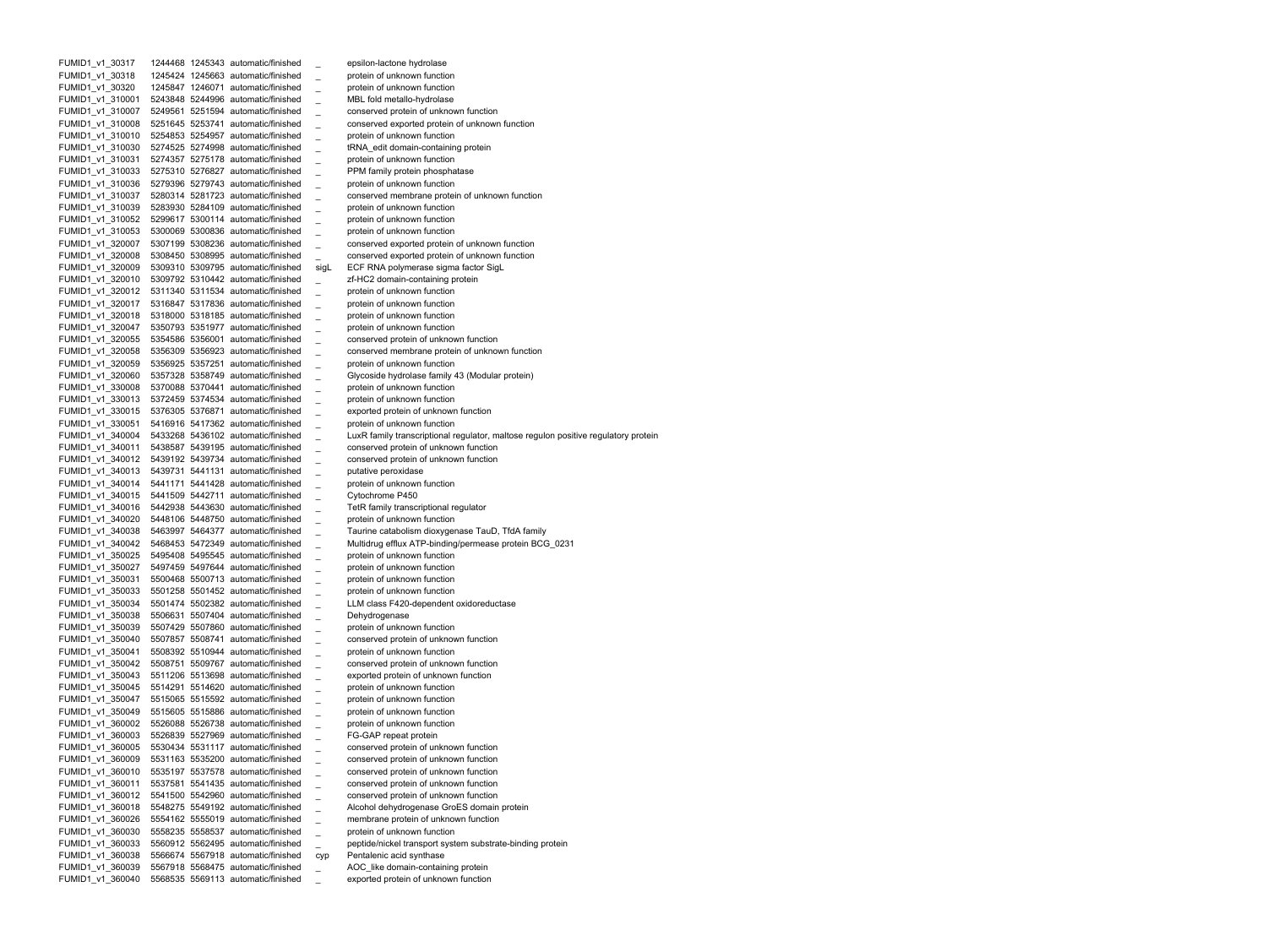FUMID1 v1 370023 5588528 5589775 automatic/finished integrase FUMID1 v1 370024 5590421 5591917 automatic/finished TIR domain-containing protein FUMID1 v1 370031 5603360 5603752 automatic/finished protein of unknown function FUMID1 v1 370032 5604126 5605286 automatic/finished conserved protein of unknown function FUMID1 v1 370033 5603871 5604425 automatic/finished protein of unknown function FUMID1 v1 370034 5604034 5604102 automatic/finished protein of unknown function FUMID1 v1 370035 5604923 5605336 automatic/finished protein of unknown function FUMID1 v1 370038 5606658 5606846 automatic/finished protein of unknown function FUMID1 v1 370042 5611083 5611331 automatic/finished protein of unknown function FUMID1 v1 370046 5612919 5613605 automatic/finished protein of unknown function FUMID1 v1 370047 5613665 5615119 automatic/finished conserved protein of unknown function FUMID1 v1 380008 5624108 5625733 automatic/finished conserved protein of unknown function FUMID1 v1 380015 5630848 5631429 automatic/finished protein of unknown function FUMID1 v1 380017 5632774 5633901 automatic/finished conserved protein of unknown function FUMID1 v1 380022 5636351 5637094 automatic/finished transcriptional regulator FUMID1 v1 380029 5643228 5643620 automatic/finished MarR family transcriptional regulator FUMID1 v1 380032 5645980 5646084 automatic/finished protein of unknown function FUMID1 v1 380033 5646113 5646643 automatic/finished protein of unknown function FUMID1 v1 380034 5646276 5646626 automatic/finished protein of unknown function FUMID1 v1 390035 5700776 5701609 automatic/finished protein of unknown function FUMID1 v1 400011 5716812 5717171 automatic/finished protein of unknown function FUMID1 v1 400013 5720152 5721717 automatic/finished membrane protein of unknown function FUMID1 v1 400014 5721708 5722067 automatic/finished conserved protein of unknown function FUMID1 v1 400015 5722241 5722549 automatic/finished protein of unknown function FUMID1 v1 400017 5722876 5724336 automatic/finished conserved membrane protein of unknown function FUMID1 v1 40008 1264311 1264793 automatic/finished protein of unknown function FUMID1 v1 40011 1267262 1267438 automatic/finished protein of unknown function FUMID1 v1 40012 1267265 1267375 automatic/finished protein of unknown function FUMID1 v1 40066 1326997 1327275 automatic/finished protein of unknown function FUMID1 v1 40074 1336424 1336558 automatic/finished protein of unknown function FUMID1 v1 40082 1348011 1348736 automatic/finished protein of unknown function FUMID1 v1 40099 1364139 1364354 automatic/finished protein of unknown function FUMID1 v1 40102 1365394 1365570 automatic/finished protein of unknown function FUMID1 v1 40104 1367558 1367764 automatic/finished protein of unknown function FUMID1 v1 40108 1370150 1370494 automatic/finished protein of unknown function FUMID1 v1 40113 1377742 1378281 automatic/finished conserved exported protein of unknown function FUMID1 v1 40119 1384274 1385680 automatic/finished HNHc domain-containing protein FUMID1 v1 40129 1396836 1397009 automatic/finished protein of unknown function FUMID1 v1 40144 1419794 1420111 automatic/finished protein of unknown function FUMID1 v1 40166 1443292 1444491 automatic/finished Cytochrome P450 FUMID1 v1 40167 1444667 1445512 automatic/finished protein of unknown function FUMID1 v1 40168 1445552 1446190 automatic/finished HTH tetR-type domain-containing protein FUMID1 v1 40169 1446196 1446687 automatic/finished SnoaL-like domain-containing protein FUMID1 v1 40170 1446698 1447093 automatic/finished SnoaL-like domain-containing protein FUMID1 v1 40171 1447304 1448587 automatic/finished Acyl-CoA dehydrogenase domain protein FUMID1 v1 40172 1448584 1449735 automatic/finished Acyl-CoA dehydrogenase domain protein FUMID1 v1 40173 1450176 1451390 automatic/finished Carnitine dehydratase FUMID1 v1 40175 1453095 1454306 automatic/finished Amidohydrolase 2 FUMID1 v1 40176 1454539 1455657 automatic/finished \_ Acyl-CoA dehydrogenase FUMID1 v1 40177 1455647 1456855 automatic/finished Acyl-CoA dehydrogenase FUMID1 v1 40178 1456924 1458018 automatic/finished 5,10-methylenetetrahydromethanopterin reductase FUMID1 v1 40180 1459960 1460868 automatic/finished Amidohydrolase 2 FUMID1 v1 40182 1462053 1463261 automatic/finished Acyl-CoA dehydrogenase FUMID1 v1 40189 1466090 1466974 automatic/finished Luciferase FUMID1 v1 40190 1467042 1467167 automatic/finished protein of unknown function FUMID1 v1 40191 1467238 1468989 automatic/finished casI Steroid-22-oyl-CoA synthetase FUMID1 v1 40193 1468998 1470008 automatic/finished putative coenzyme F420-dependent oxidoreductase Rv3520c FUMID1 v1 40197 1474485 1475282 automatic/finished echA putative enoyl-CoA hydratase EchA13 FUMID1 v1 40198 1475409 1476854 automatic/finished Acyl-CoA synthetase (AMP-forming)/AMP-acid ligase II FUMID1 v1 40199 1476934 1478112 automatic/finished Amidohydrolase 2 FUMID1\_v1\_40200 1478164 1479141 automatic/finished \_ Acyl-CoA dehydrogenase FUMID1\_v1\_40201 1479138 1480298 automatic/finished \_ Acyl-CoA dehydrogenase domain protein FUMID1\_v1\_40203 1481161 1482813 automatic/finished \_ AMP-dependent synthetase and ligase FUMID1\_v1\_40204 1482863 1484647 automatic/finished \_ GGDEF domain-containing protein FUMID1\_v1\_40205 1484787 1486124 automatic/finished \_ Acyl-CoA thioesterase FUMID1\_v1\_40206 1486129 1487283 automatic/finished \_ Acyl-coenzyme A thioesterase PaaI, contains HGG motif FUMID1\_v1\_40209 1488780 1489595 automatic/finished \_ 3-alpha-(or 20-beta)-hydroxysteroid dehydrogenase FUMID1\_v1\_40210 1489687 1490910 automatic/finished \_ Amidohydrolase 2 FUMID1\_v1\_40211 1490974 1492698 automatic/finished \_ N-acyl-D-amino-acid deacylase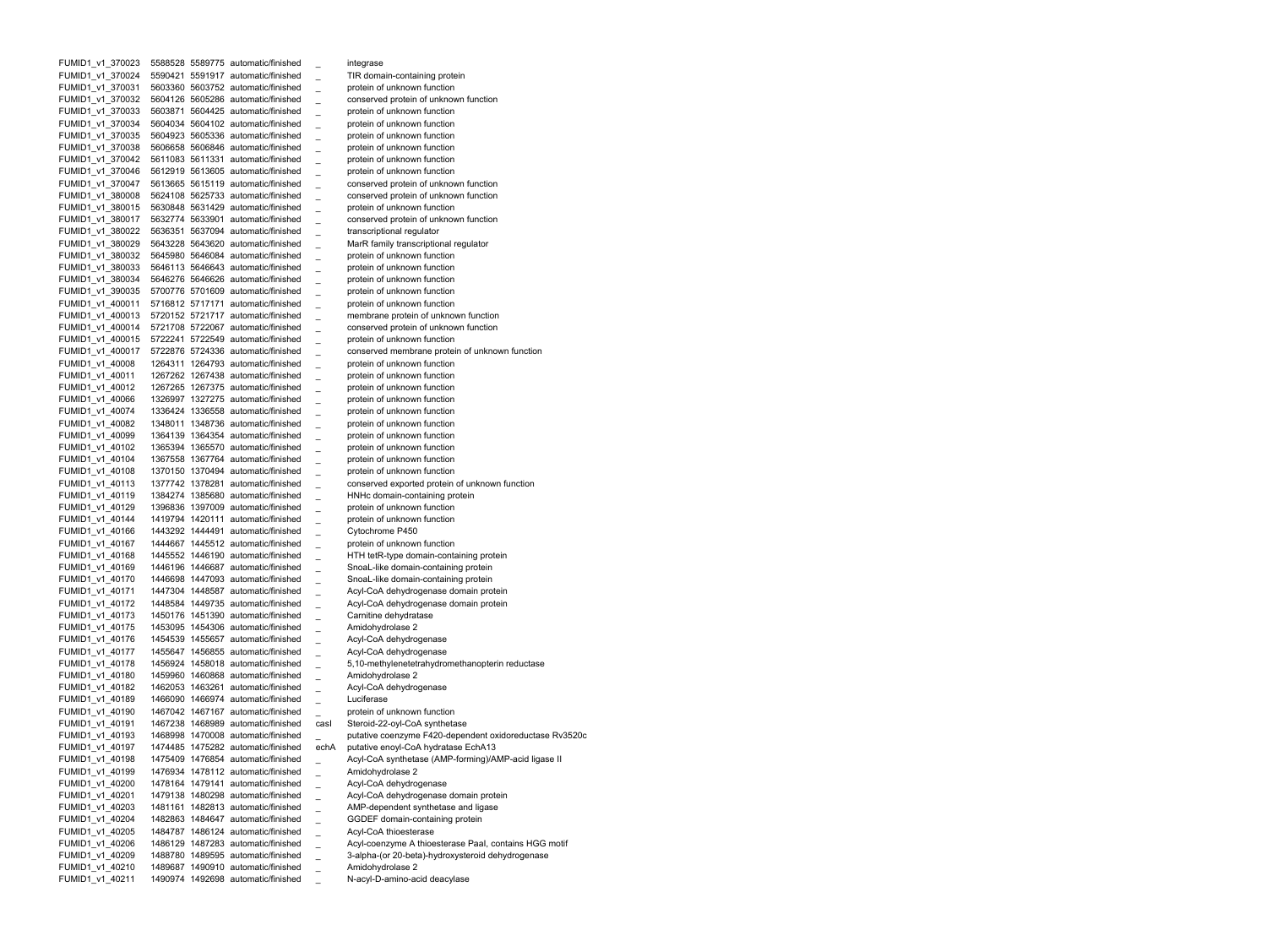FUMID1 v1 40212 1493013 1494944 automatic/finished 4-hydroxyacetophenone monooxygenase FUMID1 v1 40213 1495012 1495710 automatic/finished Regulatory protein, tetR family FUMID1 v1 40214 1495703 1497076 automatic/finished Lysophospholipase L1-like esterase FUMID1 v1 40227 1509473 1509679 automatic/finished protein of unknown function FUMID1 v1 40251 1528962 1529405 automatic/finished protein of unknown function FUMID1 v1 40252 1529460 1530392 automatic/finished acetyl esterase FUMID1 v1 40253 1530650 1530985 automatic/finished protein of unknown function FUMID1 v1 40257 1532819 1533250 automatic/finished protein of unknown function FUMID1 v1 40272 1552020 1553975 automatic/finished putative DUF5667 domain-containing protein FUMID1 v1 40278 1559849 1559968 automatic/finished protein of unknown function FUMID1 v1 410003 5745882 5746952 automatic/finished \_ NADPH2:quinone reductase FUMID1 v1 410017 5756702 5757514 automatic/finished protein of unknown function FUMID1 v1 410019 5757537 5758991 automatic/finished Amino acid permease-associated region FUMID1 v1 410026 5764416 5764586 automatic/finished protein of unknown function FUMID1 v1 410027 5764579 5765031 automatic/finished conserved protein of unknown function FUMID1 v1 410040 5773758 5773973 automatic/finished protein of unknown function FUMID1 v1 410042 5774884 5775147 automatic/finished protein of unknown function FUMID1 v1 410045 5776389 5777336 automatic/finished conserved membrane protein of unknown function FUMID1 v1 410046 5777481 5778770 automatic/finished two-component system, NarL family, sensor histidine kinase DesK FUMID1 v1 420007 5793320 5793622 automatic/finished protein of unknown function FUMID1 v1 420008 5793833 5795809 automatic/finished PepX C domain-containing protein FUMID1 v1 420009 5793688 5794086 automatic/finished protein of unknown function FUMID1 v1 420010 5796010 5797206 automatic/finished serA phosphoglycerate dehydrogenase FUMID1 v1 420015 5802264 5803340 automatic/finished 5,10-methylenetetrahydromethanopterin reductase FUMID1 v1 420016 5803370 5804134 automatic/finished TetR family transcriptional regulator FUMID1 v1 420017 5804261 5805988 automatic/finished N-acyl-D-amino-acid deacylase FUMID1 v1 420018 5806109 5807335 automatic/finished Amidohydrolase FUMID1 v1 420019 5807418 5808293 automatic/finished putative F420-dependent oxidoreductase FUMID1 v1 420020 5808290 5809075 automatic/finished Short-chain dehydrogenase FUMID1 v1 420021 5809072 5809584 automatic/finished SnoaL-like domain-containing protein FUMID1 v1 420022 5809712 5810437 automatic/finished conserved protein of unknown function FUMID1 v1 420023 5810412 5811119 automatic/finished TetR family transcriptional regulator FUMID1 v1 420024 5811221 5812648 automatic/finished putative NB-ARC domain-containing protein FUMID1 v1 420037 5824301 5825101 automatic/finished phosphate transport system substrate-binding protein FUMID1 v1 430003 5829058 5829543 automatic/finished conserved protein of unknown function FUMID1 v1 430010 5836581 5836850 automatic/finished protein of unknown function FUMID1 v1 430013 5838071 5838256 automatic/finished protein of unknown function FUMID1 v1 430025 5851400 5851618 automatic/finished protein of unknown function FUMID1 v1 430027 5853734 5854498 automatic/finished putative nucleic-acid-binding protein containing a Zn-ribbon FUMID1 v1 450009 5899115 5902786 automatic/finished Glycosyltransferase like family 2 FUMID1 v1 450018 5912752 5913426 automatic/finished protein of unknown function FUMID1 v1 460004 5929263 5929427 automatic/finished protein of unknown function FUMID1 v1 460016 5941803 5942603 automatic/finished Purine nucleoside phosphorylase FUMID1 v1 460020 5946469 5947377 automatic/finished SDR family NAD(P)-dependent oxidoreductase FUMID1 v1 460021 5946200 5946418 automatic/finished protein of unknown function FUMID1 v1 460022 5947597 5948232 automatic/finished protein of unknown function FUMID1 v1 460025 5948760 5949341 automatic/finished protein of unknown function FUMID1 v1 460026 5949386 5949565 automatic/finished protein of unknown function FUMID1\_v1\_480017 5993133 5994263 automatic/finished \_ 2-polyprenyl-6-methoxyphenol hydroxylase FUMID1 v1 480018 5994294 5995223 automatic/finished putative Biphenyl-2,3-diol 1,2-dioxygenase FUMID1 v1 480019 5995432 5996406 automatic/finished FAA hydrolase domain-containing protein FUMID1 v1 480021 5997728 5998735 automatic/finished APH domain-containing protein FUMID1 v1 480022 5998732 5999763 automatic/finished gyaR Glyoxylate reductase FUMID1 v1 490003 6021662 6024406 automatic/finished protein of unknown function FUMID1 v1 500001 6024574 6032586 automatic/finished protein of unknown function FUMID1 v1 500009 6042826 6044061 automatic/finished Amidohydrolase 2 FUMID1 v1 500010 6044335 6045045 automatic/finished TetR/AcrR family transcriptional regulator, tetracycline repressor protein FUMID1 v1 50013 1575549 1575953 automatic/finished protein of unknown function FUMID1 v1 50020 1579601 1580665 automatic/finished 2-polyprenyl-6-methoxyphenol hydroxylase-like FAD-dependent oxidoreductase FUMID1 v1 50021 1580708 1581268 automatic/finished protein of unknown function FUMID1\_v1\_50022 1581307 1582164 automatic/finished \_ exodeoxyribonuclease III FUMID1\_v1\_50023 1581316 1582605 automatic/finished \_ protein of unknown function FUMID1\_v1\_50030 1586799 1587290 automatic/finished \_ protein of unknown function FUMID1\_v1\_50031 1587872 1588783 automatic/finished \_ NADPH:quinone reductase FUMID1\_v1\_50032 1588876 1589082 automatic/finished \_ protein of unknown function FUMID1\_v1\_50033 1589210 1590925 automatic/finished \_ conserved protein of unknown function FUMID1\_v1\_50055 1606696 1607538 automatic/finished \_ XRE family transcriptional regulator FUMID1\_v1\_50056 1607576 1607653 automatic/finished \_ protein of unknown function FUMID1\_v1\_50060 1610576 1610932 automatic/finished \_ conserved protein of unknown function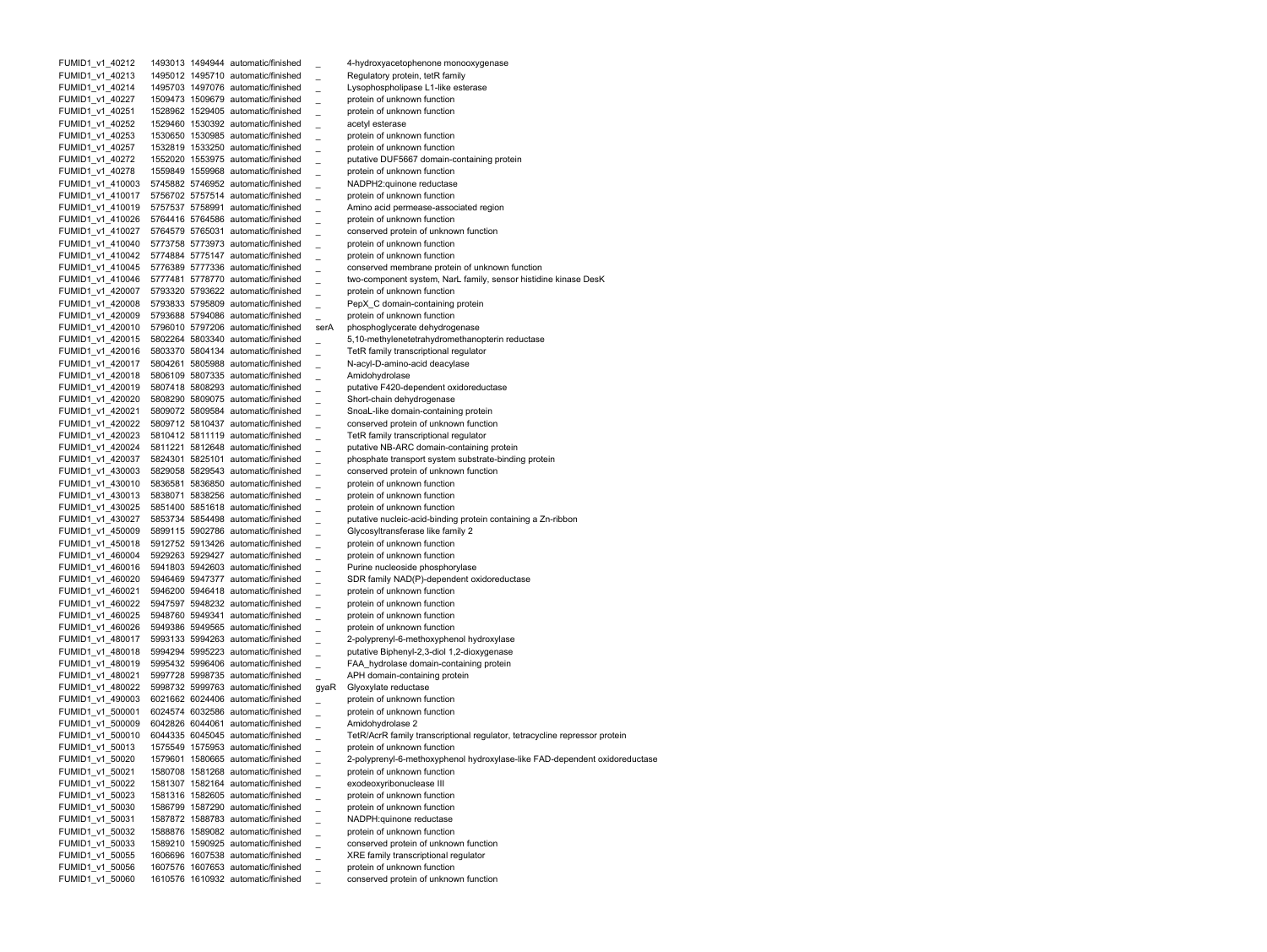| FUMID1_v1_50062  |  | 1611493 1612245 automatic/finished |      | protein of unknown function                                   |
|------------------|--|------------------------------------|------|---------------------------------------------------------------|
| FUMID1 v1 50066  |  | 1614437 1615315 automatic/finished |      | DNA-binding protein                                           |
| FUMID1 v1 50067  |  | 1615430 1617070 automatic/finished | mdtD | putative multidrug resistance protein MdtD                    |
| FUMID1 v1 50068  |  | 1617193 1617408 automatic/finished |      | protein of unknown function                                   |
| FUMID1_v1_50069  |  | 1617396 1618265 automatic/finished |      | Alpha/beta hydrolase                                          |
| FUMID1 v1 50070  |  | 1618265 1618813 automatic/finished |      | Transcriptional regulator, TetR family                        |
| FUMID1 v1 50071  |  | 1619016 1620245 automatic/finished |      | putative RNA polymerase, sigma 70 family subunit              |
| FUMID1_v1_50073  |  | 1620242 1620652 automatic/finished |      | <b>DGPFAETKE family protein</b>                               |
| FUMID1 v1 50081  |  | 1630208 1631752 automatic/finished |      | tyrosinase                                                    |
| FUMID1 v1 50082  |  | 1632005 1632211 automatic/finished |      | protein of unknown function                                   |
| FUMID1_v1_50084  |  | 1637889 1638467 automatic/finished |      | protein of unknown function                                   |
| FUMID1_v1_50086  |  | 1638723 1639127 automatic/finished |      | conserved exported protein of unknown function                |
| FUMID1 v1 50087  |  | 1639210 1640250 automatic/finished |      | conserved exported protein of unknown function                |
| FUMID1 v1 50088  |  | 1640481 1640939 automatic/finished |      | Transcriptional regulator, MarR family                        |
| FUMID1_v1_50094  |  | 1645552 1645788 automatic/finished |      | protein of unknown function                                   |
| FUMID1_v1_50100  |  | 1655192 1656031 automatic/finished |      | putative Metal-binding integral membrane protein-like protein |
| FUMID1 v1 50101  |  | 1656135 1657691 automatic/finished |      | Tyrosinase                                                    |
| FUMID1 v1 50103  |  | 1658114 1658971 automatic/finished |      | NADP-dependent 3-hydroxy acid dehydrogenase YdfG              |
| FUMID1_v1_50104  |  | 1659151 1659861 automatic/finished |      | Short-chain dehydrogenase                                     |
| FUMID1_v1_50106  |  | 1660809 1661360 automatic/finished |      | protein of unknown function                                   |
| FUMID1 v1 50107  |  | 1661458 1661931 automatic/finished |      | protein of unknown function                                   |
| FUMID1 v1 50113  |  | 1669540 1669884 automatic/finished |      | protein of unknown function                                   |
| FUMID1_v1_50140  |  | 1696924 1697115 automatic/finished |      | protein of unknown function                                   |
| FUMID1_v1_50141  |  | 1697172 1698089 automatic/finished |      | conserved protein of unknown function                         |
| FUMID1_v1_50144  |  | 1699687 1699971 automatic/finished |      | protein of unknown function                                   |
| FUMID1_v1_50151  |  | 1706862 1706930 automatic/finished |      | protein of unknown function                                   |
| FUMID1_v1_50156  |  | 1734484 1734681 automatic/finished |      | protein of unknown function                                   |
| FUMID1 v1 50162  |  | 1744838 1745023 automatic/finished |      | protein of unknown function                                   |
| FUMID1_v1_50170  |  | 1752282 1752935 automatic/finished |      | protein of unknown function                                   |
| FUMID1 v1 50171  |  | 1753124 1753363 automatic/finished |      | protein of unknown function                                   |
| FUMID1 v1 50179  |  | 1759928 1760194 automatic/finished |      | protein of unknown function                                   |
| FUMID1 v1 50182  |  | 1760761 1760907 automatic/finished |      | protein of unknown function                                   |
| FUMID1 v1 50184  |  | 1762026 1762544 automatic/finished |      | exported protein of unknown function                          |
| FUMID1 v1 50205  |  | 1779840 1780352 automatic/finished |      | conserved protein of unknown function                         |
| FUMID1 v1 50206  |  | 1780384 1781055 automatic/finished |      | conserved exported protein of unknown function                |
| FUMID1 v1 50223  |  | 1807809 1808462 automatic/finished |      | conserved protein of unknown function                         |
| FUMID1_v1_50232  |  | 1815756 1816049 automatic/finished |      | protein of unknown function                                   |
| FUMID1_v1_50235  |  | 1818155 1818367 automatic/finished |      | protein of unknown function                                   |
| FUMID1 v1 50236  |  | 1818265 1818483 automatic/finished |      | protein of unknown function                                   |
| FUMID1 v1 50237  |  | 1818644 1819165 automatic/finished |      | protein of unknown function                                   |
| FUMID1_v1_50243  |  | 1823358 1823759 automatic/finished |      | protein of unknown function                                   |
| FUMID1_v1_50249  |  | 1829005 1829256 automatic/finished |      | protein of unknown function                                   |
| FUMID1 v1 50251  |  | 1830461 1831855 automatic/finished |      | Chromosome segregation protein SMC                            |
| FUMID1 v1 50254  |  | 1833826 1834041 automatic/finished |      | protein of unknown function                                   |
| FUMID1_v1_50270  |  | 1850442 1850534 automatic/finished |      | protein of unknown function                                   |
| FUMID1_v1_510005 |  | 6052660 6052773 automatic/finished |      | protein of unknown function                                   |
| FUMID1 v1 510006 |  | 6052852 6053853 automatic/finished |      | Luciferase                                                    |
| FUMID1 v1 510007 |  | 6053760 6054146 automatic/finished |      | protein of unknown function                                   |
| FUMID1 v1 510011 |  | 6056480 6056728 automatic/finished |      | protein of unknown function                                   |
| FUMID1_v1_510012 |  | 6056709 6057839 automatic/finished |      | 2-polyprenyl-6-methoxyphenol hydroxylase                      |
| FUMID1 v1 510014 |  | 6058469 6058780 automatic/finished |      | protein of unknown function                                   |
| FUMID1 v1 520004 |  | 6074340 6076313 automatic/finished |      | conserved exported protein of unknown function                |
| FUMID1_v1_520011 |  | 6080607 6081404 automatic/finished |      | conserved protein of unknown function                         |
| FUMID1_v1_520012 |  | 6081401 6082375 automatic/finished |      | Rubrerythrin family protein                                   |
| FUMID1 v1 520016 |  | 6086049 6086540 automatic/finished |      | VOC domain-containing protein                                 |
| FUMID1_v1_520017 |  | 6086537 6086899 automatic/finished |      | Glyoxalase                                                    |
| FUMID1_v1_520018 |  | 6087123 6087866 automatic/finished |      | putative FHA domain-containing protein                        |
| FUMID1_v1_520020 |  | 6089305 6089796 automatic/finished |      | protein of unknown function                                   |
| FUMID1_v1_520023 |  | 6093181 6095349 automatic/finished |      | beta-glucosidase                                              |
| FUMID1 v1 530002 |  | 6097052 6097888 automatic/finished |      | protein of unknown function                                   |
| FUMID1_v1_530003 |  | 6098655 6099866 automatic/finished |      | Steroid C26-monooxygenase                                     |
| FUMID1 v1 530004 |  | 6099942 6100739 automatic/finished | cyp  | enoyl-CoA hydratase                                           |
|                  |  | 6100834 6101973 automatic/finished |      |                                                               |
| FUMID1 v1 530005 |  |                                    |      | Phenylpropionate dioxygenase, large terminal subunit          |
| FUMID1 v1 530006 |  | 6102139 6103038 automatic/finished |      | putative short-chain type dehydrogenase/reductase Rv0148      |
| FUMID1 v1 530007 |  | 6103142 6104701 automatic/finished | fadD | Medium/long-chain-fatty-acid--CoA ligase FadD8                |
| FUMID1 v1 530009 |  | 6106313 6107431 automatic/finished | adhB | Alcohol dehydrogenase B                                       |
| FUMID1 v1 530010 |  | 6107474 6108463 automatic/finished |      | OB_aCoA_assoc domain-containing protein                       |
| FUMID1 v1 530011 |  | 6108463 6109515 automatic/finished |      | Lipid-transfer protein                                        |
| FUMID1 v1 530012 |  | 6109512 6110672 automatic/finished |      | Thiolase domain-containing protein                            |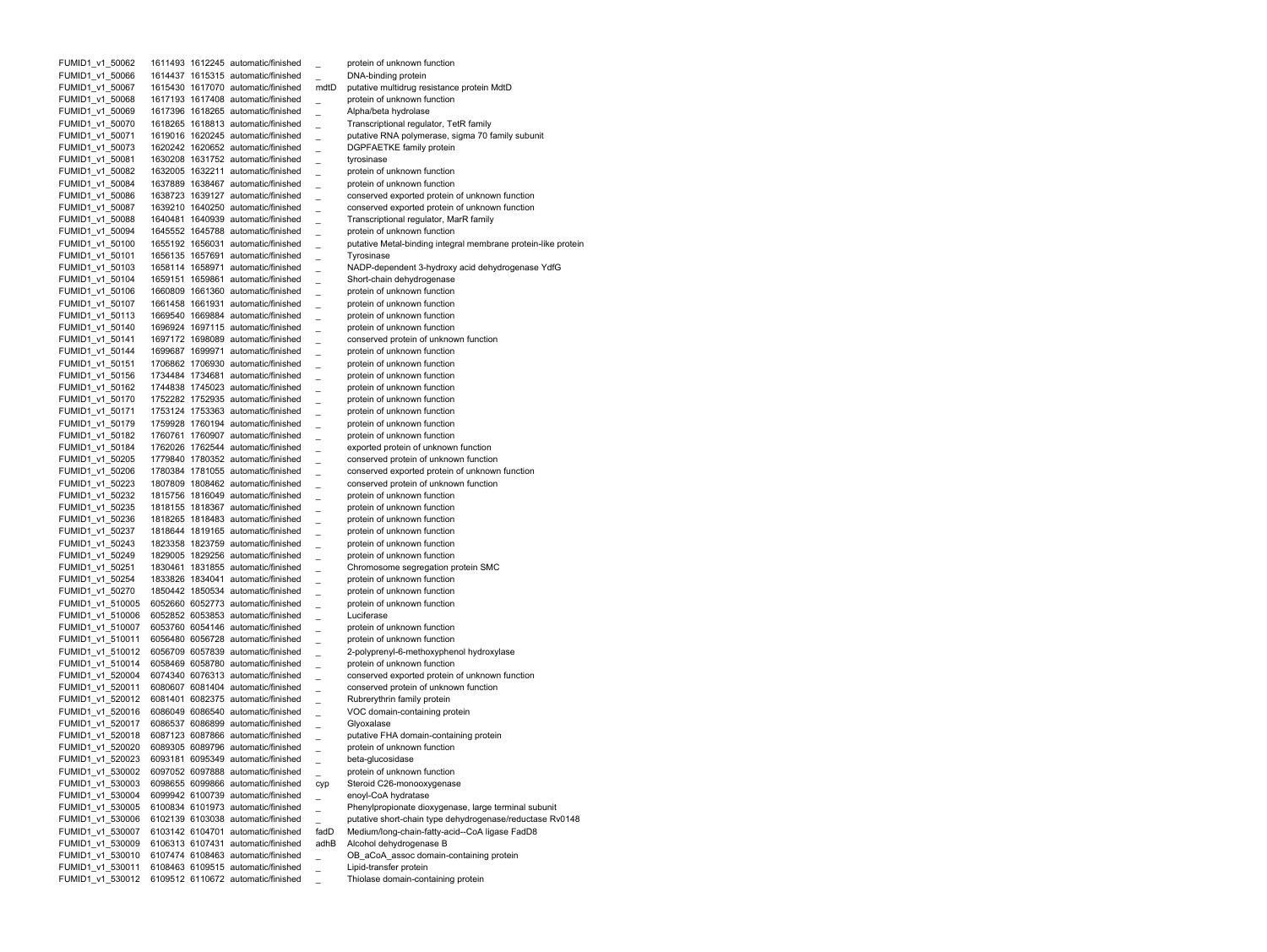FUMID1\_v1\_530015 6111521 6113176 automatic/finished fadD Medium/long-chain-fatty-acid--CoA/3-oxocholest-4-en-26-oate--CoA ligase FUMID1 v1 530017 6113915 6114385 automatic/finished Glyoxalase/bleomycin resistance protein/dioxygenase FUMID1 v1 530018 6114641 6114997 automatic/finished exported protein of unknown function FUMID1 v1 530019 6115109 6115834 automatic/finished putative hydrolase of the HAD superfamily FUMID1 v1 530020 6116455 6116955 automatic/finished Hemerythrin FUMID1 v1 540009 6122442 6123536 automatic/finished conserved protein of unknown function FUMID1 v1 540010 6123538 6124500 automatic/finished Malonyl transferase FUMID1 v1 540012 6125382 6128192 automatic/finished protein of unknown function FUMID1 v1 560002 6160392 6160778 automatic/finished glxB methylglyoxalase; lactoylbacillithiol lyase FUMID1 v1 560003 6160885 6161097 automatic/finished protein of unknown function FUMID1 v1 560004 6161253 6162083 automatic/finished putative non-heme chloroperoxidase FUMID1 v1 560009 6172112 6172480 automatic/finished protein of unknown function FUMID1 v1 560012 6174775 6176241 automatic/finished conserved protein of unknown function FUMID1 v1 560013 6176238 6177257 automatic/finished membrane protein of unknown function FUMID1 v1 570001 6177529 6178770 automatic/finished Peripla BP 6 domain-containing protein FUMID1 v1 570002 6178969 6181383 automatic/finished beta-glucosidase FUMID1 v1 570003 6181412 6181654 automatic/finished protein of unknown function FUMID1 v1 570004 6181674 6181892 automatic/finished protein of unknown function FUMID1 v1 570005 6182061 6182945 automatic/finished nlhH Carboxylesterase NlhH FUMID1 v1 570006 6182971 6184122 automatic/finished galK Galactokinase FUMID1 v1 570007 6184119 6185093 automatic/finished Galactose-1-phosphate uridylyltransferase FUMID1 v1 570008 6185090 6185314 automatic/finished protein of unknown function FUMID1 v1 570009 6185781 6188282 automatic/finished beta-galactosidase FUMID1 v1 570011 6188446 6189663 automatic/finished putative Peripla BP 6 domain-containing protein FUMID1 v1 570014 6193286 6194008 automatic/finished TetR/AcrR family transcriptional regulator, tetracycline repressor protein FUMID1 v1 570015 6194005 6194643 automatic/finished platelet-activating factor acetylhydrolase IB subunit beta/gamma FUMID1 v1 580014 6211160 6211252 automatic/finished protein of unknown function FUMID1 v1 590001 6211420 6211557 automatic/finished protein of unknown function FUMID1 v1 590004 6214218 6215771 automatic/finished Aldehyde dehydrogenase (NAD(+)) FUMID1 v1 590007 6217745 6217969 automatic/finished protein of unknown function FUMID1 v1 590008 6218028 6218168 automatic/finished protein of unknown function FUMID1 v1 590009 6218554 6218952 automatic/finished protein of unknown function FUMID1 v1 590010 6219002 6219799 automatic/finished NADPH-dependent ferric siderophore reductase FUMID1 v1 590011 6219924 6220196 automatic/finished protein of unknown function FUMID1 v1 590012 6219872 6220213 automatic/finished protein of unknown function FUMID1\_v1\_590015 6221691 6223184 automatic/finished \_ 2-polyprenyl-6-methoxyphenol hydroxylase-like FAD-dependent oxidoreductase FUMID1 v1 590016 6223392 6224357 automatic/finished DNA-binding Lrp family transcriptional regulator FUMID1 v1 600004 6231502 6233241 automatic/finished Dyp-type peroxidase family FUMID1 v1 600005 6233238 6234404 automatic/finished conserved protein of unknown function FUMID1 v1 60003 1864718 1865011 automatic/finished protein of unknown function FUMID1 v1 60014 1876593 1877876 automatic/finished Glycosyltransferase involved in cell wall bisynthesis FUMID1 v1 60015 1877909 1879285 automatic/finished conserved protein of unknown function FUMID1 v1 60016 1879318 1880364 automatic/finished vancomycin resistance protein VanJ FUMID1 v1 60017 1880370 1882355 automatic/finished membrane protein of unknown function FUMID1 v1 60018 1882611 1882907 automatic/finished protein of unknown function FUMID1 v1 60020 1883337 1883420 automatic/finished protein of unknown function FUMID1 v1 60021 1883643 1884536 automatic/finished dolichol-phosphate hexosyltransferase FUMID1 v1 60022 1884649 1887261 automatic/finished conserved membrane protein of unknown function FUMID1 v1 60023 1887258 1888466 automatic/finished Glycosyltransferase involved in cell wall biosynthesis FUMID1 v1 60024 1888463 1889179 automatic/finished Polysaccharide deacetylase FUMID1 v1 60025 1889176 1889697 automatic/finished protein of unknown function FUMID1 v1 60026 1889792 1891039 automatic/finished protein of unknown function FUMID1 v1 60027 1891000 1892364 automatic/finished polysaccharide biosynthesis protein PslG FUMID1 v1 60028 1892484 1893869 automatic/finished Dihydrolipoamide acetyltransferase component of pyruvate dehydrogenase complex FUMID1 v1 60031 1896209 1897387 automatic/finished prephenate dehydrogenase FUMID1 v1 60032 1897731 1898432 automatic/finished maltose O-acetyltransferase FUMID1 v1 60033 1898429 1899508 automatic/finished glucosyl-dolichyl phosphate glucuronosyltransferase FUMID1 v1 60034 1899579 1901135 automatic/finished Polysaccharide biosynthesis protein FUMID1 v1 60036 1902319 1902984 automatic/finished membrane protein of unknown function FUMID1 v1 60037 1903046 1905253 automatic/finished conserved membrane protein of unknown function FUMID1\_v1\_60040 1907776 1908045 automatic/finished \_ protein of unknown function FUMID1\_v1\_60041 1908042 1908668 automatic/finished \_ maltose O-acetyltransferase FUMID1\_v1\_60043 1909312 1910898 automatic/finished \_ Carboxylic ester hydrolase FUMID1\_v1\_60046 1912768 1914210 automatic/finished \_ 4-hydroxyphenylacetate 3-monooxygenase FUMID1\_v1\_60048 1915216 1916727 automatic/finished \_ Histidine kinase FUMID1\_v1\_60109 1984300 1984707 automatic/finished \_ protein of unknown function FUMID1\_v1\_60127 2004155 2004394 automatic/finished \_ protein of unknown function FUMID1\_v1\_60169 2053623 2053997 automatic/finished \_ exported protein of unknown function FUMID1\_v1\_60170 2053930 2054139 automatic/finished \_ protein of unknown function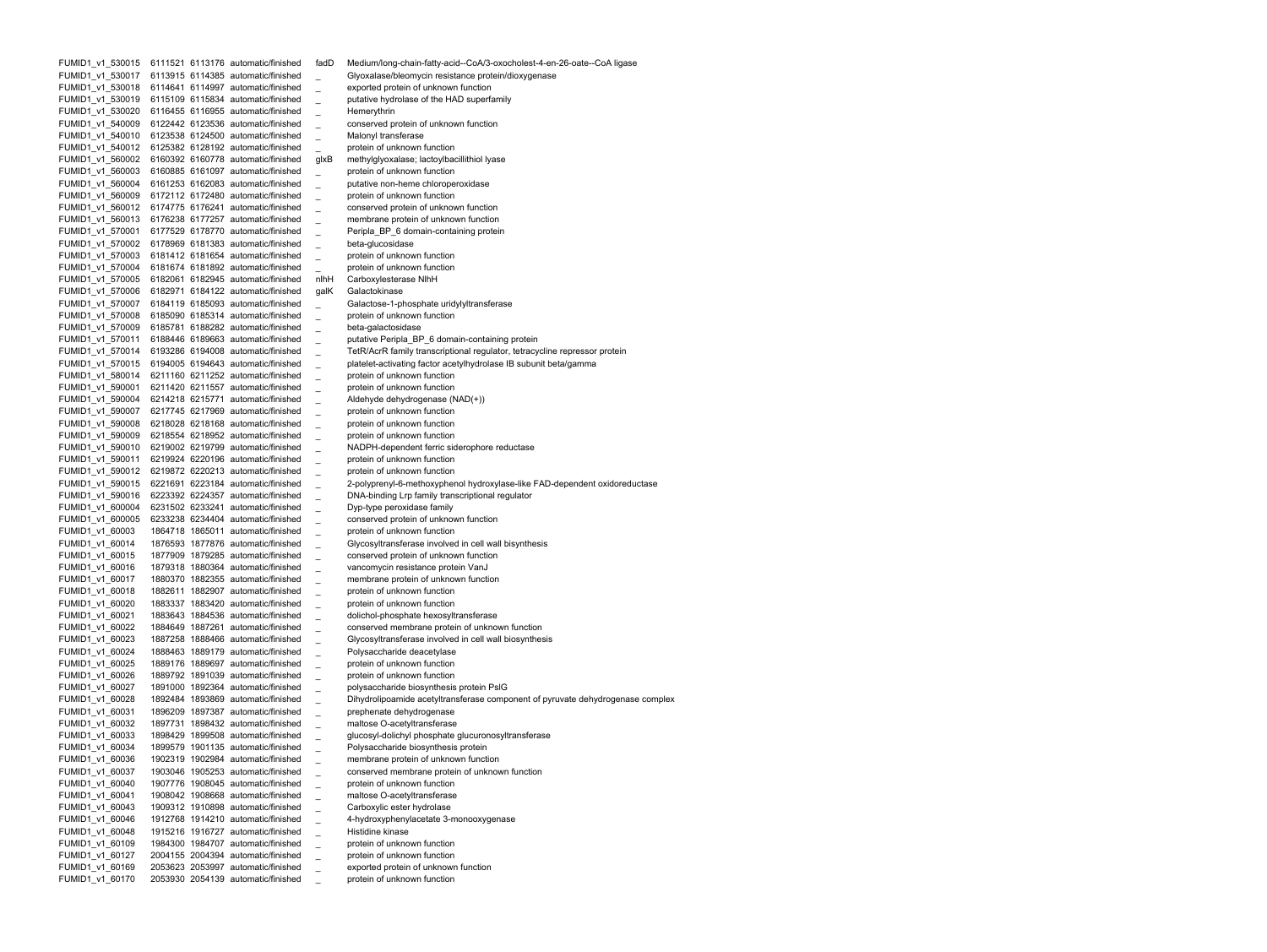FUMID1 v1 60191 2074186 2075049 automatic/finished 3-oxoacyl-ACP reductase FUMID1 v1 60194 2076628 2076951 automatic/finished Antibiotic biosynthesis monooxygenase FUMID1 v1 60200 2079481 2080818 automatic/finished Branched-chain amino acid ABC transporter substrate-binding protein FUMID1 v1 60201 2080043 2080873 automatic/finished exported protein of unknown function FUMID1 v1 60205 2086994 2089543 automatic/finished protein-glutamine gamma-glutamyltransferase FUMID1 v1 60248 2128433 2128615 automatic/finished protein of unknown function FUMID1 v1 610001 6243595 6245268 automatic/finished AMP-dependent synthetase and ligase FUMID1 v1 610004 6247098 6247715 automatic/finished DinB family protein FUMID1 v1 610005 6247777 6248781 automatic/finished Transcriptional regulator FUMID1 v1 610006 6248778 6251408 automatic/finished protein of unknown function FUMID1 v1 610007 6251410 6252732 automatic/finished Low temperature requirement A FUMID1 v1 620001 6259107 6259463 automatic/finished conserved protein of unknown function FUMID1 v1 620007 6268907 6269380 automatic/finished protein of unknown function FUMID1 v1 620012 6271787 6272806 automatic/finished protein of unknown function FUMID1 v1 640001 6283638 6284549 automatic/finished membrane protein of unknown function FUMID1 v1 640002 6284546 6286174 automatic/finished protein of unknown function FUMID1 v1 640003 6286224 6287075 automatic/finished protein of unknown function FUMID1 v1 640007 6291827 6292864 automatic/finished protein of unknown function FUMID1 v1 660001 6302150 6302614 automatic/finished conserved protein of unknown function FUMID1 v1 660002 6302682 6302807 automatic/finished protein of unknown function FUMID1 v1 660003 6302902 6303084 automatic/finished protein of unknown function FUMID1 v1 660004 6302956 6303051 automatic/finished protein of unknown function FUMID1 v1 660005 6303077 6303202 automatic/finished protein of unknown function FUMID1 v1 660007 6308063 6309733 automatic/finished choline dehydrogenase FUMID1 v1 670001 6310714 6311172 automatic/finished protein of unknown function FUMID1 v1 670002 6310865 6311632 automatic/finished protein of unknown function FUMID1 v1 670003 6311648 6312520 automatic/finished conserved protein of unknown function FUMID1 v1 670004 6312853 6313551 automatic/finished fluoroquinolone resistance protein FUMID1 v1 670009 6315858 6316190 automatic/finished protein of unknown function FUMID1 v1 670010 6315797 6316447 automatic/finished protein of unknown function FUMID1 v1 700004 6332418 6333158 automatic/finished protein of unknown function FUMID1 v1 700005 6332697 6332870 automatic/finished protein of unknown function FUMID1 v1 70001 2152053 2152301 automatic/finished protein of unknown function FUMID1 v1 70004 2153968 2154192 automatic/finished protein of unknown function FUMID1 v1 70005 2154706 2154981 automatic/finished protein of unknown function FUMID1 v1 70007 2155069 2156304 automatic/finished ABC transporter substrate-binding protein FUMID1 v1 70008 2156711 2157940 automatic/finished Peripla BP 6 domain-containing protein FUMID1 v1 70009 2158092 2158637 automatic/finished SnoaL-like domain-containing protein FUMID1 v1 70011 2159901 2161130 automatic/finished Peripla BP 6 domain-containing protein FUMID1 v1 70012 2159840 2160016 automatic/finished protein of unknown function FUMID1 v1 70017 2166775 2167392 automatic/finished Flavodoxin domain FUMID1 v1 70036 2185850 2186374 automatic/finished protein of unknown function FUMID1 v1 70046 2196378 2196713 automatic/finished protein of unknown function FUMID1 v1 70066 2210611 2211948 automatic/finished threonyl-tRNA synthetase FUMID1 v1 70071 2220571 2222373 automatic/finished TIR domain-containing protein FUMID1 v1 70072 2222189 2222638 automatic/finished protein of unknown function FUMID1 v1 70086 2242834 2243310 automatic/finished protein of unknown function FUMID1 v1 70092 2246559 2247020 automatic/finished protein of unknown function FUMID1 v1 70096 2250744 2252174 automatic/finished secreted effector protein PipB2 FUMID1 v1 70098 2252899 2254455 automatic/finished MFS transporter, DHA2 family, multidrug resistance protein FUMID1 v1 70099 2254460 2254975 automatic/finished protein of unknown function FUMID1 v1 70103 2258353 2258598 automatic/finished protein of unknown function FUMID1 v1 70104 2258390 2258461 automatic/finished protein of unknown function FUMID1 v1 70109 2262748 2263887 automatic/finished conserved protein of unknown function FUMID1 v1 70110 2263661 2264119 automatic/finished protein of unknown function FUMID1 v1 70117 2269251 2269691 automatic/finished \_ protein of unknown function FUMID1 v1 70127 2279721 2279900 automatic/finished protein of unknown function FUMID1 v1 70141 2291066 2291284 automatic/finished protein of unknown function FUMID1 v1 70149 2298303 2298947 automatic/finished protein of unknown function FUMID1 v1 70157 2308116 2308424 automatic/finished protein of unknown function FUMID1\_v1\_70161 2310365 2311174 automatic/finished \_ protein of unknown function FUMID1\_v1\_70163 2312390 2313409 automatic/finished \_ conserved protein of unknown function FUMID1\_v1\_70164 2313415 2314305 automatic/finished \_ DUF4097 domain-containing protein FUMID1\_v1\_70165 2314394 2315128 automatic/finished \_ Toxin-antitoxin system HicB family antitoxin FUMID1\_v1\_70174 2323715 2323984 automatic/finished \_ protein of unknown function FUMID1\_v1\_70180 2329502 2329771 automatic/finished \_ protein of unknown function FUMID1\_v1\_70182 2329506 2329904 automatic/finished \_ protein of unknown function FUMID1\_v1\_70209 2363953 2364114 automatic/finished \_ protein of unknown function FUMID1\_v1\_70240 2407527 2407736 automatic/finished \_ protein of unknown function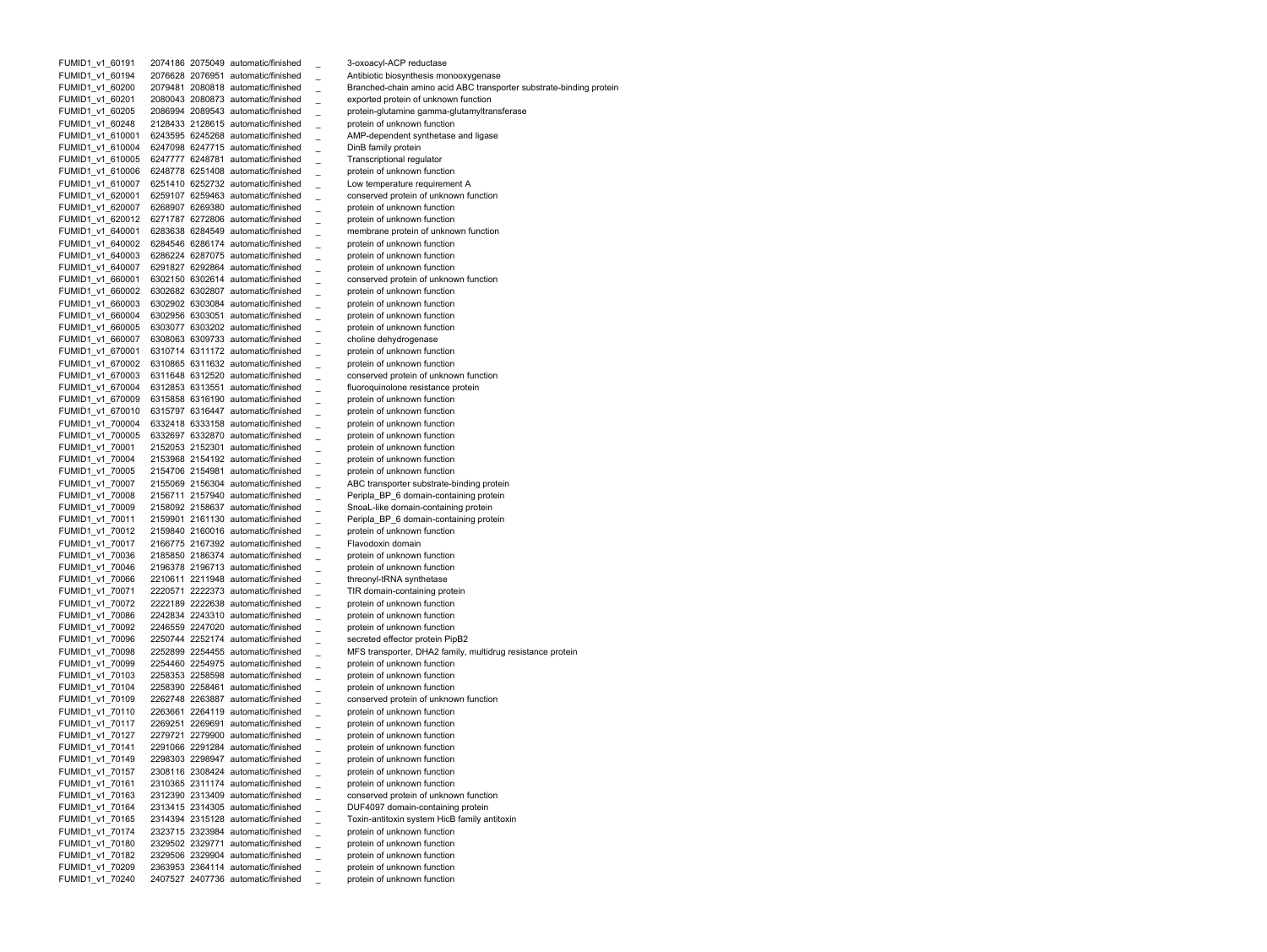| FUMID1 v1 710005 |  | 6338721 6338843 automatic/finished |                | protein of unknown function                                          |
|------------------|--|------------------------------------|----------------|----------------------------------------------------------------------|
| FUMID1 v1 770001 |  | 6367201 6370389 automatic/finished |                | protein of unknown function                                          |
| FUMID1 v1 770002 |  | 6370424 6371287 automatic/finished |                | protein of unknown function                                          |
| FUMID1 v1 790006 |  | 6378553 6378852 automatic/finished |                | protein of unknown function                                          |
| FUMID1 v1 80023  |  | 2451521 2451775 automatic/finished |                | protein of unknown function                                          |
| FUMID1_v1_80024  |  | 2451910 2452083 automatic/finished |                | protein of unknown function                                          |
| FUMID1_v1_80062  |  | 2490325 2490507 automatic/finished |                | protein of unknown function                                          |
| FUMID1 v1 80090  |  | 2521001 2521129 automatic/finished |                | protein of unknown function                                          |
| FUMID1 v1 80174  |  | 2623298 2623489 automatic/finished |                | protein of unknown function                                          |
| FUMID1 v1 80181  |  | 2629579 2629854 automatic/finished |                | protein of unknown function                                          |
| FUMID1_v1_80185  |  | 2634455 2634718 automatic/finished |                | protein of unknown function                                          |
| FUMID1 v1 80201  |  | 2653411 2654652 automatic/finished |                | conserved exported protein of unknown function                       |
| FUMID1 v1 80207  |  | 2661225 2661485 automatic/finished |                | protein of unknown function                                          |
| FUMID1 v1 80210  |  | 2663575 2664375 automatic/finished |                | exported protein of unknown function                                 |
| FUMID1 v1 870001 |  | 6395188 6395574 automatic/finished |                | exported protein of unknown function                                 |
| FUMID1 v1 870003 |  | 6396402 6396638 automatic/finished |                | protein of unknown function                                          |
| FUMID1 v1 90012  |  | 2689534 2689920 automatic/finished |                | protein of unknown function                                          |
| FUMID1 v1 90015  |  | 2694120 2694290 automatic/finished |                | protein of unknown function                                          |
| FUMID1_v1_90016  |  | 2694318 2694557 automatic/finished |                | protein of unknown function                                          |
| FUMID1 v1 90024  |  | 2704260 2704958 automatic/finished |                | putative Vitamin B12 ABC transporter, substrate-binding protein BtuF |
| FUMID1 v1 90028  |  | 2707194 2707583 automatic/finished |                | conserved protein of unknown function                                |
| FUMID1 v1 90031  |  | 2708865 2709152 automatic/finished |                | protein of unknown function                                          |
| FUMID1_v1_90069  |  | 2758624 2758764 automatic/finished |                | protein of unknown function                                          |
| FUMID1 v1 90074  |  | 2763820 2764455 automatic/finished |                | protein of unknown function                                          |
| FUMID1_v1_90082  |  | 2773256 2773978 automatic/finished |                | exported protein of unknown function                                 |
| FUMID1_v1_90099  |  | 2795301 2795627 automatic/finished | $\overline{a}$ | protein of unknown function                                          |
| FUMID1_v1_90102  |  | 2796862 2798985 automatic/finished |                | Uncharacterized MFS-type transporter Rv1877                          |
| FUMID1 v1 90103  |  | 2799197 2799637 automatic/finished |                | conserved protein of unknown function                                |
| FUMID1 v1 90104  |  | 2799770 2800084 automatic/finished |                | conserved protein of unknown function                                |
| FUMID1 v1 90112  |  | 2809376 2809561 automatic/finished |                | protein of unknown function                                          |
| FUMID1 v1 90121  |  | 2816946 2818010 automatic/finished |                | conserved membrane protein of unknown function                       |
| FUMID1 v1 90139  |  | 2834095 2835195 automatic/finished |                | protein of unknown function                                          |
| FUMID1 v1 90157  |  | 2852947 2853090 automatic/finished |                | protein of unknown function                                          |
| FUMID1 v1 90161  |  | 2857702 2857902 automatic/finished |                | protein of unknown function                                          |
| FUMID1 v1 90168  |  | 2863128 2863304 automatic/finished |                | protein of unknown function                                          |
| FUMID1 v1 90178  |  | 2875207 2875383 automatic/finished |                | protein of unknown function                                          |
| FUMID1_v1_930001 |  | 6405056 6405172 automatic/finished |                | protein of unknown function                                          |
| FUMID1 v1 930002 |  | 6405227 6406402 automatic/finished |                | transposase                                                          |
| FUMID1 v1 980001 |  | 6411831 6412664 automatic/finished |                | protein of unknown function                                          |
| FUMID1 v1 980002 |  | 6412609 6412944 automatic/finished |                | protein of unknown function                                          |

Genes of Frankia alni ACN14a with homologs in Frankia sp. QA3, Frankia torreyi CpI1, Frankia canadensis ARgP5 without homologs in Ag45Mut15 and AgPM24 Homology constraints: minLrap ≥ 0.8 ; maxLrap ≥ 0 ; Identity ≥ 50% similarities involved in a Synteny group

459 results

| Label     | Begin  | End    | Evidence                         | Gene | Product                                                               |
|-----------|--------|--------|----------------------------------|------|-----------------------------------------------------------------------|
| FRAAL0088 | 88596  | 89819  | validated/inProgress             |      | hypothetical protein                                                  |
| FRAAL0090 | 91201  |        | 91689 validated/inProgress       |      | hypothetical protein                                                  |
| FRAAL0093 | 94218  |        | 95675 validated/inProgress       |      | putative RNA polymerase sigma factor                                  |
| FRAAL0100 | 102452 |        | 103693 validated/finished        |      | Conserved TM helix repeat-containing protein                          |
| FRAAL0119 | 119716 |        | 120345 validated/inProgress      |      | hypothetical protein                                                  |
| FRAAL0127 | 127930 |        | 128742 validated/finished        |      | conserved protein of unknown function                                 |
| FRAAL0158 | 153451 |        | 154317 validated/inProgress      |      | hypothetical protein                                                  |
| FRAAL0170 | 164784 |        | 166976 validated/inProgress      |      | putative integral membrane protein                                    |
| FRAAL0173 | 171732 | 172211 | validated/inProgress             |      | hypothetical protein                                                  |
| FRAAL0175 | 173059 |        | 173580 validated/inProgress      |      | putative transcriptional regulator                                    |
| FRAAL0176 | 173759 |        | 175267 validated/inProgress      |      | putative membrane transport protein                                   |
| FRAAL0177 | 175624 |        | 177327 validated/inProgress      |      | Putative transcriptional regulator (GntR-family)                      |
| FRAAL0199 | 195726 |        | 196838 validated/inProgress      |      | Alcohol dehydrogenase                                                 |
| FRAAL0200 | 196889 |        | 198448 validated/finished        |      | NAD+-dependent betaine aldehyde dehydrogenase                         |
| FRAAL0268 | 286455 |        | 287486 validated/inProgress      |      | conserved hypothetical protein; putative cobalamin synthesis protein. |
| FRAAL0277 | 295497 |        | 296351 validated/inProgress surE |      | acid phosphatase SurE, survival protein.                              |
| FRAAL0290 | 309655 |        | 310023 validated/inProgress      |      | hypothetical protein                                                  |
| FRAAL0293 | 312840 |        | 314888 validated/inProgress thrS |      | Threonyl-tRNA synthetase (Threonine--tRNA ligase)                     |
| FRAAL0317 | 338179 |        | 339879 validated/inProgress      |      | conserved hypothetical protein; putative endonuclease domain.         |
| FRAAL0321 | 344209 |        | 344997 validated/inProgress      |      | short-chain dehydrogenase, SDR family.                                |
| FRAAL0346 | 374291 |        | 381133 validated/inProgress      |      | putative Type I modular polyketide synthase                           |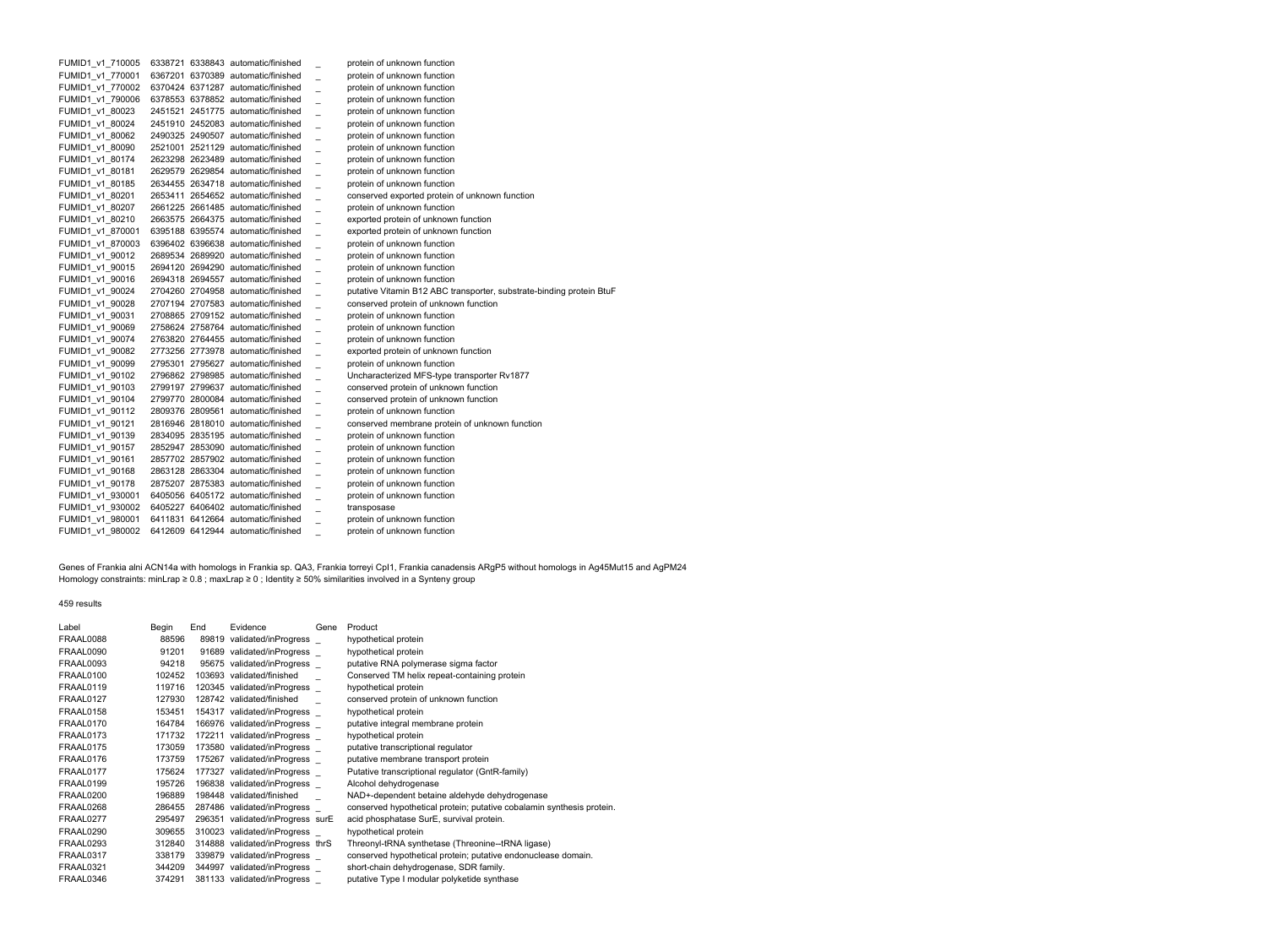| FRAAL0347        | 381168 |        | 390587 validated/inProgress               | putative Type I modular polyketide synthase                                                             |
|------------------|--------|--------|-------------------------------------------|---------------------------------------------------------------------------------------------------------|
| FRAAL0357        | 422435 |        | 423043 validated/finished                 | Transcriptional regulator, TetR-family                                                                  |
| FRAAL0378        | 445636 |        | 446754 validated/inProgress               | putative acyl-CoA dehydrogenase                                                                         |
| FRAAL0387        | 457062 |        | 457508 validated/finished                 | conserved hypothetical protein                                                                          |
| FRAAL0393        | 462399 |        | 462824 validated/inProgress               | MutT/nudix family protein                                                                               |
|                  |        |        |                                           |                                                                                                         |
| FRAAL0400        | 470336 |        | 471010 validated/finished                 | NIPSNAP domain containing protein                                                                       |
| FRAAL0401        | 471032 |        | 471658 validated/finished                 | Putative oxidoreductase                                                                                 |
| FRAAL0402        | 471755 |        | 472417 validated/inProgress               | putative regulatory protein                                                                             |
| FRAAL0406        | 475771 |        | 475986 validated/inProgress _             | conserved hypothetical protein                                                                          |
| FRAAL0407        | 476018 |        | 476431 validated/inProgress _             | hypothetical protein                                                                                    |
|                  |        |        |                                           |                                                                                                         |
| FRAAL0452        | 519064 |        | 521865 validated/finished                 | CRISPR-associated endonuclease/helicase Cas3                                                            |
| FRAAL0482        | 547196 |        | 548044 validated/finished                 | Lysophospholipase                                                                                       |
| FRAAL0483        | 548111 |        | 549397 validated/finished                 | Cytochrome P450                                                                                         |
| FRAAL0485        | 550001 |        | 550360 validated/inProgress               | conserved hypothetical protein                                                                          |
| FRAAL0486        | 550357 |        | 550776 validated/inProgress               | conserved hypothetical protein                                                                          |
|                  |        |        |                                           |                                                                                                         |
| FRAAL0487        | 550805 |        | 553048 validated/inProgress _             | putative sensor-like histidine kinase                                                                   |
| FRAAL0520        | 582116 |        | 582394 validated/inProgress _             | hypothetical protein                                                                                    |
| FRAAL0521        | 582382 |        | 583542 validated/inProgress _             | Putative membrane protein (partial); putative signaling pathway G-protein coupled receptor protein      |
| FRAAL0522        | 583558 |        | 583713 validated/inProgress               | hypothetical protein                                                                                    |
| FRAAL0533        | 592585 |        | 592902 validated/inProgress _             | conserved hypothetical protein                                                                          |
|                  |        |        |                                           |                                                                                                         |
| FRAAL0582        | 638654 |        | 640453 validated/inProgress _             | Putative efflux membrane protein (partial match)                                                        |
| FRAAL0589        | 644899 |        | 645867 validated/inProgress               | putative alkanesulfonate transport protein (ABC superfamily)                                            |
| FRAAL0592        | 647507 | 648631 | validated/inProgress                      | putative ROK-family transcriptional regulator                                                           |
| FRAAL0607        | 667023 |        | 668045 validated/inProgress               | putative alcohol dehydrogenase                                                                          |
| FRAAL0623        | 684144 |        | 684575 validated/inProgress _             | Putative transcriptional regulator                                                                      |
|                  |        |        |                                           |                                                                                                         |
| FRAAL0662        | 722763 | 723911 | validated/finished                        | Heat shock protein DnaJ-like                                                                            |
| FRAAL0673        | 733761 |        | 734936 validated/inProgress               | Putative DeoR family transcriptional regulator                                                          |
| FRAAL0674        | 735035 | 735511 | validated/inProgress                      | hypothetical protein                                                                                    |
| FRAAL0708        | 770017 |        | 770952 validated/inProgress _             | putative non-haem bromoperoxidase (Bromide peroxidase)                                                  |
| FRAAL0710        | 771743 |        | 773248 validated/inProgress               | hypothetical protein; putative signal peptide                                                           |
|                  |        |        |                                           |                                                                                                         |
| FRAAL0716        | 777869 |        | 778285 validated/inProgress               | hypothetical protein                                                                                    |
| FRAAL0735        | 793927 |        | 795675 validated/inProgress               | putative acyl-CoA synthetase (long-chain-fatty-acid--CoA ligase)                                        |
| FRAAL0755        | 815411 |        | 817264 validated/finished                 | putative protein-tyrosine kinase                                                                        |
| FRAAL0756        | 817342 |        | 818328 validated/finished                 | C4-dicarboxylate ABC transporter substrate-binding protein                                              |
| FRAAL0764        | 826376 |        | 827392 validated/inProgress               | putative oxidoreductase, NAD(P)-binding domain (partial match)                                          |
|                  |        |        |                                           |                                                                                                         |
| FRAAL0765        | 827823 |        | 829124 validated/inProgress               | putative RNA-binding protein                                                                            |
| FRAAL0769        | 834276 |        | 834728 validated/inProgress               | Putative two component system response regulator                                                        |
| FRAAL0770        | 834912 |        | 835985 validated/inProgress               | putative Ribokinase                                                                                     |
| FRAAL0771        | 836225 |        | 840175 validated/inProgress               | putative signaling protein with a PAS domain                                                            |
| FRAAL0780        | 847610 |        | 848044 validated/finished                 | putative ribokinase (C-terminal part)                                                                   |
| FRAAL0882        | 947399 |        | 949285 validated/inProgress _             |                                                                                                         |
|                  |        |        |                                           | putative Beta-N-acetylglucosaminidase precursor                                                         |
| FRAAL0890        | 955919 |        | 960916 validated/inProgress _             | hypothetical protein; putative membrane protein                                                         |
| FRAAL0898        | 968449 |        | 969558 validated/finished                 | Diguanylate cyclase with PAS/PAC sensor                                                                 |
| FRAAL0899        | 969948 |        | 970643 validated/finished                 | conserved secreted protein of unknown function                                                          |
| FRAAL0923        | 991978 |        | 992346 validated/inProgress _             | hypothetical protein                                                                                    |
| FRAAL0924        | 992392 |        | 993444 validated/inProgress               |                                                                                                         |
|                  |        |        |                                           | Putative MarR-family transcriptional regulator; putative signal peptide                                 |
| FRAAL0932        |        |        | 1000703 1001158 validated/inProgress      | hypothetical protein                                                                                    |
| FRAAL0947        |        |        | 1010461 1010562 validated/finished        | conserved protein of unknown function                                                                   |
| FRAAL0958        |        |        | 1020600 1021478 validated/inProgress _    | putative sugar transport system permease protein                                                        |
| FRAAL0959        |        |        | 1021475 1022446 validated/inProgress      | putative permease protein of sugar ABC transporter precursor                                            |
| FRAAL0961        |        |        | 1023814 1025088 validated/inProgress      | putative sugar transport ATP-hydrolyzing subunit (partial match)                                        |
|                  |        |        |                                           |                                                                                                         |
| FRAAL0995        |        |        | 1062102 1063748 validated/inProgress      | hypothetical protein; putative membrane protein                                                         |
| FRAAL1009        |        |        | 1080832 1081092 validated/inProgress      | hypothetical protein                                                                                    |
| FRAAL1029        |        |        | 1101440 1102156 validated/inProgress _    | Hypothetical protein                                                                                    |
| FRAAL1143        |        |        | 1207861 1211076 validated/finished        | conserved membrane protein of unknown function                                                          |
| <b>FRAAL1153</b> |        |        | 1224371 1225267 validated/finished        | Putative secreted lipase                                                                                |
|                  |        |        |                                           |                                                                                                         |
| FRAAL1172        |        |        | 1244606 1245859 validated/finished        | Ribonuclease                                                                                            |
| <b>FRAAL1185</b> |        |        | 1256920 1259220 validated/inProgress      | putative ATP-dependent DNA helicase                                                                     |
| FRAAL1186        |        |        | 1259560 1259889 validated/inProgress      | hypothetical protein                                                                                    |
| FRAAL1194        |        |        | 1269992 1271335 validated/inProgress deoA | thymidine phosphorylase                                                                                 |
| FRAAL1218        |        |        | 1296111 1297640 validated/finished        | hypothetical protein; putative XYPPX repeats                                                            |
| <b>FRAAL1219</b> |        |        | 1298003 1298599 validated/finished        |                                                                                                         |
|                  |        |        |                                           | Transcriptional regulator TetR-family                                                                   |
| FRAAL1256        |        |        | 1345820 1348627 validated/inProgress      | hypothetical protein; putative membrane protein; putative ATP-binding region, ATPase-like domains       |
| FRAAL1282        |        |        | 1379834 1380352 validated/inProgress      | Putative merR-family transcriptional regulator                                                          |
| <b>FRAAL1283</b> |        |        | 1380562 1381887 validated/inProgress ahcY | Adenosylhomocysteinase (S-adenosyl-L-homocysteine hydrolase) (AdoHcyase)                                |
| FRAAL1295        |        |        | 1397391 1397840 validated/finished        | F420-dependent oxidoreductase                                                                           |
| <b>FRAAL1307</b> |        |        | 1411393 1412250 validated/finished        | Conserved protein of unknown function                                                                   |
|                  |        |        |                                           |                                                                                                         |
| <b>FRAAL1308</b> |        |        | 1412278 1413723 validated/finished        | Putative Peptidoglycan-binding LysM domain                                                              |
| FRAAL1317        |        |        | 1420874 1422862 validated/finished        | hypothetical protein; putative coiled-coil domains; putative Chemotaxis protein histidine kinase domain |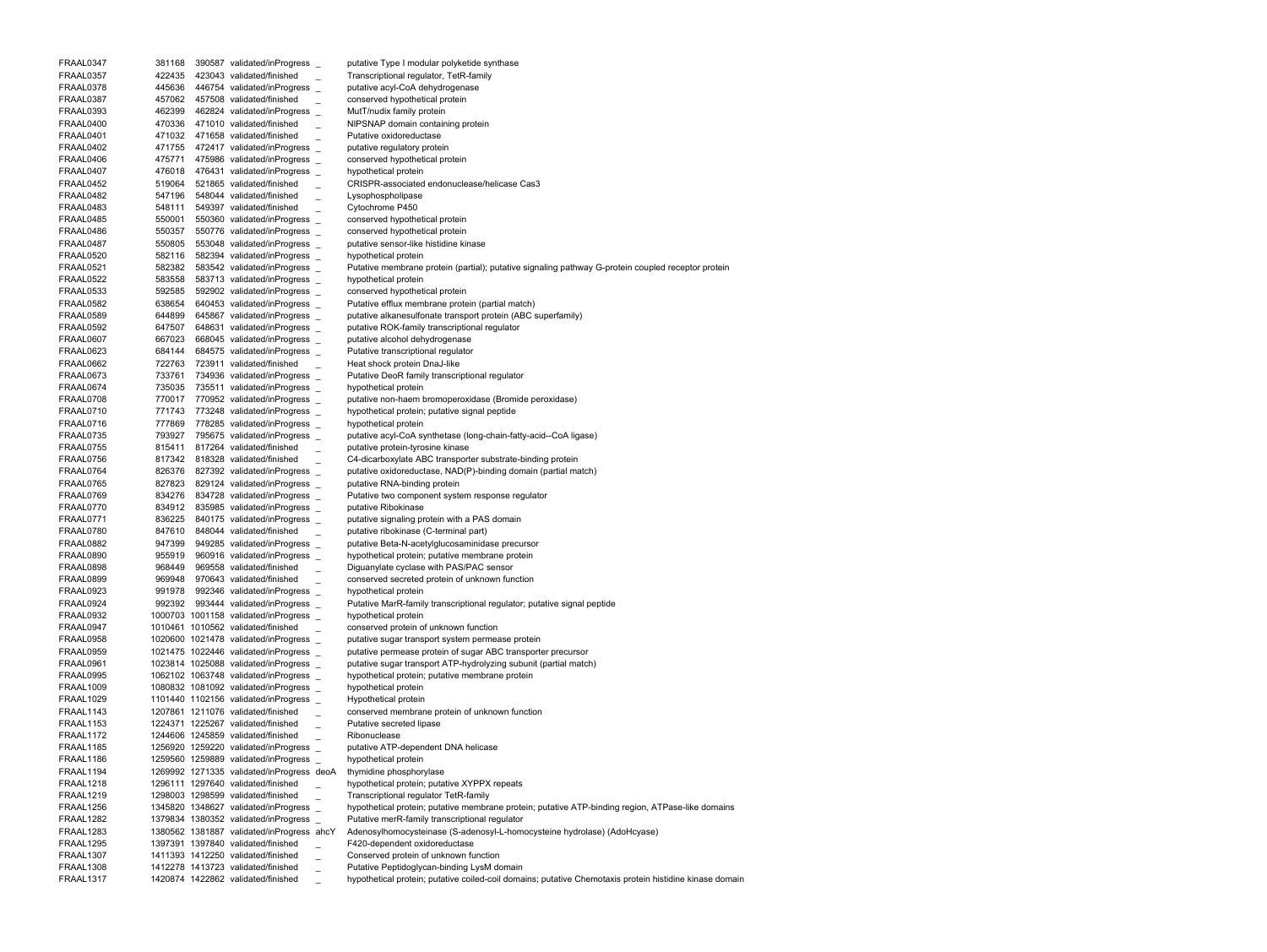FRAAL1347 1454328 1455026 validated/finished \_ transcriptional regulator, tetR family FRAAL1385 1490363 1490650 validated/finished \_ conserved hypothetical protein FRAAL1391 1496547 1497299 validated/finished \_ conserved protein of unknown function FRAAL1420 1521664 1522461 validated/finished Nitrate/sulfonate ATP-binding cassette (ABC) transporter FRAAL1424 1526151 1528439 validated/finished Integral membrane export protein involved in sterol/hopanoid lipid transport FRAAL1445 1548865 1549098 validated/finished hypothetical protein; putative signal peptide FRAAL1450 1553256 1554299 validated/inProgress putative nitrate/sulfonate/bicarbonate ABC transporter substrate-binding protein FRAAL1451 1554383 1555180 validated/inProgress \_ putative ABC transporter ATP-binding protein FRAAL1452 1555177 1556091 validated/inProgress \_ putative ABC transporter, permease protein FRAAL1453 1556184 1556990 validated/inProgress \_ putative ABC transporter permease protein FRAAL1457 1562364 1563296 validated/finished xdhB Xanthine dehydrogenase, FAD binding subunit FRAAL1458 1563554 1563994 validated/finished xdhC Xanthine dehydrogenase, 2Fe-2S ferredoxin-like, small subunit FRAAL1459 1563984 1566416 validated/finished xdhA Xanthine dehydrogenase, large subunit; molybdenum cofactor-binding domain, FRAAL1462 1569848 1570174 validated/finished hiuH Uric acid degradation bifunctional protein TTL [Includes: 2-oxo-4-hydroxy-4-carboxy-5-ureidoimidazoline decarboxylase ; 5-hydroxyisourate hydrolase] FRAAL1474 1580216 1581598 validated/finished trzN dehalogenase, putative metal-dependent atrazine dechlorinase FRAAL1507 1610195 1610572 validated/finished \_ Conserved secreted protein of unknown function FRAAL1508 1610605 1611033 validated/inProgress \_ hypothetical protein; putative membrane protein FRAAL1515 1616812 1617387 validated/inProgress \_ hypothetical protein; putative signal peptide FRAAL1572 1685865 1688729 validated/inProgress \_ hypothetical protein; putative membrane protein; putative ATPase-like domain FRAAL1614 1736409 1737476 validated/inProgress \_ hypothetical protein FRAAL1620 1742123 1742959 validated/inProgress conserved hypothetical protein; putative signal peptide FRAAL1637 1757918 1758949 validated/inProgress alcohol dehydrogenase FRAAL1641 1764304 1765128 validated/inProgress \_ putative enoyl-CoA hydratase/isomerase FRAAL1650 1769889 1770377 validated/inProgress \_ hypothetical protein FRAAL1656 1773708 1774622 validated/finished Enoyl-CoA hydratase FRAAL1658 1775310 1776332 validated/finished Two-component system response regulator, C-terminal effector domain of the bipartite response regulators FRAAL1659 1776329 1777600 validated/finished Two-component system regulator, GAF domain FRAAL1660 1777623 1778819 validated/finished Acyl-CoA dehydrogenase FRAAL1661 1779104 1779652 validated/finished Conserved protein of unknown function; snoAL and NTF domains FRAAL1662 1779701 1780270 validated/finished Conserved protein of unknown function; putative NTF2-like and Rhodopsin-like GPCR domains FRAAL1663 1780372 1782030 validated/finished lcfB Long-chain-fatty-acid--CoA ligase FRAAL1664 1782156 1782641 validated/finished Flavin reductase domain protein, FMN-binding protein FRAAL1665 1782694 1784289 validated/finished aldH Acetaldehyde dehydrogenase FRAAL1666 1784249 1785430 validated/finished fadE Acyl-CoA dehydrogenase FRAAL1667 1785443 1787200 validated/finished accD acetyl/propionyl CoA carboxylase, beta subunit FRAAL1668 1787206 1789308 validated/finished accC Acetyl-/propionyl-coenzyme A carboxylase alpha chain [Includes: Biotin carboxylase; Biotin carboxyl carrier protein (BCCP)] FRAAL1683 1813299 1814228 validated/inProgress \_ Putative zinc-binding oxidoreductase FRAAL1684 1814404 1815987 validated/inProgress \_ hypothetical protein; putative IMP dehydrogenase / GMP reductase domain FRAAL1685 1816556 1818718 validated/inProgress \_ hypothetical protein; putative IMP dehydrogenase / GMP reductase domain FRAAL1687 1824894 1825961 validated/inProgress \_ hypothetical protein FRAAL1691 1829447 1830628 validated/inProgress \_ Epoxide hydrolase FRAAL1710 1846684 1847937 validated/inProgress \_ Putative ATP/GTP binding protein FRAAL1745 1873447 1875381 validated/inProgress \_ Tellurium resistance protein terE FRAAL1749 1877569 1879200 validated/finished Aldehyde dehydrogenase FRAAL1753 1880790 1882274 validated/inProgress \_ Putative WD-40 repeat protein FRAAL1754 1883668 1885230 validated/inProgress \_ hypothetical protein FRAAL1755 1885541 1886998 validated/inProgress \_ Putative transcriptional regulator FRAAL1758 1888058 1888417 validated/inProgress \_ hypothetical protein FRAAL1769 1897990 1898754 validated/finished \_ conserved protein of unknown function FRAAL1784 1918745 1918990 validated/inProgress \_ hypothetical protein FRAAL1786 1919989 1920543 validated/inProgress \_ hypothetical protein FRAAL1791 1924844 1926721 validated/inProgress lysS Lysyl-tRNA synthetase (Lysine--tRNA ligase) (LysS) FRAAL1810 1947019 1948245 validated/finished Aromatic-ring hydroxylase FRAAL1812 1948928 1949299 validated/finished conserved protein of unknown function; putative Winged helix DNA-binding domain FRAAL1813 1949296 1949745 validated/inProgress \_ hypothetical protein FRAAL1814 1949742 1950935 validated/inProgress \_ Putative sensor-like histidine kinase FRAAL1835 1976287 1976541 validated/inProgress \_ hypothetical protein FRAAL1840 1981040 1981759 validated/finished ssb Single-strand DNA binding protein FRAAL1886 2042441 2043811 validated/inProgress \_ Putative membrane transport protein FRAAL1890 2046972 2048417 validated/finished glxD Glutamate synthase large subunit-like protein FRAAL1891 2048420 2049667 validated/inProgress \_ putative sarcosine oxidase subunit beta FRAAL1892 2049697 2050293 validated/inProgress \_ putative HTH-type transcriptional regulator FRAAL1894 2051451 2053136 validated/inProgress \_ hypothetical protein FRAAL1895 2053146 2053919 validated/inProgress \_ putative Heat shock protein 16 (16 kDa heat shock protein) FRAAL1945 2113835 2114227 validated/inProgress \_ hypothetical protein; putative signal peptide FRAAL1956 2123854 2124789 validated/inProgress \_ putative Quinone oxidoreductase FRAAL1959 2126191 2127573 validated/inProgress \_ putative glycosyltransferase (N-glycosyltransferase) (N-glycosyl transferase NGT) FRAAL1988 2156975 2157661 validated/inProgress \_ putative secreted protein FRAAL1993 2161333 2162127 validated/inProgress \_ putative Tyrosine specific protein phosphatase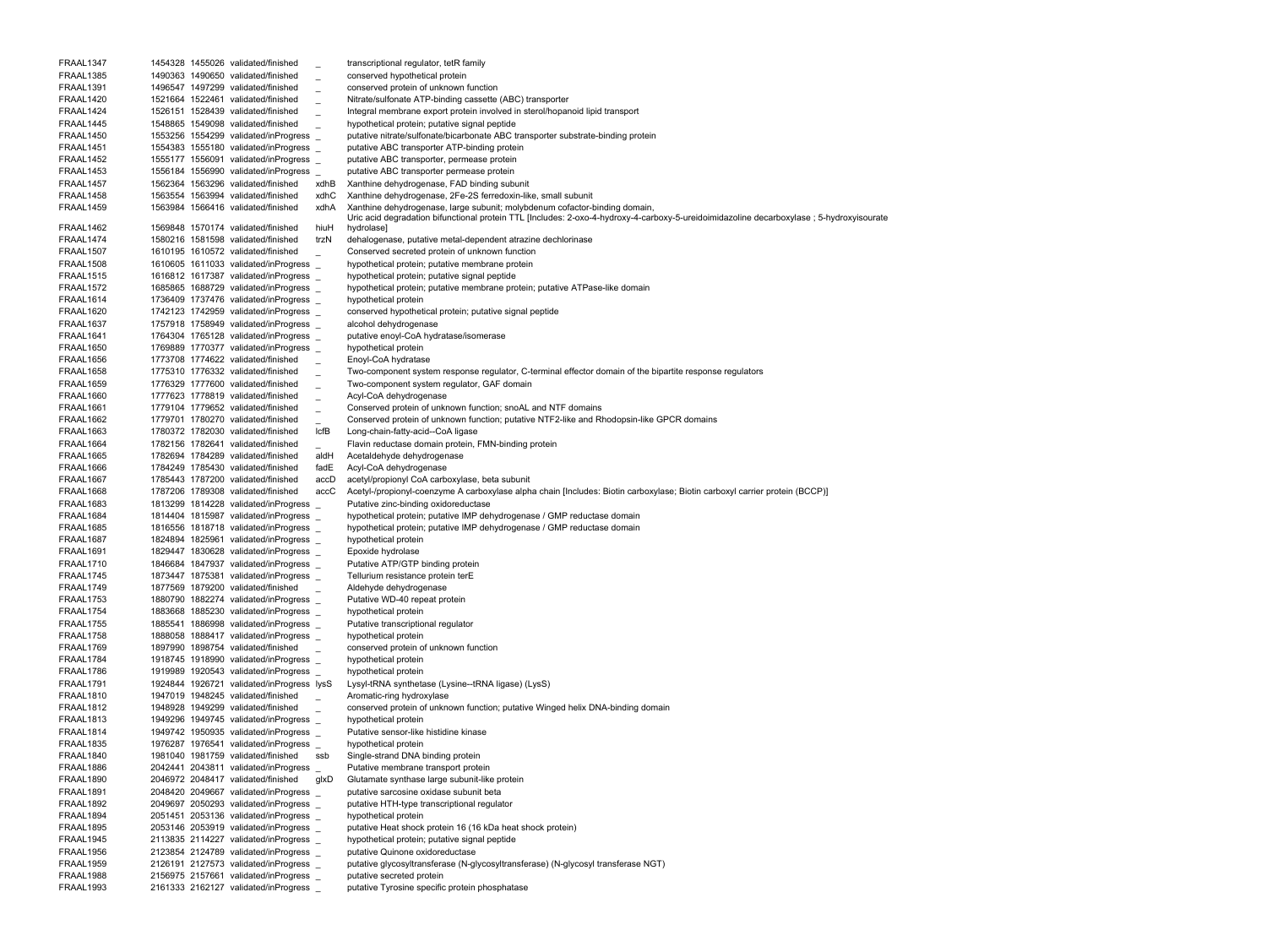FRAAL1994 2162256 2162849 validated/inProgress \_ hypothetical protein; putative membrane protein FRAAL2040 2213185 2214417 validated/inProgress \_ Putative glycosyl transferase FRAAL2046 2220368 2221249 validated/inProgress \_ putative Glycosyl transferase-like protein FRAAL2142 2338845 2339186 validated/inProgress \_ hypothetical protein FRAAL2208 2420975 2421763 validated/inProgress lspA Lipoprotein signal peptidase (Prolipoprotein signal peptidase) (Signal peptidase II) (SPase II) (partial match) FRAAL2241 2446828 2450469 validated/inProgress \_ Putative serine/threonine protein kinase FRAAL2306 2515113 2515754 validated/inProgress \_ conserved hypothetical protein FRAAL2311 2519979 2520923 validated/inProgress purU formyltetrahydrofolate hydrolase FRAAL2338 2556204 2556824 validated/finished \_ hypothetical protein FRAAL2345 2565031 2567202 validated/inProgress \_ hypothetical protein FRAAL2349 2573783 2574739 validated/inProgress \_ Putative sugar kinase FRAAL2354 2578819 2580321 validated/finished \_ Transcriptional regulator, XRE family FRAAL2359 2586449 2587117 validated/inProgress \_ Putative tetR-family transcriptional regulator FRAAL2362 2589788 2590942 validated/inProgress \_ Acyl-CoA dehydrogenase, long-chain specific (LCAD) FRAAL2363 2591607 2593232 validated/inProgress putative ABC transporter ATP-binding protein; putative galactose-binding domain FRAAL2366 2594387 2596000 validated/inProgress \_ Putative transmembrane efflux protein FRAAL2374 2600288 2601460 validated/inProgress \_ hypothetical protein FRAAL2384 2610315 2611157 validated/inProgress putative ABC-type transporter ATP-binding protein protein; part of putative ABC transporter of unknown substrate FRAAL2388 2614407 2614790 validated/inProgress hypA1 Hydrogenase nickel incorporation protein hypA FRAAL2389 2614909 2615688 validated/inProgress hypB1 hydrogenase-3 accessory protein for metallocenter assembly with P-loop containing NTP hydrolase domain FRAAL2390 2615884 2617422 validated/inProgress \_ conserved hypothetical protein FRAAL2391 2617419 2617943 validated/inProgress hupD1 Hydrogenase maturation protein hupD FRAAL2392 2617962 2619041 validated/inProgress hupS1 uptake hydrogenase small subunit precursor (Hydrogenlyase) (Membrane-bound hydrogenase small subunit) FRAAL2393 2619041 2620834 validated/inProgress hupL1 Uptake hydrogenase large subunit (Hydrogenlyase) (Membrane-bound hydrogenase large subunit) FRAAL2394 2620947 2621489 validated/finished \_ Thioredoxin-like protein FRAAL2395 2621486 2622343 validated/finished \_ conserved protein of unknown function FRAAL2396 2622397 2622606 validated/inProgress \_ hypothetical protein FRAAL2404 2629554 2630336 validated/inProgress \_ conserved hypothetical protein FRAAL2428 2649094 2649609 validated/inProgress \_ putative NADH dehydrogenase/NAD(P)H nitroreductase FRAAL2435 2654768 2655430 validated/inProgress \_ putative acyl carrier protein phosphodiesterase 1 (ACP phosphodiesterase 1) FRAAL2462 2683581 2684033 validated/inProgress \_ conserved hypothetical protein FRAAL2468 2688530 2689561 validated/inProgress \_ Esterase FRAAL2480 2698844 2700802 validated/inProgress \_ putative ABC transporter ATP-binding protein FRAAL2481 2700795 2702645 validated/inProgress \_ putative antibiotic ABC transporter ATP-binding protein FRAAL2504 2725615 2726265 validated/finished atoA acetyl-CoA:acetoacetyl-CoA transferase, beta subunit FRAAL2513 2734026 2735231 validated/inProgress \_ Putative Acyl-CoA dehydrogenase FRAAL2519 2739295 2740122 validated/inProgress \_ Putative short-chain dehydrogenase FRAAL2525 2743899 2744792 validated/inProgress \_ Putative short-chain dehydrogenase FRAAL2625 2870775 2871917 validated/inProgress \_ Acyl-CoA dehydrogenase, long-chain specific FRAAL2634 2879472 2880542 validated/finished Putative amidohydrolase (upregulated upon contact with naphtenic acid) FRAAL2649 2900680 2901351 validated/inProgress \_ Putative transposase (partial) FRAAL2792 3015025 3016173 validated/inProgress acd Butyryl-CoA dehydrogenase FRAAL2813 3033731 3035203 validated/inProgress \_ hypothetical protein FRAAL2837 3063663 3064883 validated/inProgress \_ hypothetical protein FRAAL2855 3086435 3086977 validated/inProgress \_ conserved hypothetical protein FRAAL2903 3140673 3141830 validated/inProgress UDP glycosyltransferase FRAAL2910 3147115 3148482 validated/inProgress \_ UDP-glucuronosyltransferase FRAAL2928 3171890 3172174 validated/finished Putative HNH endonuclease FRAAL2954 3192502 3193758 validated/inProgress \_ conserved hypothetical protein FRAAL2981 3249642 3251177 validated/inProgress \_ putative two-component sensor FRAAL3025 3299097 3299528 validated/inProgress gvpA Gas vesicle protein A FRAAL3026 3299630 3300352 validated/finished gvpF Gas vesicle protein F FRAAL3028 3301047 3302054 validated/finished \_ Polyketide cyclase in gvp synton FRAAL3029 3302167 3302649 validated/inProgress \_ conserved hypothetical protein FRAAL3030 3302661 3303101 validated/finished \_ Transcriptional regulator, ArsR family FRAAL3032 3303988 3305496 validated/inProgress \_ conserved hypothetical protein FRAAL3034 3306387 3306974 validated/inProgress \_ conserved hypothetical protein; putative membrane protein FRAAL3039 3311671 3312699 validated/inProgress pdhA Pyruvate dehydrogenase E1 component, alpha subunit FRAAL3040 3312696 3313706 validated/inProgress pdhB Pyruvate dehydrogenase, beta subunit (Lipoamide). (pdhB-2) FRAAL3041 3313766 3313996 validated/inProgress \_ putative Dihydrolipoamide acyltransferases FRAAL3050 3324505 3325218 validated/inProgress \_ hypothetical protein FRAAL3063 3336920 3338002 validated/finished \_ ABC-type branched-chain amino acid transporter FRAAL3078 3350285 3351217 validated/inProgress \_ transposase FRAAL3080 3352700 3353941 validated/inProgress \_ transposase FRAAL3116 3385004 3385582 validated/inProgress \_ conserved hypothetical protein; putative oxidoreductase activity FRAAL3141 3412771 3414414 validated/finished \_ Protein of unknown function; putative His-Me finger endonucleases domain FRAAL3144 3416870 3418051 validated/finished \_ Acyl-CoA dehydrogenase, long-chain specific FRAAL3148 3421985 3422821 validated/finished scoA succinyl-CoA:3-ketoacid-coenzyme A transferase subunit A (Succinyl CoA:3-oxoacid CoA-transferase) (OXCT A) FRAAL3149 3422818 3423459 validated/finished atoA acetyl-CoA:acetoacetyl-CoA transferase, beta subunit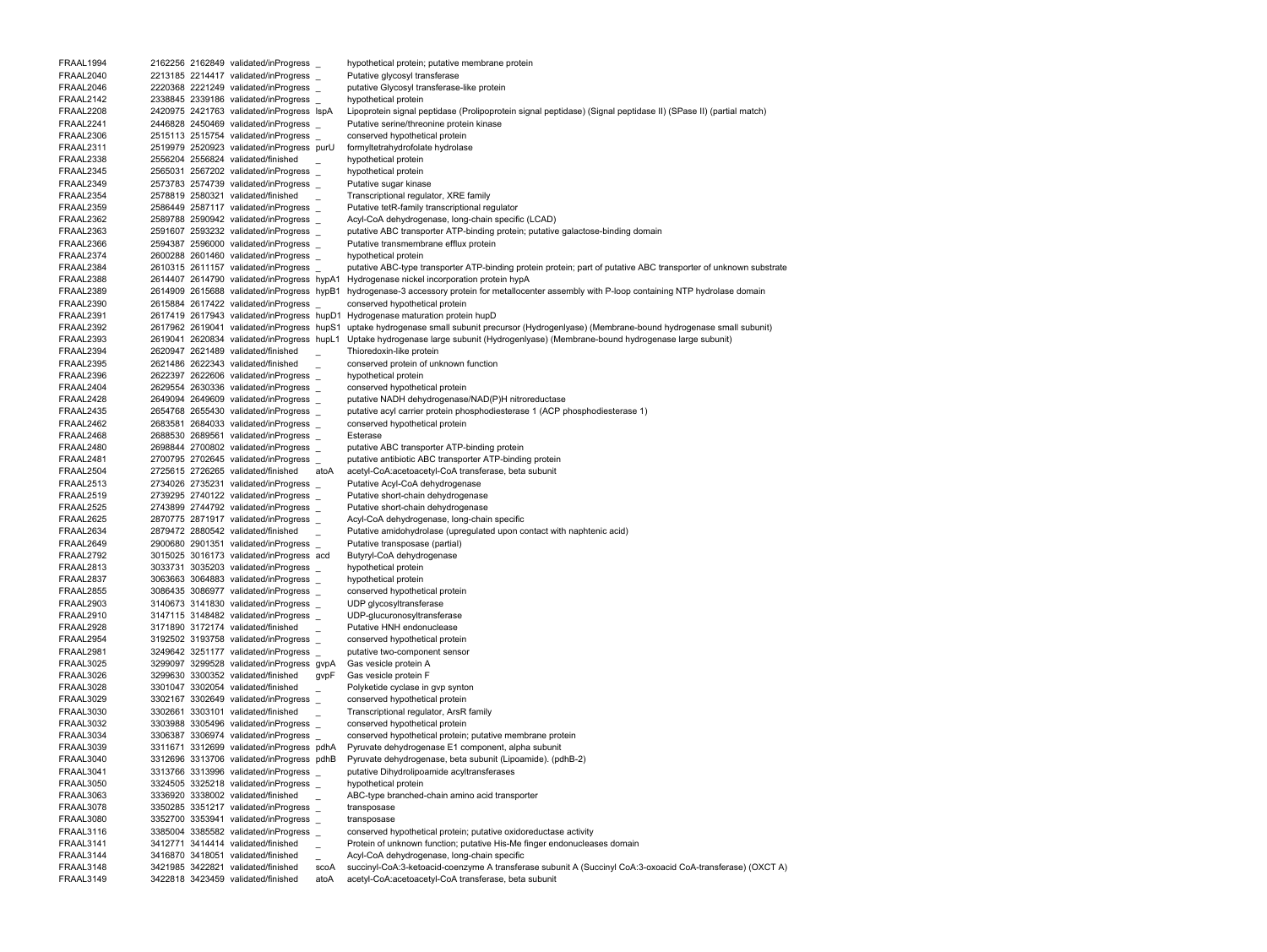FRAAL3238 3521962 3522543 validated/inProgress \_ hypothetical protein FRAAL3250 3534207 3535754 validated/inProgress \_ Putative efflux membrane protein FRAAL3271 3560729 3561160 validated/inProgress \_ Putative regulatory protein FRAAL3310 3595499 3595759 validated/inProgress \_ conserved hypothetical protein FRAAL3311 3595756 3596136 validated/inProgress \_ conserved hypothetical protein FRAAL3347 3627931 3628752 validated/finished hypothetical protein FRAAL3383 3667656 3668603 validated/inProgress hypothetical protein; putative signal peptide; putative Phenylacetic acid degradation-related domain FRAAL3387 3671344 3672951 validated/inProgress \_ Cyclohexanone monooxygenase FRAAL3411 3695178 3696641 validated/finished aldH Aminobutyraldehyde dehydrogenase FRAAL3415 3698934 3700385 validated/inProgress hypothetical protein; putative HNH endonuclease domain FRAAL3416 3700529 3701698 validated/inProgress \_ Putative Acyl-CoA dehydrogenase FRAAL3417 3701792 3702430 validated/inProgress \_ putative Transcriptional regulator FRAAL3422 3707664 3708590 validated/inProgress \_ putative short-chain dehydrogenase/reductase FRAAL3448 3736763 3737938 validated/inProgress glpQ Glycerophosphoryl diester phosphodiesteraseglycerophosphoryl diester phosphodiesterase FRAAL3464 3753291 3754517 validated/finished Acyl-CoA dehydrogenase FRAAL3467 3755721 3756947 validated/finished Branched-chain amino acid-binding lipoprotein transmembrane FRAAL3484 3774586 3775482 validated/finished Enoyl-CoA hydratase FRAAL3512 3805159 3806751 validated/inProgress \_ Putative fatty-acid--CoA ligase FRAAL3514 3807920 3809206 validated/inProgress \_ putative acyl-CoA dehydrogenase FRAAL3515 3809497 3810309 validated/inProgress putative oxidoreductase, short-chain dehydrogenase/reductase family FRAAL3539 3839288 3840040 validated/inProgress \_ putative oxidoreductase, NAD(P)-binding domain FRAAL3553 3853255 3854721 validated/inProgress \_ Putative acyl-CoA synthetase, long- chain fatty acid:CoA ligase FRAAL3560 3861516 3862277 validated/inProgress putative 3-oxoacyl-[acyl-carrier protein] reductase FRAAL3574 3872399 3872962 validated/inProgress \_ hypothetical protein; putative domain FRAAL3605 3899533 3900276 validated/inProgress \_ hypothetical protein FRAAL3610 3903567 3904298 validated/inProgress \_ Putative oxidoreductase; (Related to short-chain alcohol dehydrogenases) FRAAL3611 3904511 3905029 validated/inProgress \_ Putative MarR-family transcriptional regulator FRAAL3620 3915729 3916526 validated/inProgress \_ hypothetical protein; putative NAD(P)-binding Rossmann-fold domain FRAAL3621 3916792 3917361 validated/inProgress \_ putative TetR-family transcriptional regulator FRAAL3664 3950438 3951334 validated/inProgress conserved hypothetical protein; putative nuclease domain FRAAL3669 3954375 3954974 validated/inProgress \_ hypothetical protein FRAAL3670 3954977 3955435 validated/inProgress \_ putative Transcriptional regulator FRAAL3695 3974029 3974673 validated/inProgress \_ Putative secreted protein (partial) FRAAL3703 3980982 3981830 validated/inProgress \_ conserved hypothetical protein FRAAL3704 3981742 3982344 validated/inProgress \_ putative TetR-family transcriptional regulator FRAAL3738 4014415 4014807 validated/inProgress Putative transcriptional regulator (partial match) FRAAL3795 4070112 4070708 validated/inProgress \_ putative TetR-family transcriptional regulator FRAAL3799 4075323 4076087 validated/inProgress Enoyl-CoA hydratase FRAAL3800 4076683 4077897 validated/inProgress \_ hypothetical protein; putative signal peptide FRAAL3811 4090826 4091698 validated/inProgress putative ABC-type uncharacterized transport system, substrate-binding protein, membrane component FRAAL3813 4092636 4093436 validated/inProgress \_ ABC transporter ATP-binding protein FRAAL3822 4099716 4101056 validated/inProgress \_ putative multidrug resistance integral membrane efflux protein FRAAL3823 4101273 4101950 validated/inProgress \_ putative TetR family transcriptional regulator FRAAL3825 4103582 4103776 validated/inProgress \_ Putative ferredoxin (partial) FRAAL3834 4112440 4112958 validated/finished \_ Flavin-dependent reductase, FMN-binding FRAAL3836 4114604 4115446 validated/inProgress \_ putative O-methyltransferase involved in polyketide biosynthesis FRAAL3851 4127005 4129416 validated/inProgress \_ putative serine/threonine protein kinase FRAAL3853 4129974 4130591 validated/finished Transcriptional regulator, TetR family FRAAL3891 4179775 4181097 validated/inProgress putative secreted protein FRAAL3893 4181145 4182197 validated/inProgress putative ABC transporter glutamine-binding protein GlnH FRAAL3896 4186550 4187530 validated/inProgress Putative protein phosphatase FRAAL3897 4187511 4188839 validated/inProgress \_ conserved hypothetical protein FRAAL3898 4189025 4189429 validated/inProgress \_ hypothetical protein FRAAL3901 4193272 4195026 validated/inProgress putative Phytoene dehydrogenase FRAAL3961 4260931 4262001 validated/inProgress \_ putative Trypsin-like serine proteases FRAAL3970 4267938 4268750 validated/inProgress \_ putative repressor FRAAL3971 4268933 4270000 validated/inProgress putative short-chain acyl dehydrogenase FRAAL4021 4325363 4326607 validated/inProgress \_ putative Sigma factor PP2C-like phosphatases FRAAL4022 4326796 4332276 validated/inProgress \_ Putative two component sensor serine/threonine kinase FRAAL4067 4370645 4371502 validated/inProgress \_ conserved hypothetical protein FRAAL4087 4422039 4422824 validated/inProgress \_ putative dipeptide transport protein (ABC superfamily, membrane) FRAAL4088 4422958 4423875 validated/inProgress \_ ABC transporter permease FRAAL4126 4457663 4458835 validated/inProgress \_ hypothetical protein; putative membrane protein FRAAL4180 4542761 4543153 validated/inProgress \_ conserved hypothetical protein FRAAL4187 4548805 4550193 validated/inProgress \_ hypothetical protein FRAAL4221 4586965 4588062 validated/inProgress \_ conserved hypothetical protein FRAAL4222 4588626 4589168 validated/inProgress \_ conserved hypothetical protein; putative signal peptide FRAAL4239 4601176 4601829 validated/finished \_ Putative Rho termination factor, N-terminal domain FRAAL4242 4604749 4605792 validated/inProgress \_ hypothetical protein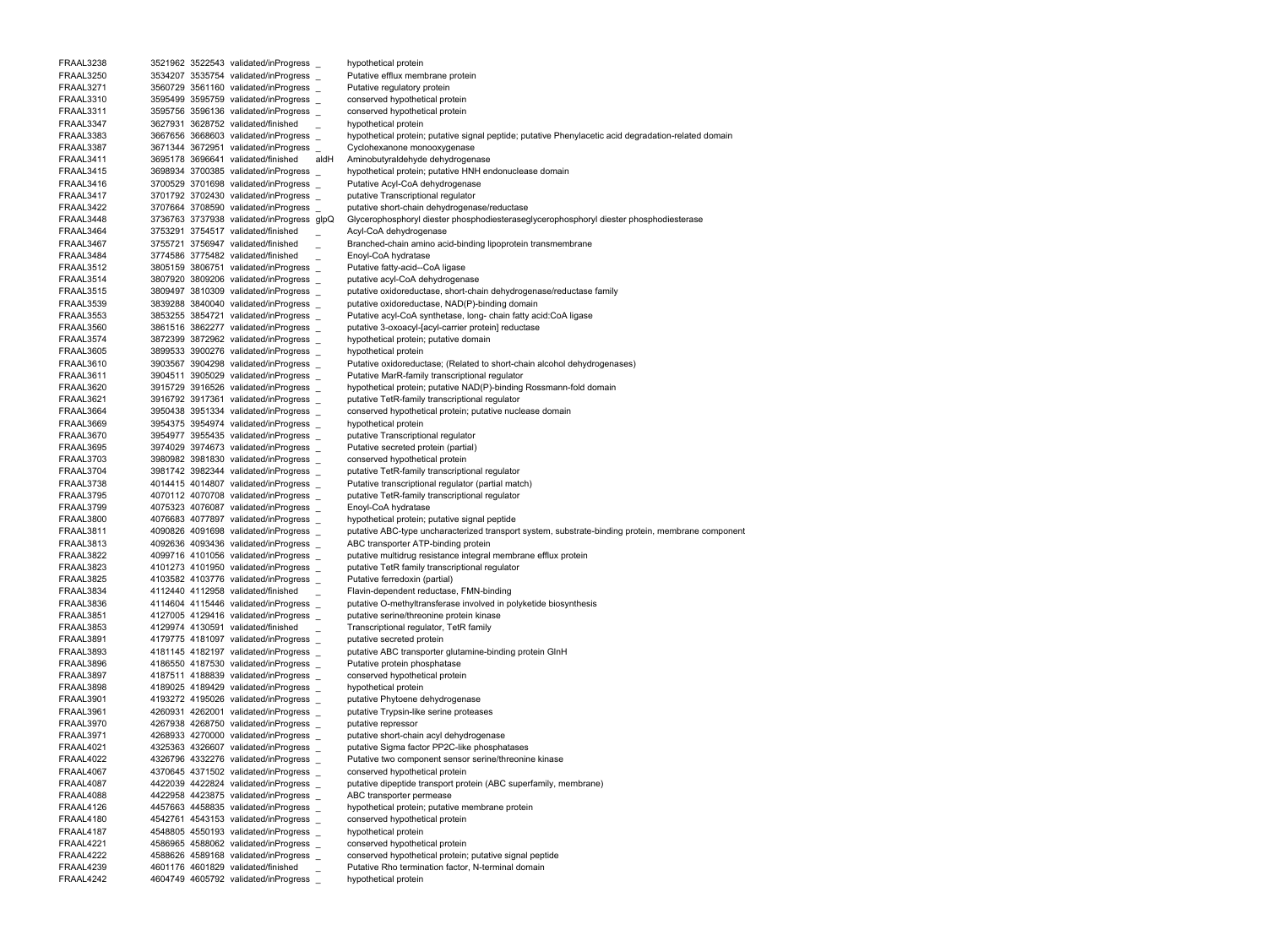FRAAL4259 4623650 4624054 validated/inProgress \_ Putative HTH-type transcriptional regulator FRAAL4291 4650565 4650885 validated/inProgress \_ hypothetical protein FRAAL4294 4653546 4654313 validated/inProgress \_ hypothetical protein; putative signal peptide FRAAL4320 4685412 4686725 validated/inProgress putative hydroxylase FRAAL4340 4708356 4709603 validated/finished \_ hypothetical protein; putative membrane protein FRAAL4361 4733618 4735462 validated/inProgress \_ Conserved hypothetical protein FRAAL4364 4738725 4739636 validated/inProgress putative RpiR familytranscriptional regulator with phosphosugar-binding domain FRAAL4404 4786199 4786375 validated/inProgress \_ hypothetical protein FRAAL4421 4808582 4809514 validated/inProgress \_ putative FMN reductase FRAAL4422 4809770 4810663 validated/inProgress \_ putative Coenzyme F420-dependent reductase FRAAL4430 4818938 4819291 validated/finished \_ Putative surface carbohydrate-binding protein FRAAL4437 4824109 4824558 validated/inProgress \_ hypothetical protein FRAAL4441 4827755 4828603 validated/inProgress putative lysR-type transcriptional regulator FRAAL4446 4832058 4833722 validated/inProgress putative ABC transporter dipeptide/oligopeptide binding protein FRAAL4447 4833719 4834807 validated/inProgress Putative ABC-type dipeptide/oligopeptide transport system, permease component FRAAL4448 4834939 4835730 validated/inProgress \_ Putative dipeptide/oligopeptide ABC transporter permease FRAAL4498 4884005 4884364 validated/inProgress \_ hypothetical protein FRAAL4531 4919186 4920340 validated/inProgress \_ putative transcription regulator FRAAL4539 4928433 4930289 validated/inProgress Putative ABC-type transport system, ATPase and permease components FRAAL4540 4930448 4931344 validated/finished \_ Enoyl-CoA hydratase/isomerase FRAAL4710 5097449 5098309 validated/inProgress Putative oxidoreductase, short-chain alcohol dehydrogenase family FRAAL4713 5100184 5101143 validated/finished Putative enoyl-CoA hydratase/isomerase FRAAL4715 5101895 5102488 validated/inProgress Putative transcriptional regulator of the TetR family FRAAL4716 5102637 5103398 validated/inProgress Putative oxidoreductase FRAAL4721 5107346 5108296 validated/inProgress \_ hypothetical protein; putative signal peptide FRAAL4722 5108466 5110484 validated/finished putative ATP-binding component of an ABC transport protein FRAAL4728 5120334 5120582 validated/inProgress \_ hypothetical protein FRAAL4730 5121133 5122752 validated/finished Putative permease of the major facilitator superfamily FRAAL4747 5139365 5140288 validated/inProgress Putative stress-inducible protein; putative adenine nucleotide-binding domain FRAAL4749 5142847 5144160 validated/inProgress \_ putative membrane protein FRAAL4751 5144435 5144983 validated/inProgress \_ putative tetR family transcriptional regulator FRAAL4755 5147703 5148992 validated/inProgress \_ putative membrane phosphatase FRAAL4764 5157858 5160299 validated/inProgress \_ conserved hypothetical protein; putative Formyl-CoA transferase FRAAL4765 5160385 5162766 validated/inProgress \_ Putative enoyl-CoA hydratase FRAAL4766 5162773 5163621 validated/inProgress \_ Putative enoyl-CoA hydratase/isomerase FRAAL4767 5163740 5164579 validated/inProgress putative acyl-CoA thioesterase FRAAL4781 5178512 5179087 validated/finished Acyl-coenzyme A thioesterase FRAAL4782 5179208 5179780 validated/finished Putative acyl-coenzyme A thioesterase FRAAL4791 5189285 5190373 validated/inProgress Putative monooxigenase. FRAAL4797 5196418 5197452 validated/inProgress Putative dipeptide transport protein of the ABC superfamily, membrane component FRAAL4798 5197595 5199163 validated/inProgress Putative dipeptide ABC transporter precursor, membrane component FRAAL4802 5202157 5203092 validated/inProgress \_ putative monooxygenase FRAAL4803 5203291 5203914 validated/inProgress \_ Putative TetR family transcriptional regulator FRAAL4830 5226751 5227884 validated/inProgress ssuD alkanesulfonate monooxygenase, FMNH(2)-dependent FRAAL4832 5229094 5230455 validated/inProgress \_ putative monooxygenase FRAAL4833 5230452 5231954 validated/inProgress \_ Putative monooxygenase FRAAL4837 5234934 5235986 validated/inProgress dppC ABC-type dipeptide/oligopeptide/nickel transport systems, permease component FRAAL4838 5235983 5236933 validated/inProgress dppB ABC-type dipeptide/oligopeptide/nickel transport systems, permease component FRAAL4839 5236980 5238500 validated/finished ABC peptide transporter; membrane component FRAAL4841 5239217 5240326 validated/inProgress \_ putative oxygenase FRAAL4847 5245909 5246877 validated/inProgress \_ putative zinc-binding NADP-dependent dehydrogenase FRAAL4852 5251721 5252518 validated/inProgress \_ Putative transcriptional regulator (GntR-family) FRAAL4879 5280485 5281630 validated/finished amidohydrolase FRAAL4895 5296328 5296780 validated/finished putative cation transporter regulator FRAAL4909 5320755 5321405 validated/inProgress \_ MutT/nudix family protein FRAAL4911 5322309 5323076 validated/inProgress \_ Chitooligosaccharide deacetylase (Nodulation protein B homolog) (partial match) FRAAL4930 5342018 5343205 validated/inProgress conserved hypothetical protein; putative monooxygenase FRAAL4941 5352674 5353468 validated/inProgress \_ putative Guanidinoacetate N-methyltransferase FRAAL4959 5380087 5380935 validated/finished \_ Putative tryptophan-associated membrane protein FRAAL5000 5428413 5428982 validated/inProgress \_ hypothetical protein FRAAL5013 5441040 5442581 validated/inProgress \_ hypothetical protein FRAAL5020 5454412 5454918 validated/inProgress \_ hypothetical protein FRAAL5030 5461276 5461773 validated/inProgress \_ hypothetical protein; putative signal peptide FRAAL5032 5461899 5462939 validated/inProgress \_ hypothetical protein; putative signal peptide FRAAL5033 5462999 5464180 validated/finished \_ Secreted subtilisin-like serine protease FRAAL5041 5473499 5474710 validated/inProgress \_ putative HTH-type transcriptional regulator FRAAL5158 5591916 5592224 validated/finished \_ Protein of unknown function FRAAL5185 5621241 5621579 validated/inProgress \_ conserved hypothetical protein FRAAL5217 5654405 5655577 validated/inProgress \_ hypothetical protein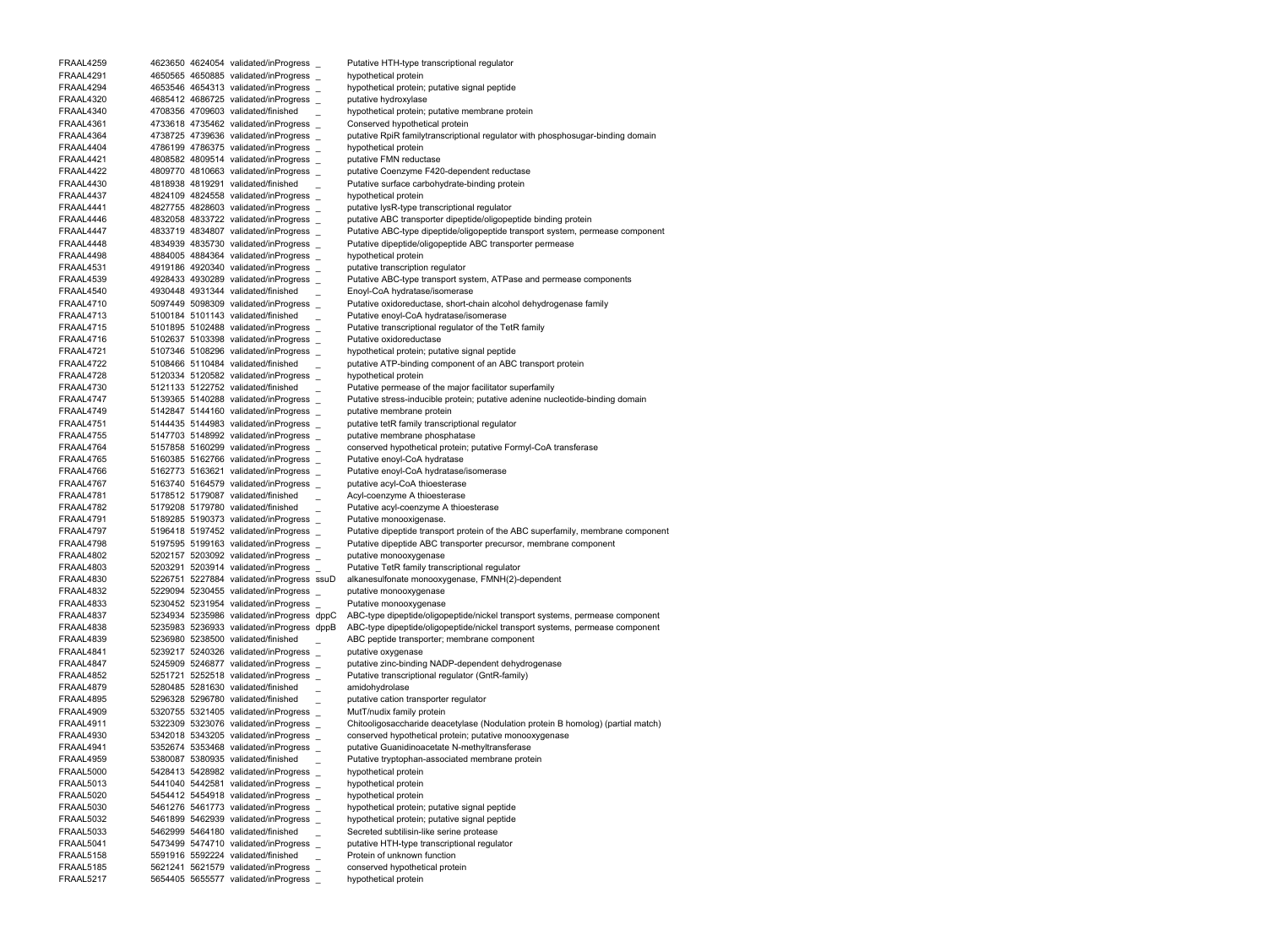FRAAL5285 5730463 5731536 validated/finished Putative amidohydrolase FRAAL5341 5798506 5800242 validated/finished putative oxidoreductase FRAAL5351 5806376 5808145 validated/inProgress \_ Putative Na+/H+ antiporter; putative membrane protein FRAAL5352 5808100 5809557 validated/inProgress \_ Putative regulatory protein FRAAL5354 5810702 5811550 validated/inProgress \_ hypothetical protein FRAAL5360 5814786 5815844 validated/inProgress \_ hypothetical protein; putative signal peptide FRAAL5361 5815795 5816559 validated/inProgress \_ hypothetical protein; putative sortase domain FRAAL5387 5839347 5841125 validated/inProgress \_ putative ATP-binding ABC transporter protein FRAAL5388 5841206 5842114 validated/inProgress putative dipeptide transport protein (ABC superfamily, membrane) FRAAL5389 5842118 5843140 validated/inProgress \_ putative ABC transporter permease protein FRAAL5415 5871724 5872071 validated/inProgress hypothetical protein; putative carboxymuconolactone decarboxylase domain FRAAL5476 5921166 5922083 validated/inProgress \_ conserved hypothetical protein FRAAL5483 5930092 5930880 validated/finished echA Enoyl-CoA hydratase FRAAL5515 5963181 5964449 validated/inProgress \_ Putative lipoprotein FRAAL5531 5980024 5980212 validated/inProgress \_ hypothetical protein FRAAL5536 5983711 5984220 validated/inProgress \_ hypothetical protein FRAAL5540 5986427 5986906 validated/inProgress \_ Conserved hypothetical protein FRAAL5553 6003814 6004155 validated/inProgress \_ hypothetical protein; putative signal peptide FRAAL5568 6019001 6019663 validated/inProgress \_ Antibiotic resistance protein FRAAL5572 6022912 6025518 validated/finished \_ Putative transcriptional regulator FRAAL5600 6045711 6046568 validated/inProgress \_ putative DNA-binding protein FRAAL5605 6049437 6050432 validated/inProgress \_ Transcriptional regulator (AraC-family) FRAAL5607 6051507 6051722 validated/inProgress \_ Hypothetical protein FRAAL5610 6053610 6056123 validated/inProgress \_ hypothetical protein FRAAL5611 6056179 6057525 validated/inProgress \_ hypothetical protein FRAAL5628 6078867 6080012 validated/inProgress Hypothetical protein; putative TolB protein precursor FRAAL5629 6080056 6080685 validated/inProgress \_ putative Redox-sensitive soxR-family transcriptional activator FRAAL5650 6105098 6107560 validated/inProgress \_ conserved hypothetical protein; putative membrane protein FRAAL5663 6124118 6125008 validated/inProgress hypothetical protein; putative Acetyltransferases (isoleucine patch superfamily) FRAAL5683 6144570 6146495 validated/finished \_ Putative DNA-binding protein FRAAL5700 6173245 6173919 validated/inProgress Putative regulatory protein nrdR FRAAL5761 6246528 6246719 validated/inProgress \_ hypothetical protein FRAAL5800 6286271 6287068 validated/finished hypothetical protein; putative aromatic acid decarboxylase FRAAL5848 6332472 6334064 validated/inProgress serA D-3-phosphoglycerate dehydrogenase (PGDH) FRAAL5875 6364641 6365477 validated/finished Putative oxidoreductase FRAAL5908 6412080 6412550 validated/finished \_ conserved protein of unknown function FRAAL5923 6427160 6427525 validated/finished Anti-sigma factor antagonist FRAAL5928 6430643 6430888 validated/inProgress \_ hypothetical protein FRAAL5929 6430915 6431226 validated/inProgress \_ Hypothetical protein FRAAL6013 6517875 6519314 validated/finished amiB Amidase, Asp-tRNAAsn/Glu-tRNAGln amidotransferase A subunit FRAAL6021 6524424 6525776 validated/finished Putative hydrolase FRAAL6062 6576617 6578074 validated/finished \_ putative membrane protein involved in divalent ion export FRAAL6063 6578071 6579114 validated/finished \_ putative membrane protein involved in export FRAAL6065 6579682 6580422 validated/finished Putative monooxygenase FRAAL6137 6660392 6661453 validated/inProgress Putative ribosylglycoyhydrolase FRAAL6157 6681595 6682290 validated/inProgress \_ conserved hypothetical protein; putative Pantothenate kinase FRAAL6210 6735920 6739129 validated/inProgress leuS Leucyl-tRNA synthetase (Leucine--tRNA ligase) FRAAL6229 6757436 6758260 validated/inProgress udgB Uracil-DNA glycosylase FRAAL6268 6807173 6807766 validated/inProgress \_ putative membrane protein FRAAL6270 6807763 6808506 validated/inProgress \_ hypothetical protein; putative signal peptide FRAAL6271 6808706 6809137 validated/inProgress \_ hypothetical protein FRAAL6272 6809134 6809322 validated/inProgress \_ conserved hypothetical protein; putative membrane protein FRAAL6275 6810505 6810918 validated/inProgress \_ conserved hypothetical protein FRAAL6306 6844867 6847425 validated/inProgress hypothetical protein; putative Putative serine/threonine protein kinase domain FRAAL6309 6849590 6850570 validated/inProgress putative oxidoreductase FRAAL6316 6857704 6858300 validated/inProgress \_ hypothetical protein FRAAL6386 6940019 6940630 validated/inProgress putative two-component system response regulator FRAAL6387 6940686 6941933 validated/inProgress \_ putative two-component system sensor kinase FRAAL6389 6942090 6942317 validated/inProgress conserved hypothetical protein; Putative membrane protein (partial) FRAAL6402 6952795 6953127 validated/inProgress \_ hypothetical protein FRAAL6411 6960410 6963772 validated/inProgress \_ hypothetical protein; putative serine/threonine-protein kinase FRAAL6428 6989158 6989946 validated/inProgress \_ Transcriptional regulator (HTH-type) FRAAL6437 7001501 7004293 validated/finished \_ Putative membrane-bound cysteine protease with a transglutaminase domain FRAAL6453 7017233 7018375 validated/inProgress \_ Oxidoreductase, electron transfer component FRAAL6454 7018372 7019517 validated/inProgress desA Linoleoyl-CoA desaturase (DELTA(6)-desaturase) FRAAL6492 7060719 7061090 validated/inProgress \_ hypothetical protein FRAAL6493 7061153 7061851 validated/inProgress \_ hypothetical protein FRAAL6497 7063832 7064941 validated/inProgress \_ conserved hypothetical protein FRAAL6501 7069164 7069778 validated/inProgress \_ hypothetical protein; putative signal peptide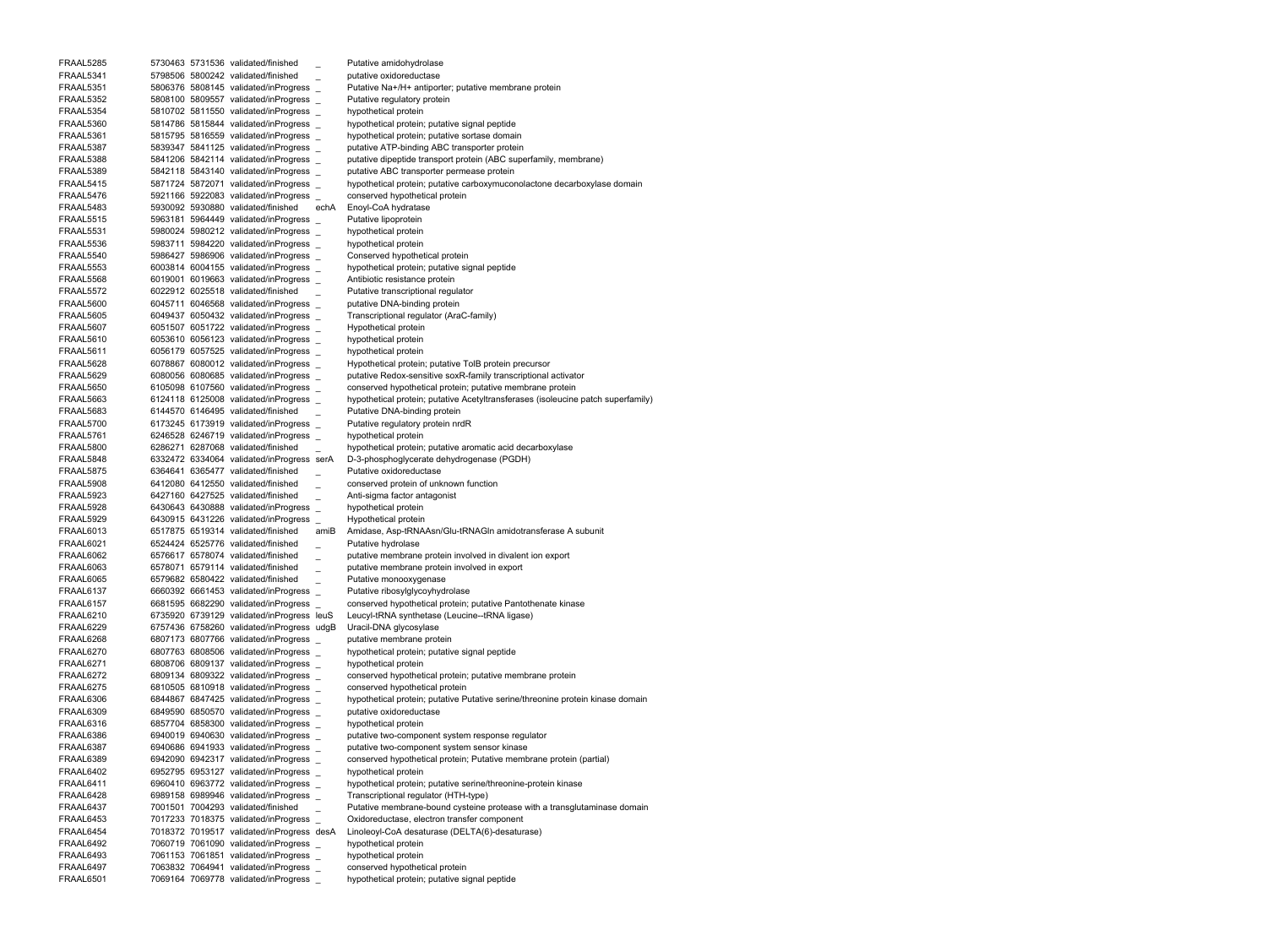| FRAAL6511        |  | 7083945 7084799 validated/inProgress      |      | Hypothetical protein                                                |
|------------------|--|-------------------------------------------|------|---------------------------------------------------------------------|
| FRAAL6516        |  | 7088393 7090576 validated/inProgress      |      | hypothetical protein; putative membrane protein                     |
| <b>FRAAL6553</b> |  | 7129736 7130620 validated/inProgress      |      | conserved hypothetical protein                                      |
| FRAAL6565        |  | 7144614 7145810 validated/inProgress      |      | Hypothetical protein; Putative septum site determining protein      |
| FRAAL6568        |  | 7148328 7148579 validated/inProgress      |      | conserved hypothetical protein                                      |
| FRAAL6572        |  | 7150072 7150932 validated/inProgress      |      | hypothetical protein                                                |
| FRAAL6653        |  | 7250627 7251421 validated/finished        |      | Secreted CAP protein                                                |
| FRAAL6694        |  | 7299935 7300315 validated/finished        |      | conserved protein of unknown function                               |
| FRAAL6705        |  | 7314692 7315150 validated/inProgress      |      | hypothetical protein                                                |
| FRAAL6715        |  | 7323709 7324662 validated/inProgress      |      | Hypothetical protein; putative Protein kinase-like domain           |
| FRAAL6717        |  | 7326356 7328869 validated/inProgress      |      | conserved hypothetical protein; putative signal peptide             |
| FRAAL6724        |  | 7333518 7334219 validated/finished        | purQ | Phosphoribosylformylglycinamidine synthase I (FGAM synthase I)      |
| FRAAL6730        |  | 7338262 7340649 validated/finished        | purL | Phosphoribosylformylglycinamidine synthase II (FGAM synthase II)    |
| FRAAL6738        |  | 7347692 7347973 validated/inProgress purS |      | phosphoribosylformylglycinamidine synthase                          |
| FRAAL6746        |  | 7352718 7353353 validated/inProgress      |      | putative TetR family transcriptional regulator                      |
| FRAAL6769        |  | 7375790 7377367 validated/finished        |      | Conserved protein of unknown function, putative coiled-coil domains |
| FRAAL6773        |  | 7379912 7381807 validated/inProgress      |      | hypothetical protein                                                |
| FRAAL6791        |  | 7398897 7399586 validated/inProgress      |      | hypothetical protein; Putative methyltransferase                    |
| FRAAL6794        |  | 7401024 7401473 validated/inProgress      |      | putative transcriptional regulatory protein                         |
| FRAAL6795        |  | 7401542 7402399 validated/inProgress qorB |      | Quinone oxidoreductase                                              |
| FRAAL6820        |  | 7425925 7426512 validated/inProgress      |      | putative methyltransferase                                          |
| FRAAL6854        |  | 7456168 7456431 validated/inProgress      |      | hypothetical protein                                                |
| <b>FRAL4387</b>  |  | 4780796 4781107 validated/inProgress      |      | hypothetical protein                                                |
| <b>FRAL6231</b>  |  | 6787064 6787216 validated/inProgress      |      | hypothetical protein                                                |
|                  |  |                                           |      |                                                                     |



Supplementary Figure S1. Circular representation of the *Frankia alni* genome with from the inside out (in red) the genes absent from Ag45/Mut15 and AgPM24 at a threshold of 50% AA, all genes present (in gray) in ACN14a, and finally the known symbiosis genes with clockwise from the top the hopene synthesis and SHC genes cluster (SHC1 in dark green), the hydrogenase uptake #2 hup cluster (upregulated in symbiosis) in gray, the hydrogenase uptake #1 (upregulated in free-living condition) in gray, the SHC#2 gene in light green, the iron-sulfur cluster (suf in orange), the cellulase/cellulose synthase